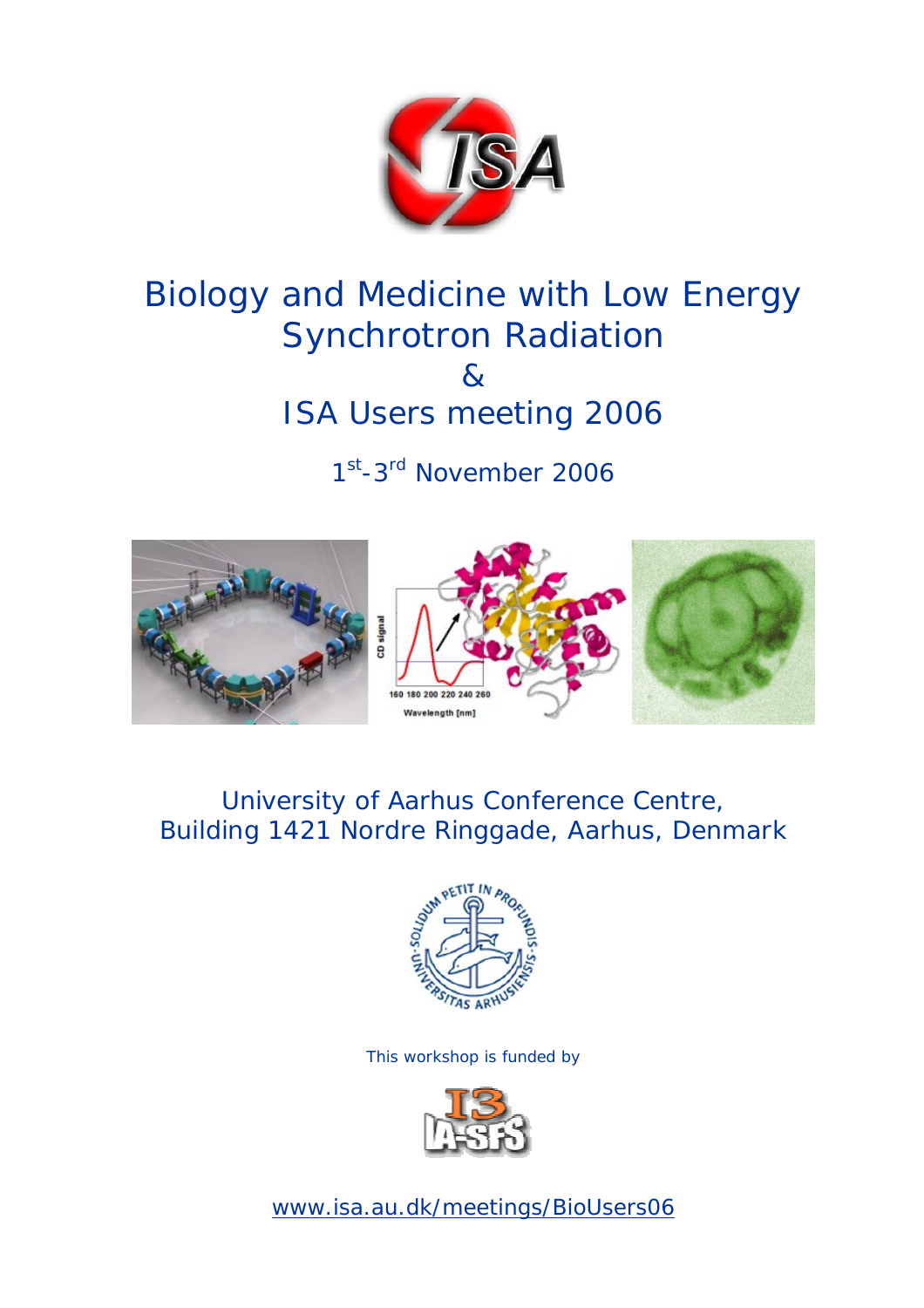# Table of Contents

| Programme                                       |  |
|-------------------------------------------------|--|
|                                                 |  |
|                                                 |  |
|                                                 |  |
| Abstracts for talks arranged chronologically    |  |
|                                                 |  |
|                                                 |  |
|                                                 |  |
|                                                 |  |
| Poster abstracts arranged in alphabetical order |  |
|                                                 |  |
|                                                 |  |
|                                                 |  |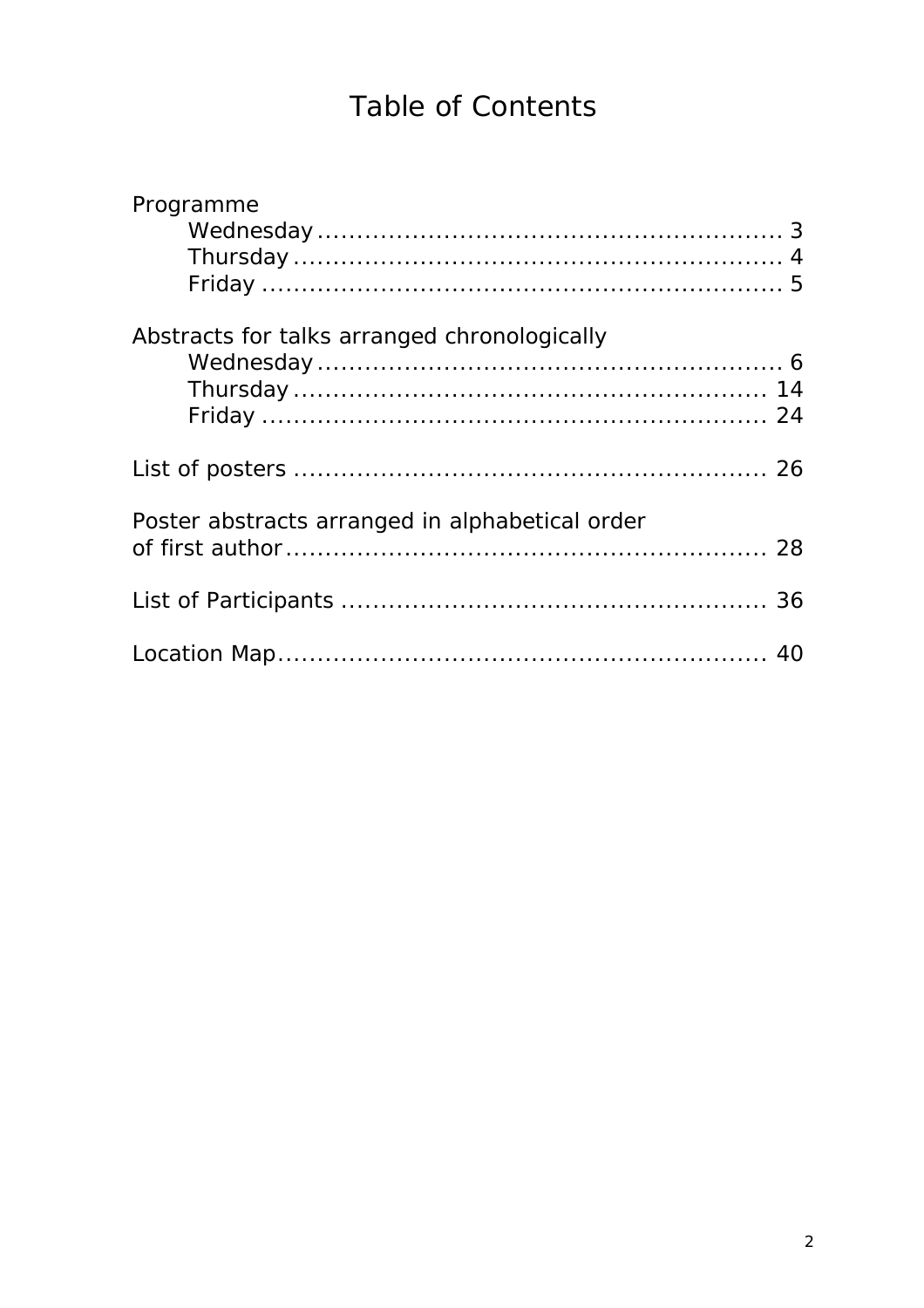# Programme

All talks will be held in room 246 on the  $1<sup>st</sup>$  floor of the Conference Centre

| <b>Wednesday 1st November</b> |  |  |
|-------------------------------|--|--|
|-------------------------------|--|--|

| 09:00           | <b>Registration and Coffee</b>                                                                                             |                                                                |
|-----------------|----------------------------------------------------------------------------------------------------------------------------|----------------------------------------------------------------|
|                 | Session 1                                                                                                                  |                                                                |
| 10:00-10:15     | User meeting starts<br>Introduction to ISA                                                                                 | Søren Pape Møller<br>(University of Aarhus)                    |
| $10:15 - 10:45$ | Self limiting atomically controlled growth of<br>ultra-thin films in Si                                                    | Per Morgen<br>(University of Southern<br>Denmark)              |
| $10:45 - 11:15$ | A New Instrument for Studying Electron<br>Molecule Interactions using a High<br>Resolution Electron Transmission Technique | <b>Richard Balog</b><br>(University of Aarhus)                 |
| $11:15 - 11:45$ | Electron-phonon coupling on surfaces                                                                                       | Maria Jensen<br>(University of Aarhus)                         |
| $11:45-12:15$   | Absolute photoionization cross sections of<br>ions employing the merged beam technique<br>at ASTRID                        | Caroline Banahan<br>(Dublin City University)                   |
| 12:15-12:45     | The route from molecules to nanostructures Bruno Domenichini<br>followed by SR photoemission                               | (University of Bourgogne)                                      |
| 12:45           | Lunch and Registration                                                                                                     |                                                                |
|                 | Start of the "Biology and Medicine with Low Energy SR meeting and<br>continuation of the Users meeting                     |                                                                |
|                 | Session 2                                                                                                                  |                                                                |
| 14:00-14:15     | Welcome/Introduction                                                                                                       | David Field<br>(University of Aarhus)                          |
| 14:15-15:00     | Synchrotron Radiation Circular Dichroism<br>Spectroscopy: A New Tool for Structural<br>and Functional Genomics             | <b>Bonnie Wallace</b><br>(Birkbeck College, London)            |
| $15:00 - 15:45$ | Probing radiation damage at the molecular<br>level                                                                         | Nigel Mason<br>(The Open University)                           |
| $15:45 - 16:15$ | Coffee Break                                                                                                               |                                                                |
| 16:15-17:00     | X-ray tomography of biological cells                                                                                       | Carolyn Larabell<br>(Lawrence Berkeley National<br>Laboratory) |
| 17:00           | <b>Poster Session</b><br>(ASTRID basement)                                                                                 |                                                                |
| 19:00           | <b>Dinner</b><br>(7 <sup>th</sup> Floor Physics Canteen)                                                                   |                                                                |
|                 | User meeting ends.                                                                                                         |                                                                |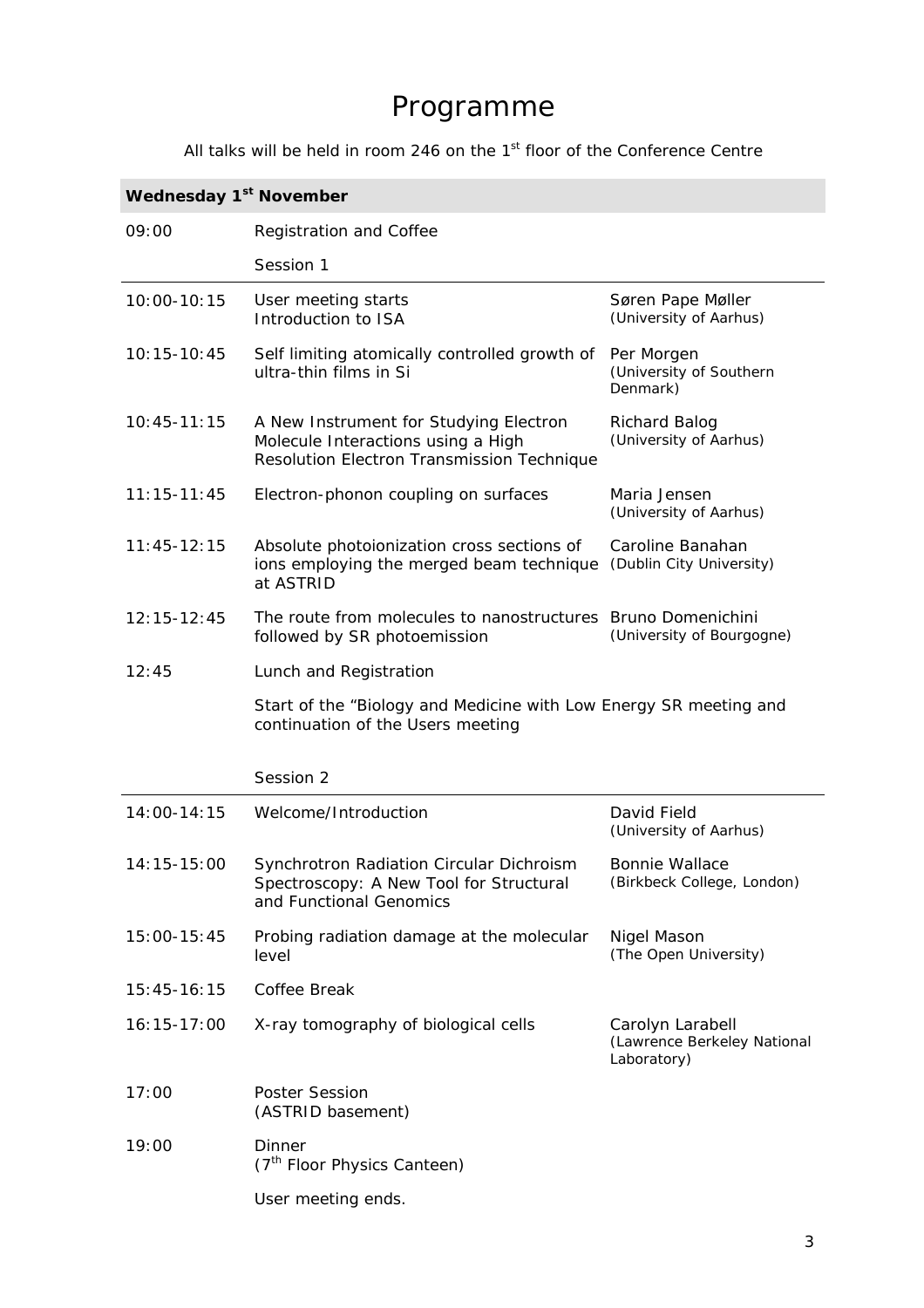# **Thursday 2nd November**

*Continuation of the "Biology and Medicine with Low Energy Synchrotron Radiation" meeting* 

|                 | Session 3                                                                                                                                                            |                                                             |  |  |
|-----------------|----------------------------------------------------------------------------------------------------------------------------------------------------------------------|-------------------------------------------------------------|--|--|
| 09:00-09:45     | Linear Dichroism                                                                                                                                                     | Alison Rodger<br>(University of Warwick)                    |  |  |
| $09:45-10:15$   | Glycoprotein-surfactant interactions. A<br>calorimetric and SRCD study                                                                                               | Heidi Louise Bagger<br>(Novozymes/RUC)                      |  |  |
| $10:15 - 10:45$ | Coffee                                                                                                                                                               |                                                             |  |  |
| $10:45 - 11:15$ | Nano-tomography and spectromicroscopy<br>with the new BESSY X-ray microscope                                                                                         | Gerd Schneider<br>(Bessy, Berlin)                           |  |  |
| $11:15 - 11:45$ | Compact X-Ray Microscopy                                                                                                                                             | Hans Hertz<br>(Royal Institute of<br>Technology, Stockholm) |  |  |
| $11:45-12:30$   | Radiolysis of proteins in the solid state:<br>what happens to the disulfide bonds?                                                                                   | Chantal Houee-Levin<br>(Orsay)                              |  |  |
| 12:30-14:00     | Lunch                                                                                                                                                                |                                                             |  |  |
|                 | Session 4                                                                                                                                                            |                                                             |  |  |
| 14:00-14:45     | Circular Dichroism study of polymorphic<br>oligonucleotides                                                                                                          | Jean-Claude Maurizot<br>(CNRS, Orléans)                     |  |  |
| 14:45-15:15     | Atmospheric pressure photoionisation of<br>biomolecules studied by mass spectrometry                                                                                 | Alexandre Giuliani<br>(Orsay)                               |  |  |
| $15:15 - 15:45$ | Coffee                                                                                                                                                               |                                                             |  |  |
| 15:45-16:15     | Protecting life from UV radiation: absorption<br>spectra of known and potential UV screens                                                                           | Andreja Zalar<br>(INRA, Versailles)                         |  |  |
| $16:15 - 16:45$ | On the influence of conformational locking<br>of sugar moieties on the absorption and<br>circular dichroism of nucleosides from<br>synchrotron radiation experiments | Anne Sander Holm<br>(University of Aarhus)                  |  |  |
| $16:45-17:30$   | Biological Science is the art of the soluble -<br>the role of X-ray sources in structure<br>determination of biological specimen                                     | Thomas Vorup-Jensen<br>(University of Aarhus)               |  |  |
|                 | Poster Session<br>(ASTRID Basement)                                                                                                                                  |                                                             |  |  |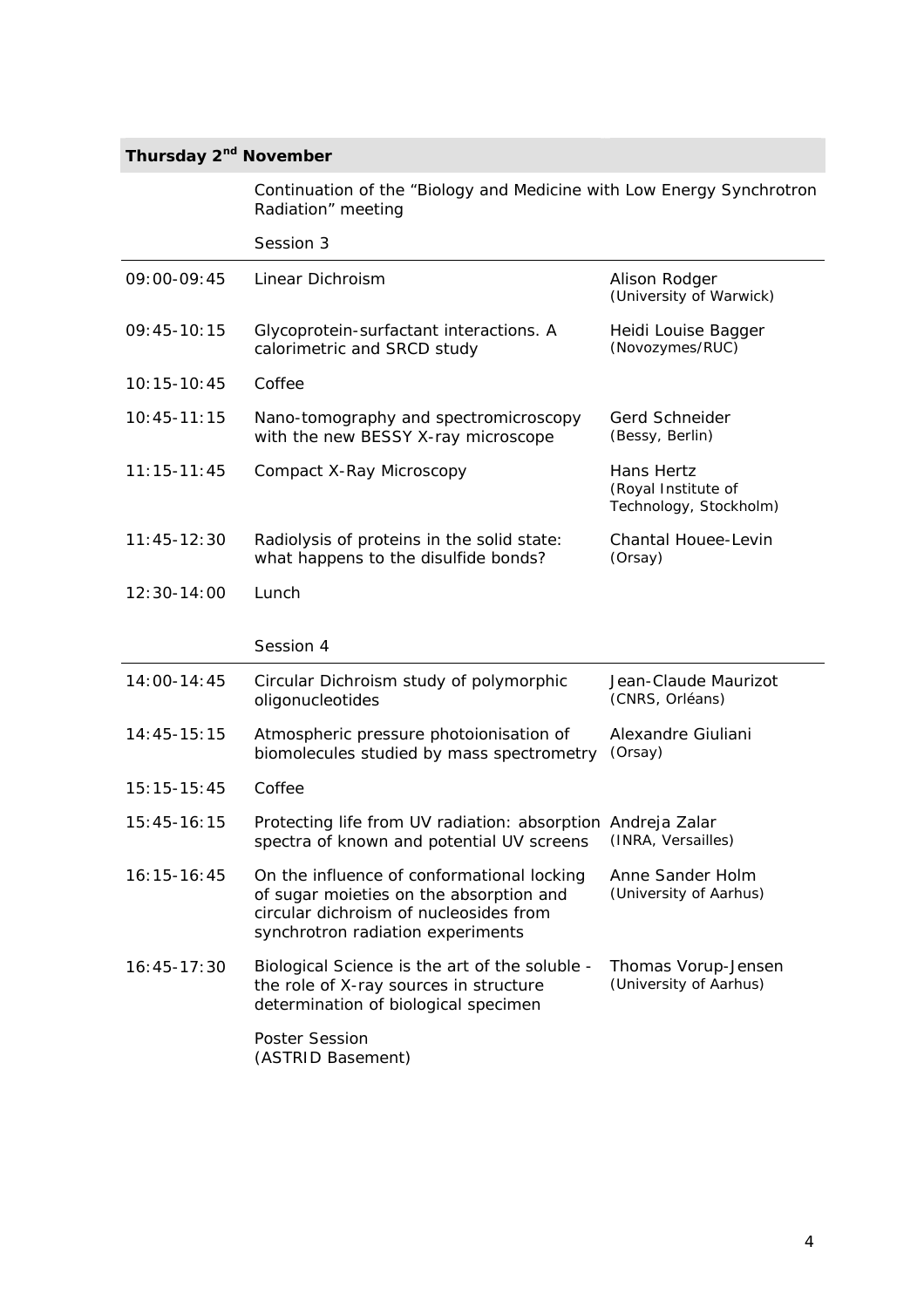## **Friday 3rd November**

|  |  |  | Practical details of techniques for CD and XM |  |  |  |  |
|--|--|--|-----------------------------------------------|--|--|--|--|
|--|--|--|-----------------------------------------------|--|--|--|--|

*Session 5* 09:00-09:45 Methods for SRCD data collections of Macromolecules Frank Wien *(Soleil Synchrotron)* 09:45-10:30 Sample preparation and cryo fixation in Xray microscopy Christian Knöchel *(ISA, University of Aarhus) 10:30-11:00 Coffee*  11:00- Demonstration of CD – bring your own sample Meeting Ends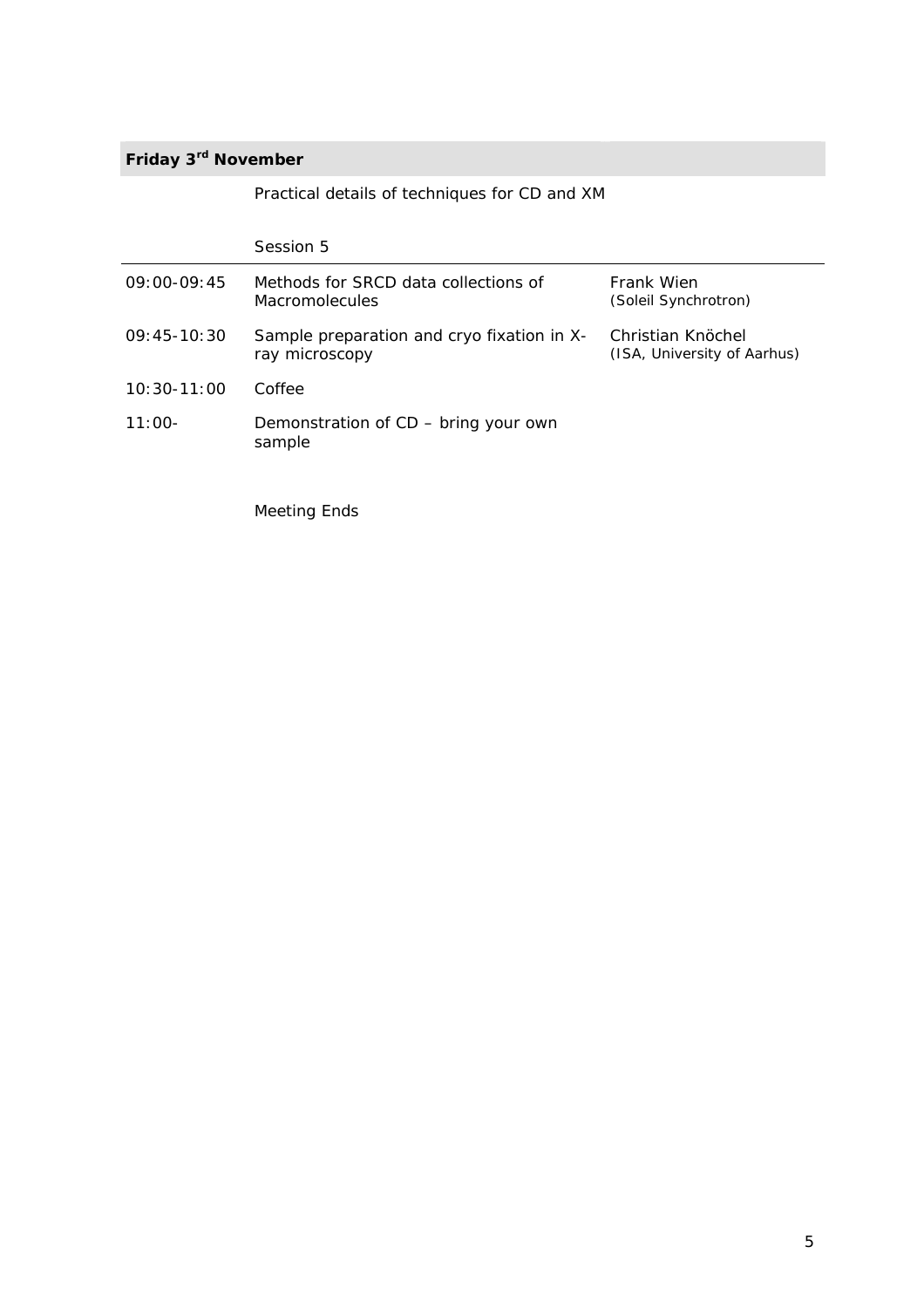# **Self limiting atomically controlled growth of ultrathin films on Si**

### Per Morgen

### Institut for Fysik og Kemi, SDU, Campusvej 55, Odense M, DK-5230, Denmark

The growth of films of only a few layers of material on Si surfaces has become the target for the development of industrial processes towards the next generations of Si based electronics. Obviously the processing and analysis of such systems is very demanding, and novel growth methods are looked for. The atomic layer deposition process (ALD) is an industrially viable process, and we have chosen to simulate it, by developing self limiting atomically controlled processes, working for insulator-, semiconductor-, and metal films on Si. All our work is done in an ultrahigh vacuum environment.

Access to synchrotron radiation facilities, using core-level and valence-band photoemission studies in-situ of the process steps, allow us to analyze details of the reaction dynamics and structural properties of the films during growth steps. Major issues are the film uniformity, composition and stability. Beyond this the electrical properties are important, such as the charge and defect densities, inside the film at the film-Si interface, and the band bending of Si. The purity and resistance of the film to further thermal device processing steps are similarly important.

Among the results obtained, we can list the growth of epitaxial metal systems showing quantum well behaviour, self limiting oxidation and nitridation processes of Nanometer and sub-Nanometer thick films, and sandwich structures of these. Examples of these processes and the resulting properties and characteristics will be discussed in the presentation.

Acknowledgements: This work has been performed in collaboration with many people, especially K. Pedersen, Ålborg, A. Bahari, Sari, Iran, and Z.S. Li, ISA, Århus. Support has been obtained from The Danish Research Councils, The Carlsberg Foundation, and from NanoS ApS.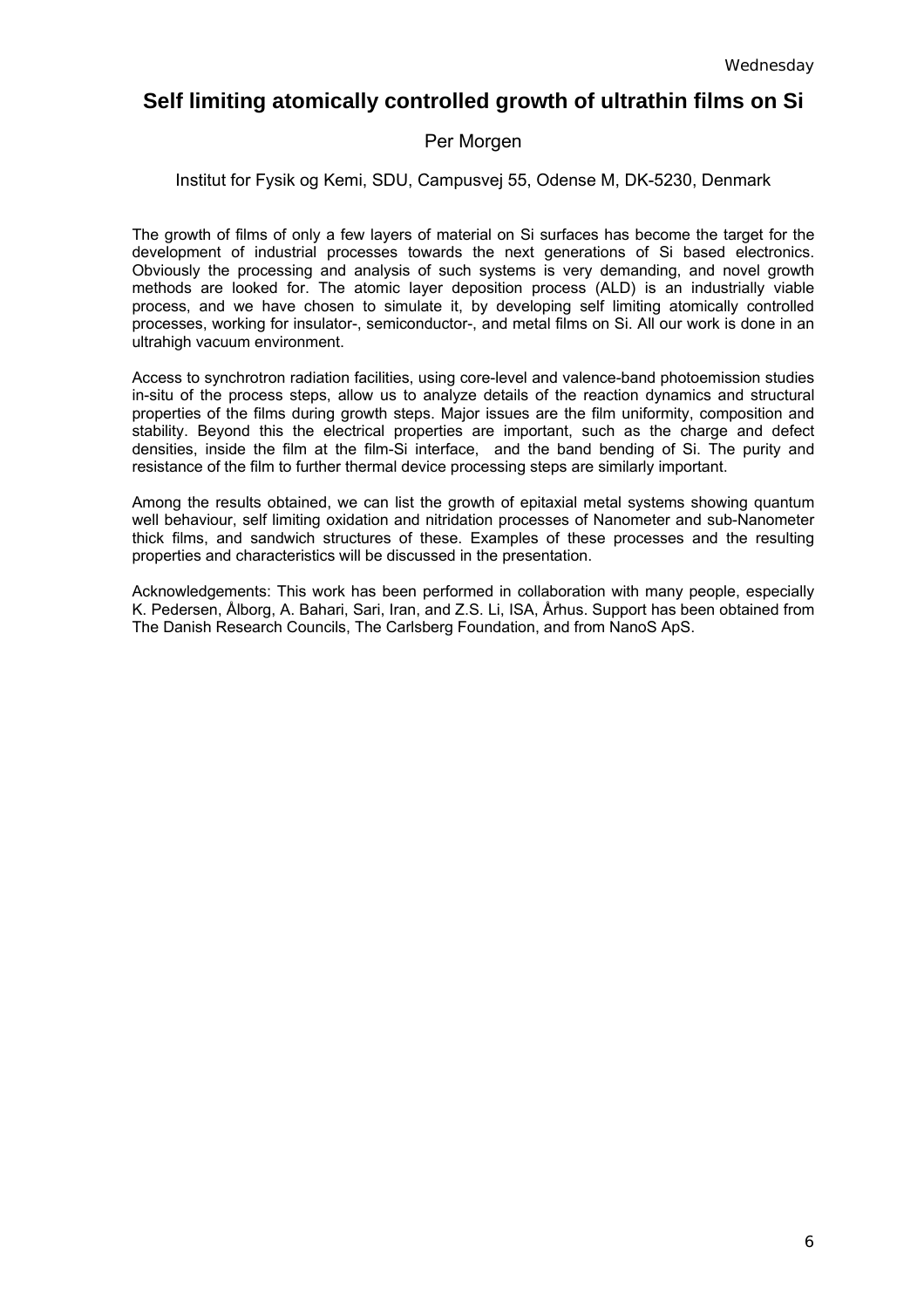# **A New Instrument for Studying Electron Molecule Interactions using a High Resolution Electron Transmission Technique**

### **Richard Balog**, Peter Cicman, Nyk Jones, David Field

### Department of Physics and Astronomy, University of Aarhus, Ny Munkegade, DK 8000 Aarhus C, Denmark

A new experiment has been built to study the interactions of low energy electrons with molecules in the gas phase and condensed phase, with a special focus on collisions at very low electron energies (down to few meV). The electron source is a photoionisation source with a typical resolution of 1 meV in the incident beam, using SR from the ASTRID storage ring in Aarhus.

The experiment will be used to investigate chemical degradation and synthetic effects of electrons in condensed phase. Of particular interest are the radiation damage effects that cold electrons may induce in DNA and its constituent molecules. We will also study the effects of cold electrons on atmospheric pollutants such as freons. In further experiments we plan to irradiate pure ices and ice mixtures involving species such as  $H_2O$ ,  $NH_3$ , methanol,  $CO_2$ , CO in order to discover what larger species, such as amino acids, may be created.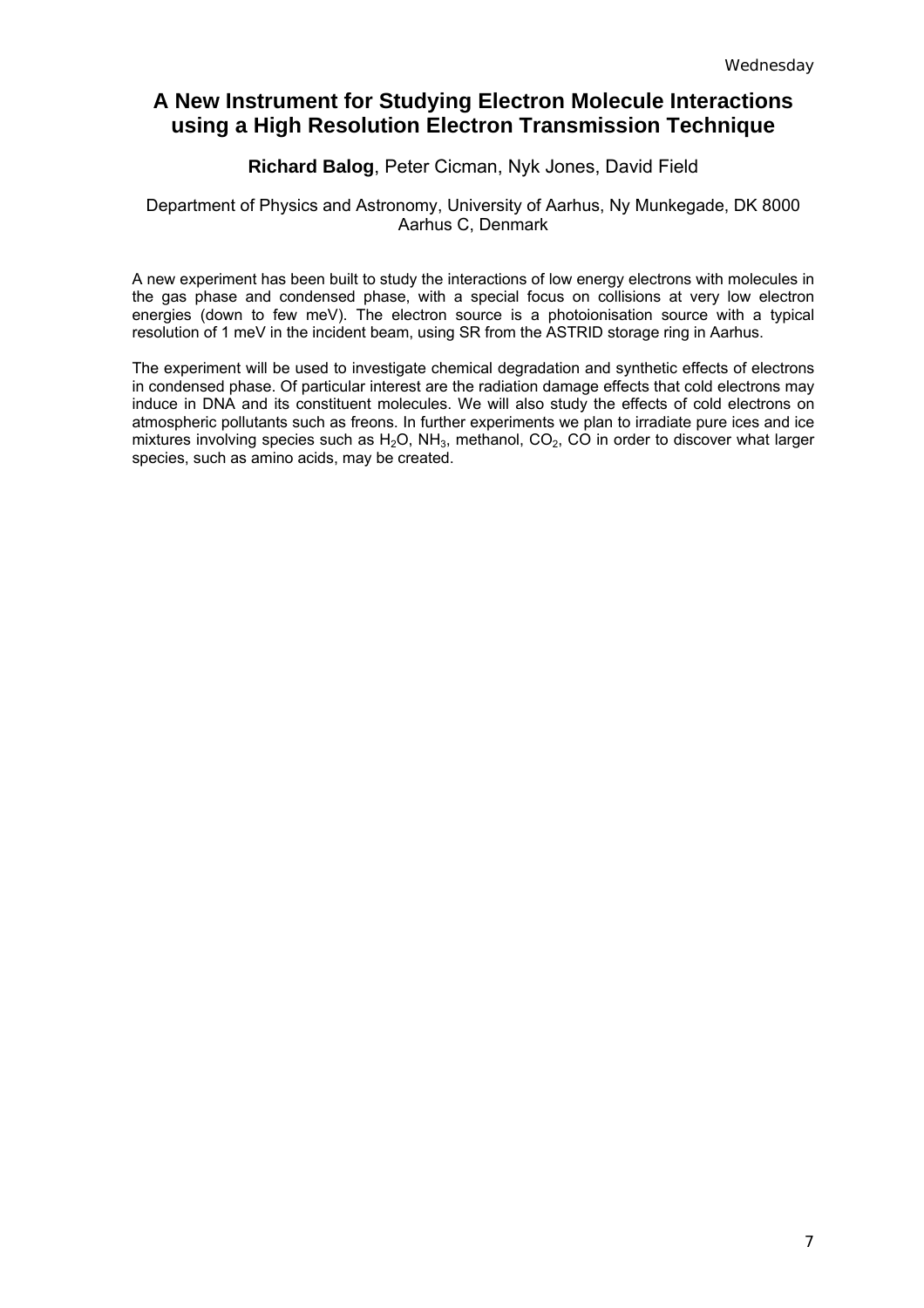## **Electron-phonon coupling on surfaces**

**M. Fuglsang Jensen**<sup>1</sup>, T. K. Kim<sup>1</sup>, S. Bengió<sup>1</sup>, Ph. Hofmann<sup>1</sup>, Yu. Sklyadneva<sup>2</sup>, A. Leonardo<sup>2</sup> and  $\overline{E}$ .V. Chulkov<sup>2</sup>

### <sup>1</sup> Institute for Storage Ring Facilities and iNano Center, University of Aarhus, 8000 Aarhus C, Denmark 2 Donostia International Physics Center (DIPC), 20018 San Sebastían / Donostia, Basque Country, Spain

The lifetime of excited electrons and holes has a pronounced effect on phenomena such as chemical reactivity and high temperature superconductivity. Recently, the reduction of the lifetime due to the electron-phonon coupling has attracted considerable attention.

At the SGM3 beamline we use Angle Resolved Ultraviolet Photoemission Spectroscopy to study the electronic structure of solids. This technique is normally used for determining the band structure of a material, but for quasi two-dimensional electronic systems, such as surfaces, detailed information about the many body effects can be obtained.

The spectral linewidth of a surface state is inversely proportional to the lifetime of that state and it contains information about the many-body effects resulting in the decay of the photohole. The three interactions responsible for the decay are the electron-electron, the electron-defect and the electron-phonon interaction. However, the temperature dependence of the linewidth is dominated by the electron-phonon interaction. The linewidth is expected to depend linearly on the temperature with a slope mainly given by the electron-phonon mass enhancement parameter λ.

We have studied the strength of the electron-phonon interaction on Mg(0001) and on Al(001). Mg(0001) shows the expected behaviour and the resulting  $\lambda$  is in excellent agreement with the theoretical prediction. In the case of aluminium, however, the dependence at higher temperatures is not linear. In order to understand the whole temperature dependence, we have to take a fourth decay channel into account, which describes the scattering from thermally generated defects. This effect should generally be present. In fact, analysing recently published data from Au(111) along these lines permits us to reconcile the measured and predicted values for λ.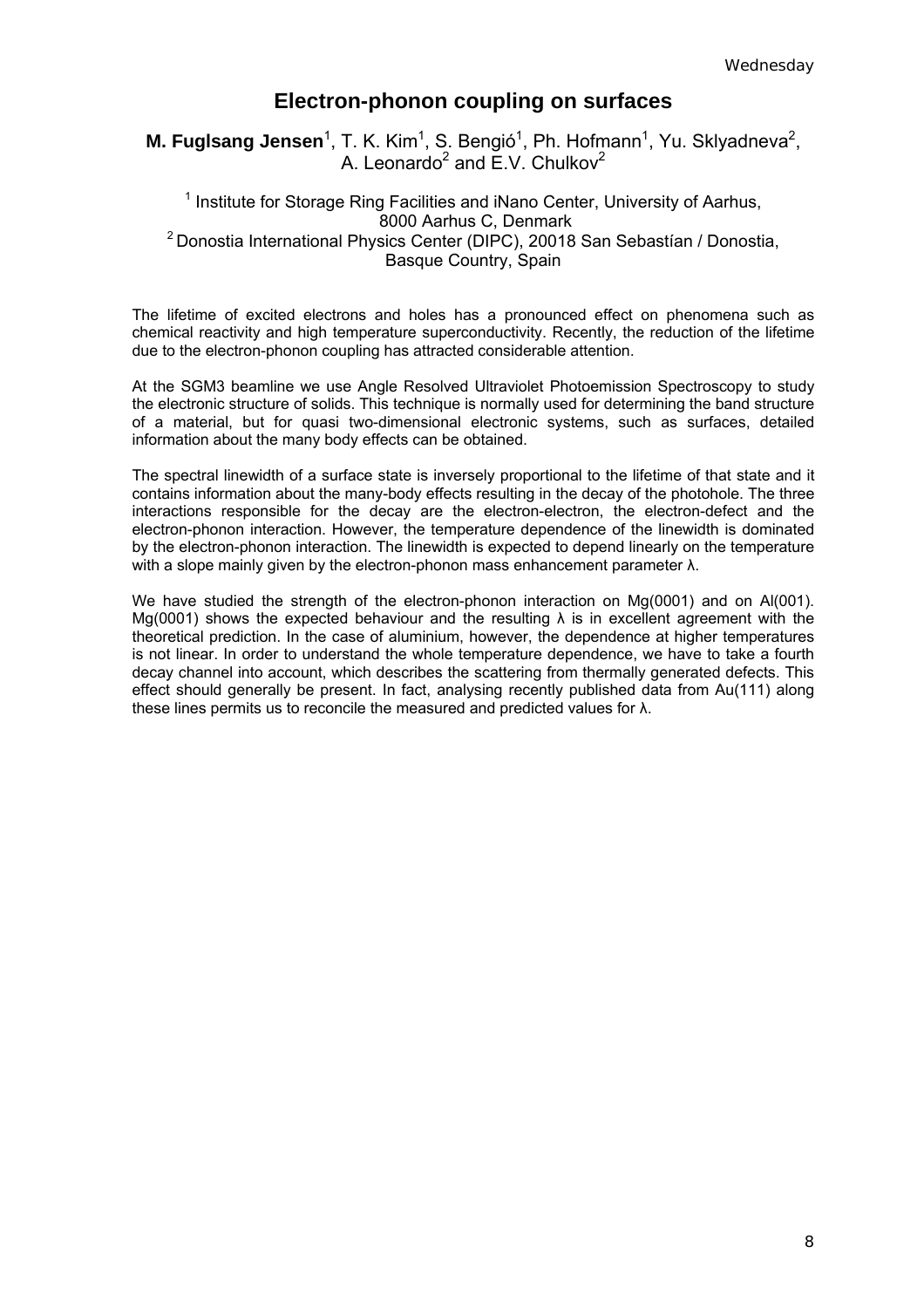# **Absolute photoionization cross sections of ions employing the merged beam technique at ASTRID**

Caroline Banahan<sup>1</sup>, Jean-Marc Bizeau<sup>2</sup>, Finn Folkmann<sup>3</sup>, John West<sup>4</sup>.

<sup>1</sup>National Centre for Plasma Science and Technology, Dublin City University, Glasnevin, D9, Ireland <sup>2</sup>LIXAM, Universite Paris Sud, Orsay 91405, France  $3$  Department of Physics and Astronomy, University of Aarhus, DK-8000 Aarhus C, Denmark 4 Daresbury Laboratory, Warrington, WA44AD, UK

The past 20 years has seen a concerted effort both theoretically and experimentally to provide fundamental data on matter in its ionic form. Not only does this data test fundamental atomic theory but also, in particular, data on atomic ions is required for modelling interstellar and astrophysical plasmas and laboratory plasmas with their relevance to fusion reactors. However, providing absolute photoionization cross section measurements is a challenging task. This is due mainly to the difficulty in achieving a stable, dense beam of ions and the availability of intense light sources. Pioneering work carried out at the synchrotron radiation source (SRS) at Daresbury employing the merged beam technique [1,2] enabled the first photoionization cross section measurements of ions.

The undulator "Miyake" beamline at the 580 MeV storage ring ASTRID in the University of Aarhus provides two orders of magnitude greater intensity than the SRS, thus permitting cross section measurements of  $10^{-19}$  cm<sup>-2</sup> or less to be recorded. This permits the study of ions of astrophysical importance e.g., C, N, O and Fe. Light from the undulator is incident on a Miyake monochromator and the output is merged over a distance of 50cm with a positive atomic ion beam. A magnetic deflector system located after the interaction region separates the parent and product ions into charge states for detection. A calibrated photodiode for the incident SR flux, together with a system of ion beam profile monitors allows measurement of absolute photoionization cross sections [3]. Ions are presently produced in a 10GHz all permanent magnet ECR source developed by CEA in Grenoble and used previously at the storage ring SuperACO [4].

The work carried out at ASTRID has provided absolute values of the cross section on several singly charged ions, see [3] for a review. Investigations along isoelectronic and isonuclear sequences [5,6] have also been performed and have provided a severe test for the many atomic codes used to predict ionic properties and many-body electron-electron correlations. Extension of the merged beam method to negative ion beams and molecular systems initiated, with the first measurement of the absolute cross section of the molecular ion  $CO<sup>2</sup>$  reported in [7], and negative ions Li- and Te- in [8,9] respectively.

- [1] Lyon I C, Peart B, West J B and Dolder K 1986 *J. Phys. B: At. Mol. Phys.* **19** 4137
- [2] Lyon I C, Peart B, Dolder K and West J B 1987 *J. Phys. B: At. Mol. Phys.* **20** 1471
- [3] West J B, 2001 *J. Phys. B: At. Mol. Phys.* **34** R45
- [4] J. M. Bizau, J.-M. Esteva, D. Cubaynes, F. J. Wuilleumier *et al* 2000 *Phys. Rev. Lett.* **84** 435
- [5] Kjeldsen H *et al* 1999 *Phys. Rev. A* 62 020702(R)

[6] Andersen T, Kjeldsen H, Knudsen H and Folkmann F 2001 *J. Phys. B: At. Mol. Phys.* **34** L343

[7] Andersen P, Andersen T, Folkmann F, Ivanov V K, Kjeldsen H and West J B 2001 *J. Phys. B: At. Mol. Phys.* **34** 2009

[8] Kjeldsen H, Andersen P, Folkmann F, Kristensen B and Andersen T 2001 J. Phys.B 34, L353

[9] Kjeldsen H, Folkmann F, Jacobsen T S, and West J B 2004 Phys. Rev. A 69 050501(R)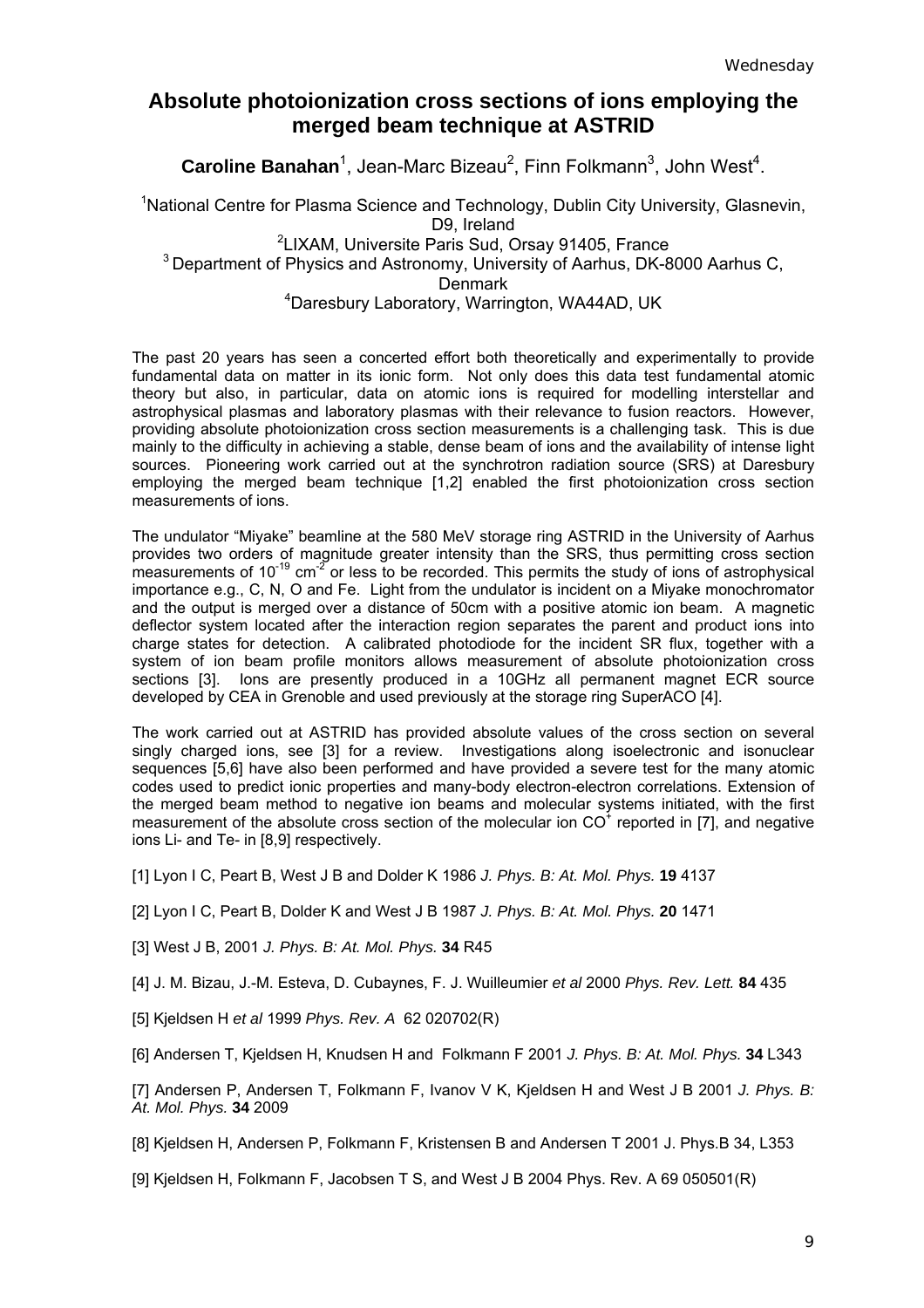# **The route from molecules to nanostructures followed by SR photoemission**

### **Bruno Domenichini** and Sylvie Bourgeois

### LRRS UMR 5613 CNRS-Université de Bourgogne, 9, avenue A. Savary, BP 47870 Dijon F-21078 - France

Metallic nano particles are widely studied since several year for their outstanding reactivity which could find a lot of applications in several fields. However, it is very hard to define and control the risks related to the use of such materials. For instance, due to their large specific area, nanoparticles should give rise to potential dust explosions if they are subjected to an ignition source. Besides, exposure to nano particles through air, water or soil is potentially highly dangerous for human beings and is almost impossible to avoid in any process involving these kinds of materials.

A way to both keep the remarkable properties of nano materials and limit the risks related to the use of such particles can be to use supported objects, which are processed on non-reactive substrates. However, although numerous synthesis methods are offered to perform supported nano structures on model surfaces, just a few of them allow the elaboration of small self-assembled structures on real surfaces such as metallic oxide (TiO<sub>2</sub>, Al<sub>2</sub>O<sub>3</sub>, MgO, ...) particles.

An original way to obtain such supported nano objects containing metal atoms was recently developed in our lab. This innovative synthesis method can be defined as soft and controlled metallic organic chemical vapour deposition (MOCVD) growth. It is based on the decomposition of the phenomena that generally occur at the same time in such growths; Especially, in our method, the adsorption stage of the molecules which contain the atoms that we want to include in the final objects, the decomposition steps of such precursors as well as the final organization of the atoms as nano phases or nano objects occur during three different successive steps. This route allows us to obtain supported objects having extremely reduced sizes (containing some atoms only) and being thus very reactive. They can also be self-assembled on real surfaces, even on oxide powders.

The purpose of this talk will be to show how, using the tunable energy given by SX700 beamline, each elementary reaction occurring during synthesis can be separately studied. For instance, it will be shown that, through resonant phenomena, it is possible to exalt and thus detect signals which correspond to a very few amount of atoms and which should have been impossible to record without the enhancement due to resonance. Moreover, it will be shown that spectroscopic data can also allow a fast crystallographic characterisation of support surfaces. Besides, it will be pointed on the fact that the wide energy range offered by SX700 beamline makes this beamline highly effective for the characterisation of metal oxide solids.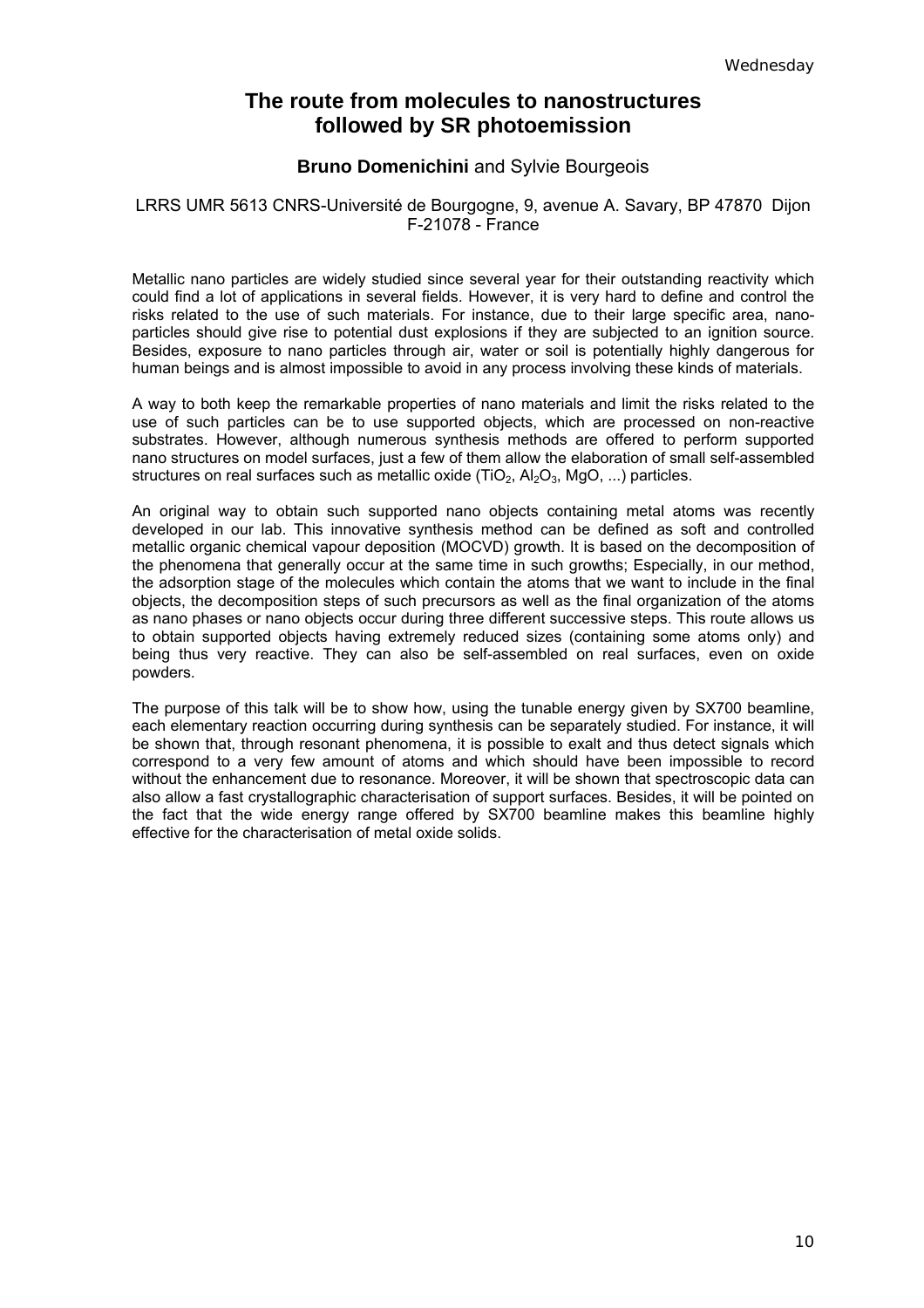# **Synchrotron Radiation Circular Dichroism Spectroscopy: A New Tool for Structural and Functional Genomics**

**B.A. Wallace**<sup>1</sup>, A.J. Miles<sup>1</sup>, J.G. Lees<sup>1,2</sup>, L. Whitmore<sup>1,2</sup>, F. Wien<sup>1+</sup>, M. Radford<sup>1</sup>, P.J. Evans<sup>1</sup>, A. Abdul-Gader<sup>1</sup>, T.Stone<sup>1</sup>, S. Vrønning Hoffmann<sup>3</sup>,  $R.W.$  Janes<sup>2</sup>

<sup>1</sup> Department of Crystallography, Birkbeck College, University of London, London WC1E 7HX, U.K.

<sup>2</sup> School of Biological and Chemical Sciences, Queen Mary, University of London, London E1 4NS, U.K.

<sup>3</sup> Institute for Storage Ring Facilities, University of Aarhus, DK-8000, Århus C, Denmark Current Address: Synchrotron SOLEIL, Gif Sur Yvette, F-91192 France

Synchrotron radiation circular dichroism (SRCD) spectroscopy is an emerging technique for structural molecular biology [1-3]. Developments in instrumentation [4,5] and bioinformatics [6] mean that SRCD also has considerable potential for the future in Structural Genomics as a means of target selection [2,3], and for examination of a wide range of protein types, including glycoproteins [7] and membrane proteins [8],the latter being a category of proteins generally excluded from Structural Genomics programmes. SRCD also has potential applications in Functional Genomics as a high throughput, low sample-requiring screening method for defining function, as a means of identifying macromolecular interactions and ligand and drug complex formation [9], and for examining mutant proteins associated with disease [10,11]. These applications are all possible due to the additional information content in the low VUV wavelength data obtainable with intense synchrotron radiation light sources, compared with that present in spectra from conventional lab-based circular dichroism instruments [1,2] and the high signal-tonoise which enables the use of small amounts of protein samples [3]. In addition, the ability to monitor protein stability, conformational changes [12], and rapid protein folding in solution means that SRCD is capable of providing important structural information which is complementary to that obtainable by protein crystallography. These technical developments and advances in accuracy due to improvements in calibration methods [13,14] have been further enhanced by the availability of new computational tools to facilitate spectral processing, archiving and analysis (CDTOOL) [15], secondary structure analyses (DICHROWEB) [16], and the creation of a deposition data bank for CD spectra, the PCDDB [17,18], as well as a new SRCD reference data base covering fold and secondary structural space [19].

- 1. Wallace, B.A. (2000) Synchrotron radiation circular dichroism spectroscopy as a tool for investigating protein structures. J. Synch. Rad. 7:289-295.
- 2. Wallace, B.A. and Janes, R.W. (2001) Synchrotron radiation circular dichroism spectroscopy of proteins: secondary structure, fold recognition, and structural genomics. Curr. Opin. Chem. Biol. 5:567-571.

3. Miles, A.J., and Wallace, B.A. (2005) Synchrotron Radiation Circular Dichroism Spectroscopy of Proteins and Applications in Structural and Functional<br>Genomics. Chem. Soc. Reviews 35:39-51.<br>4. Clarke, D.T., Bowler, M.A.,

- Andrews, E. (2000) A high aperature beamline for vacuum ultraviolet circular dichroism on the SRS. Synch. Rad. News 13:21-27.
- 
- 
- 5. Wien, F., and Wallace, B.A. (2005) Calcium Fluoride Micro Cells for Synchrotron Radiation Circular Dichroism Spectroscopy. Appl. Spectr. 59:1109-1113.<br>6. Janes, R.W. (2005) Bioinformatics analyses of circular dichro 44:441-449.
- 8. Wallace, B.A., Lees, J., Orry, A.J., Lobley, A. & Janes, R.W. (2003) Analyses of circular dichroism spectra of membrane proteins. Prot. Sci. 12:875-884.
- 9. Wallace, B.A. and Janes, R.W. (2003) Circular dichroism and synchrotron radiation circular dichroism spectroscopy: Tools for drug discovery. Biochem. Soc. Trans. 31:631-633.

10. Evans, P., Wyatt, K., Wistow, G.J., Bateman, O.A., Wallace, B.A., and Slingsby, C. (2004) The P23T Cataract Mutation Causes Loss of Solubility of Folded gD-<br>Crystallin. J. Mol. Biology 343:435-444.<br>11. Wallace, B.A., W

circular dichroism spectroscopy: Identification of mutant proteins associated with disease and development of a reference database for fold motifs. Faraday Discussions 126:237-243.

12. Wallace, B.A. (2000) Conformational changes by synchrotron radiation circular dichroism spectroscopy. Nature Struct. Biol. 7:708-709.<br>13. Miles, A.J., Wien, F., Lees, J.G., Rodger, A., Janes, R.W., and Wallace, B.A. (2 14. Miles, A.J., Wien, F., Lees, J.G., and Wallace, B.A. (2005) Calibration and Standardisation of Synchrotron Radiation and Conventional Circular Dichroism

Spectrometers. Part 2: Factors Affecting Magnitude and Wavelength. Spectroscopy 19:43-51.<br>15. Lees, J.G., Smith, B.R., Wien, F., Miles, A.J., and Wallace, B.A.. (2004) CDtool – An Integrated Software Package for Circular D

Processing, Analysis and Archiving. Analytical Biochemistry 332:285-289.<br>- 16. Whitmore, L. and Wallace, B.A. (2004) DICHROWEB, An Online Server For Protein Secondary Structure Analyses from Circular Dichroism Spectroscopi

Nucleic Acids Research 32::W668-673. 17. Wallace, B.A., Whitmore, L., and Janes, R.W. (2006) The Protein Circular Dichroism Data Bank (PCDDB): A Bioinformatics and Spectroscopic Resource. Proteins: Structure, Function and Bioinformatics 62:1-3.

18. Whitmore, L., Janes, R.W.,& Wallace, B.A. (2006) Protein Circular Dichroism Data Bank (PCDDB): Data Bank and Website Design. Chirality 18:426-429.<br>19. Lees, J.G., Miles, A.J., Wien, F., and Wallace, B.A. (2006) A refer

space. Bioinformatics, in press.

*Supported by grants from the BBSRC to BAW and RWJ*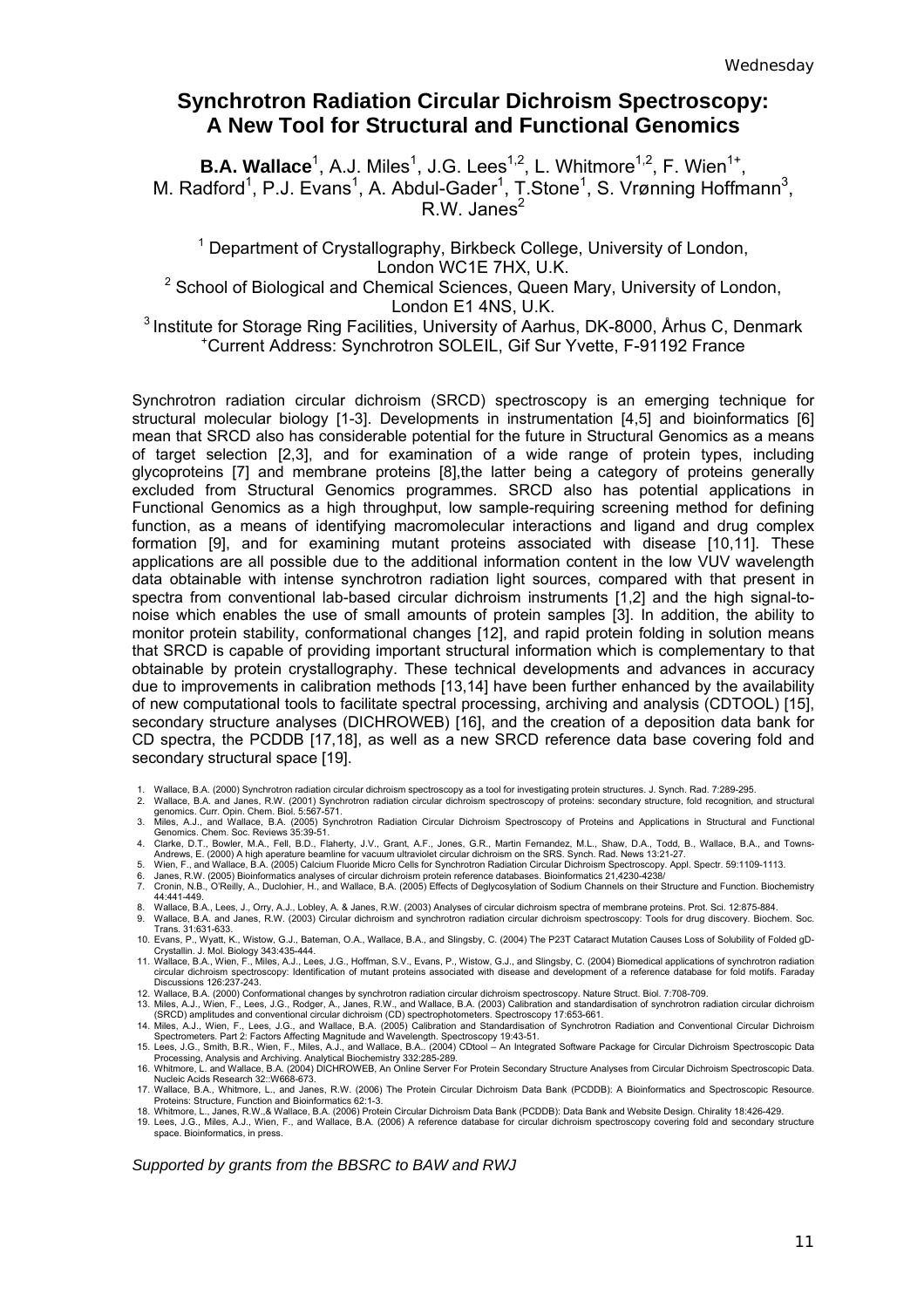## **Probing radiation damage at the molecular level**

**N J Mason**<sup>1</sup>, M A Smialek<sup>1</sup>, S A Moore<sup>1</sup>, M Folkard<sup>2</sup> and S V Hoffmann<sup>3</sup>

<sup>1</sup> Centre of Atomic and Molecular Engineering. The Open University, Walton Hall, Milton Keynes, MK7 6AA, United Kingdom.

 $2$  Grav Cancer Institute, Mount Vernon Hospital, Northwood, Middlesex HA6 2JR, United Kingdom*.* 3 Institute of Storage Ring Facilities, University of Aarhus, Ny Munkegade, DK 8000

Aarhus C, Denmark

Ionizing radiation, derived from natural background radiation or arising from diagnostic and therapeutic techniques, (e.g. X-rays, radiotherapy, positron emission tomography) can produce a range of structural and chemical modifications of the DNA helix. Of these, double-strand breaks, where both strands of the helix are broken within a few base pairs, can lead to lasting damage via the production of chromosome aberrations, mutations and ultimately cell death. It is now known that the effectiveness of different ionizing radiations is critically dependent on the *patterns of ionizations* they produce on a nanometre scale, comparable with the diameter of the DNA helix. Theoretical track structure modelling is being used with increasing sophistication to simulate the distinctive patterns of ionizations produced by ionizing radiation. Such models reveal that much of the radiation damage is *site specific* with penetrating primary radiations (energetic photons or ions) producing nanometre sized clusters of ionisations at the end of the radiation track. Such patterning therefore suggests that initial radiation damage may be strongly influenced by the ionization patterns of specific molecules. Hence, in order to understand the mechanisms of radiation damage, it is essential to understand the interaction of different types of radiation with the constituent cellular molecules (DNA and its component nucleotides, nucleosides, phosphates, sugars and cellular water).

Radiation damage of DNA and other cellular components has traditionally been attributed to ionisation via direct impact of high-energy quanta or by complex radical chemistry (triggered by the primary ionizing radiation). However, recently Sanche and co-workers have challenged this explanation by suggesting that "*from a radiobiological perspective the abundant low-energy electrons and possibly their ionic and radical reaction products play a crucial role in the nascent stages of cellular DNA radiolysis*". They showed that strand breaks in DNA may be initiated by secondary electrons and is strongly dependent upon the target DNA base identity. As a consequence, they postulate that the localisation of low energy electrons on the nucleotide bases, through the formation of short lived negative ions, leads to molecular dissociation and then to single and double strand breaks in the DNA. Such research provides the fascinating perspective that it is possible that radiation damage may be described and *understood at an individual molecular level.* For example such a molecular picture may explain the well known correlation between electron attachment rates of many molecules and their carcinogenicity and may be used to suggest new compounds to be adopted in radiation therapy as treatment enhancing sensitizers. In this talk I will review the latest developments in this research and how it may lead to a new approach to the study of radiation damage.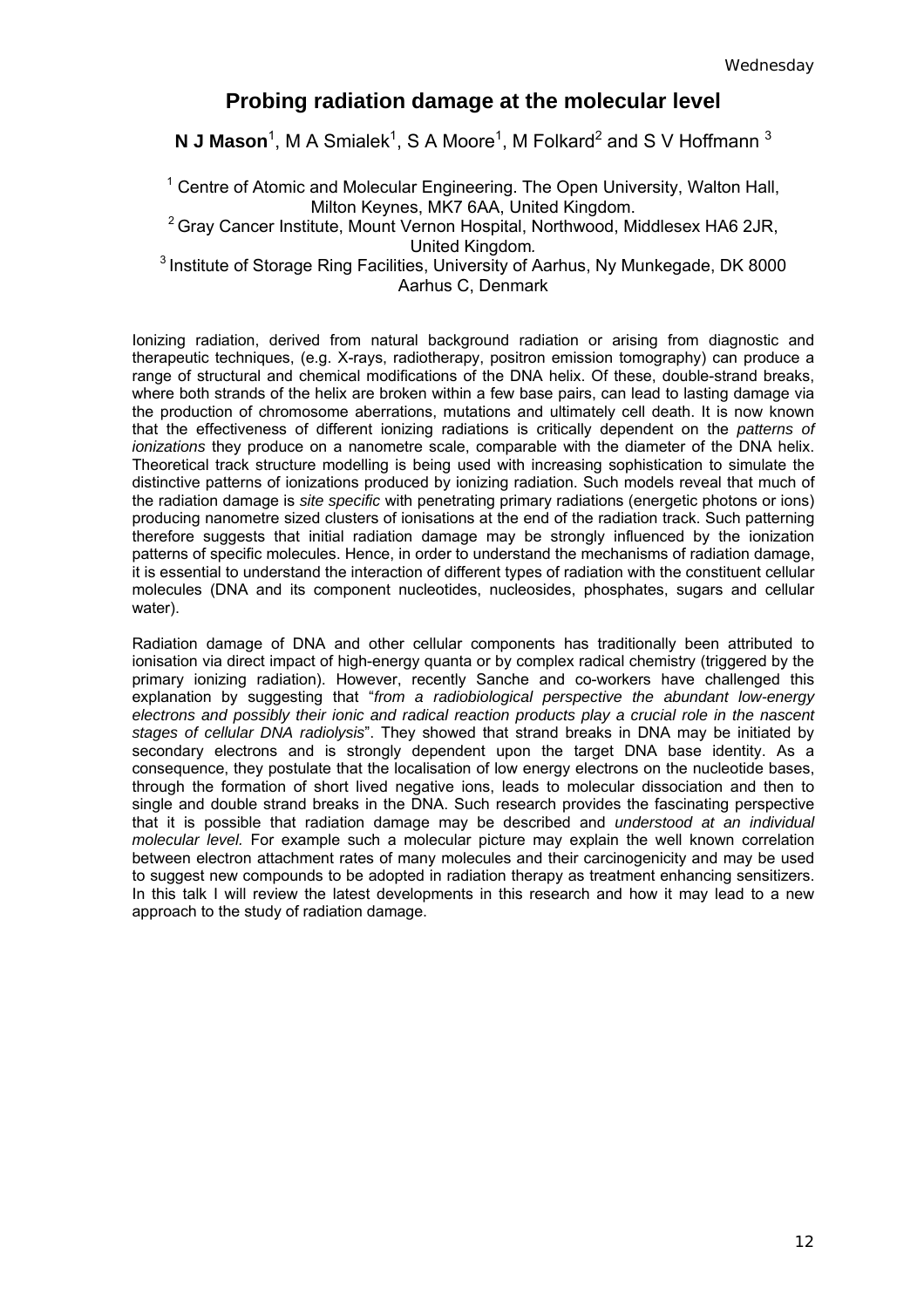# **X-ray Tomography of Biological Cells**

**Carolyn A. Larabell**<sup>1,2</sup>, Mark A. Le Gros<sup>2</sup>

<sup>1</sup> Department of Anatomy, University of California at San Francisco, 513 Parnassus, Box 0452, San Francisco, CA 94143 USA <sup>2</sup> Physical Biosciences Division, Lawrence Berkeley National Laboratory, 1 Cyclotron Rd., Berkeley CA 94720 USA

X-ray microscopy can image whole, hydrated, biological specimens up to 10 microns thick with a spatial resolution better than 50 nm. Soft X-ray microscopy uses photons with energies between the K shell absorption edges of carbon (284 eV,  $\lambda$ =4.4 nm) and oxygen (543 eV,  $\lambda$  =2.3 nm). These photons readily penetrate the aqueous environment while encountering significant absorption from carbon- and nitrogen-containing organic material. In this energy range, referred to as the 'water window,' organic material absorbs approximately an order of magnitude more strongly than water, producing a quantifiable natural contrast and eliminating the need for contrast enhancement procedures to visualize cellular structures.

The experiments presented here were performed at the Advanced Light Source using the full field transmission X-ray microscope, XM-1. This microscope employs a bend magnet X-ray source and zone plate condenser and objective lenses. The condenser zone plate acts as a monochromator and the X-ray images are recorded directly on a cooled, back-thinned 1024x1024 pixel CCD camera. The sample holder was a rotationally symmetric glass tube; the region containing the sample was 10 microns in diameter with a wall thickness of 200 nm. Live cells were loaded into the tube, rapidly frozen by a blast of liquid nitrogen-cooled helium gas, and maintained at –140 degrees C by a steady flow of cold helium gas. The image sequence spanned 180 degrees and consisted of either 45 images spaced by 4 degrees or 90 images spaced by 2 degrees. The images were aligned to a common axis and computed tomographic reconstruction was used to obtain the 3-D X-ray linear absorption coefficient. Volume rendering and animation of reconstructed data was performed using the 3-D program, Amira. The tomographic reconstructions generate 3-D images at approximately 50 nm isotropic resolution and reveal high fidelity views of the internal architecture of cells.

The high penetrating power, coupled with a near absence of reflection at the interface of dissimilar materials, makes X-rays an ideal probe for studying cellular morphology and examining the location of labeled proteins in single cells. We have used this imaging approach to reveal remarkable details of the nuclear and cytoplasmic architecture of fully hydrated whole cells. We have also localized molecules in the nucleus and cytoplasm of whole, hydrated cells using immunogold labeling protocols. We are developing additional labels uniquely suited to x-ray imaging to enable simultaneous localization of multiple proteins. Using the x-ray linear absorption coefficient, quantitative information about cellular structures and molecular distributions can be obtained from the reconstructed data.



**X-ray tomography of whole yeast cells.** (A) Single projection image of a rapidly frozen budding yeast. (B) Computer-generated section through a tomographic reconstruction of the raw data shown in  $(A)$ . Bar = 1 um.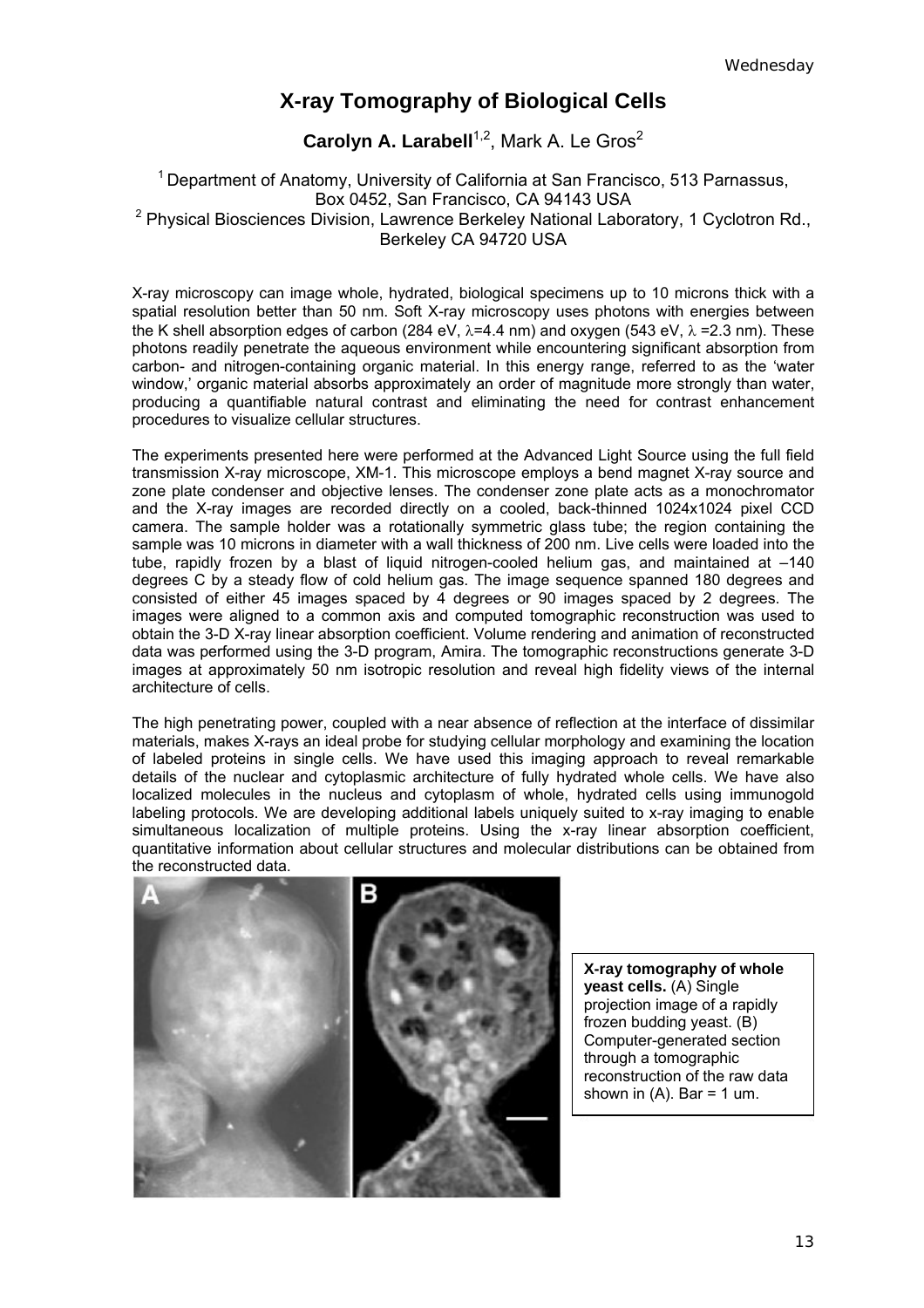## **Linear Dichroism**

### **Alison Rodger**, <sup>1</sup> Cedric Dicko2

### <sup>1</sup> Department of Chemistry, University of Warwick, Coventry CV4 7AL, UK. A.rodger@warwick.ac.uk <sup>2</sup> Department of Zoology, Oxford University, Oxford OX1 3PS, United Kingdom. cedric.dicko@zoology.ox.ac.uk

Understanding the organisation of molecules in naturally occurring ordered arrays (*e.g.* membranes, protein fibres and DNA strands) is of great importance in understanding their biological function. Unfortunately few biophysical techniques provide detailed structural information in these non-crystalline systems. Ultra-violet, visible and infrared linear dichroism (LD) has the ability to provide such information and may hold the key to understanding molecular mechanisms of such fundamental biological processes as amyloid fibre formation, and membrane protein folding. This complements the secondary structural information provided for such molecules by circular dichroism (CD) spectroscopy. The lecture and associated poster will show how LD and CD data can be used to understand more about the formation and function of fibrous proteins with particular application to tubulin, FtsZ (a bacterial analogue of tubulin), actin and tubulin. This work has become possible following recent work at Warwick on instrumentation for LD spectroscopy. The key factor has been the design of new capillary Couette cells (room temperature and thermostatted) which reduce sample requirement from ~2000 µL of 100 µM of monomers, *e.g.* amino acids or nucleic acid bases (say  $\sim$ 70  $\mu$ g), to only  $\sim$ 20  $\mu$ L ( $\sim$ 700 ng) per experiment.

Recent work on spider silk fibres undertaken at both Warwick and ISA show the potential for using LD to study fascinating but otherwise intractable systems. A brief description of how a synchrotron LD system was established will be given and data will be presented to show when it is better to use a bench top and when a synchrotron set up.



#### **References**:

Rodger, A.; Marrington, R.; Geeves, M.A.; Hicks, M.; de Alwis, L.; Halsall, D.J.; Dafforn, T.R. "Looking at long molecules in solution: what happens when they are subjected to Couette flow?" *Physical Chemistry Chemical Physics*, **2006**, *8*, 3161−3171 Dafforn, T.R. and Rodger, A "Unravelling the configuration of protein fibres and membrane proteins" *Current Opinion in Structural Biology*, **2004**, *14*, 541−546 Marrington, R.; Small, E.; Rodger, A.; Dafforn, T.R.; Addinall, S.; "FtsZ fibre bundling is triggered by a calcium-induced conformational change in bound GTP" *Journal of Biological* 

*Chemistry* **2004**, *47*, 48821−48829 Marrington, R.; Dafforn, T. R.; Halsall, D.J.; Rodger, A. "Micro volume couette flow sample orientation for absorbance and fluorescence linear dichroism" *Biophysical Journal*, **2004**, *87*, 2002−2012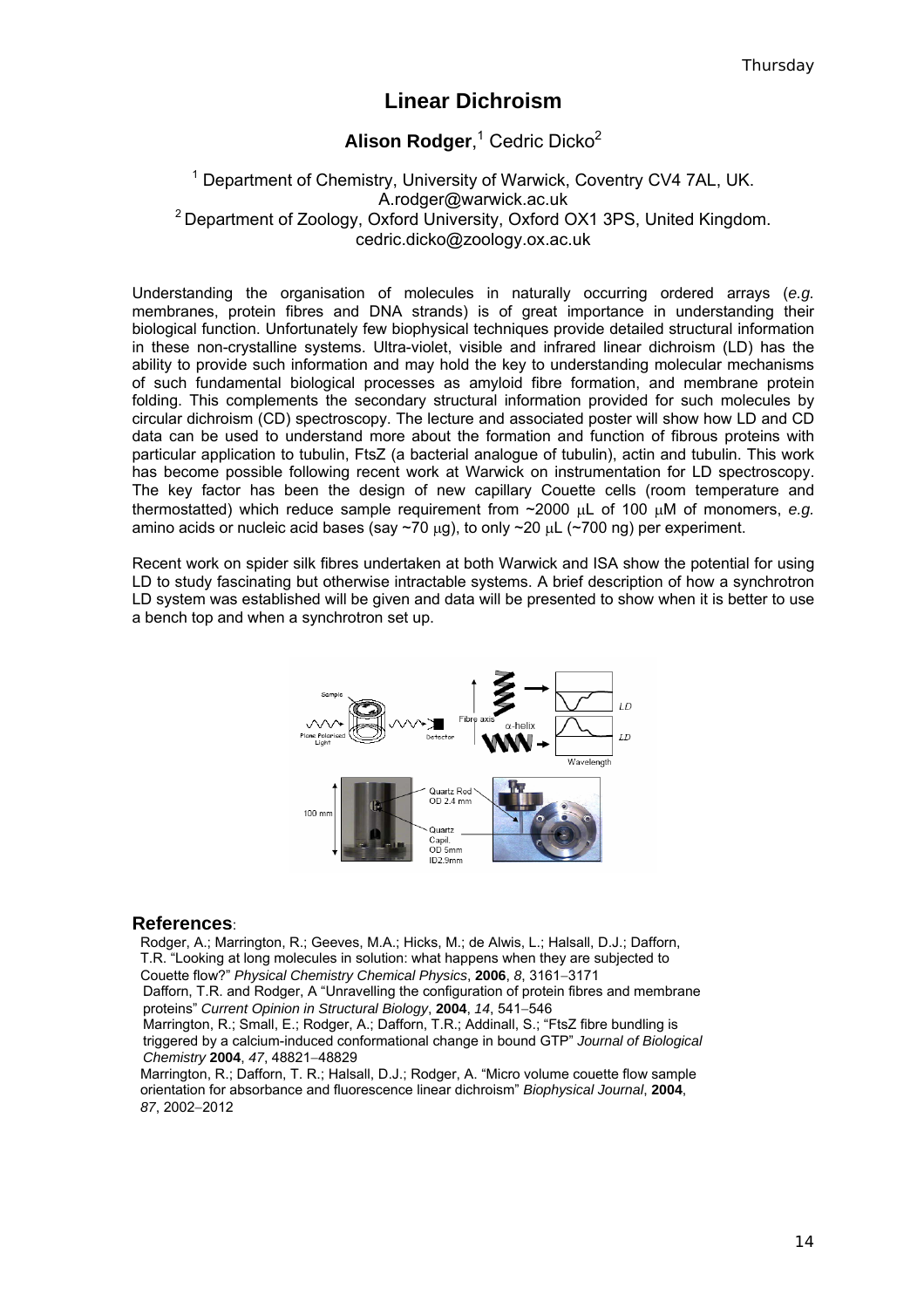# **Glycoprotein–Surfactant Interactions. A Calorimetric and SRCD Study**

Heidi Louise Bagger<sup>1,3</sup>, Søren Vrønning Hoffmann<sup>2</sup>, Claus Crone Fuglsang<sup>3</sup> and Peter Westh<sup>1</sup>

<sup>1</sup>Roskilde University, Dept. of Life Science and Chemistry, Universitetsvej, 4000 Roskilde, Denmark <sup>2</sup>Aarhus University, Institute for Storage Ring Facilities, Ny Munkegade, 8000 Aarhus C, Denmark <sup>3</sup> Novozymes A/S, Kroghshøjvej 36, DK-2880 Bagsvaerd, Denmark

One challenging mission in biotechnology is to maintain biological active proteins and enzymes in the presence of surfactants. Owing to their amphiphilic nature, surfactants tend to adsorb at interfaces to minimize the contact of their hydrophobic part with water. This tendency also leads to unspecific binding of surfactants to the interface of proteins in solution. Surfactant addition therefore makes protein-solvent contacts thermodynamically more favorable which explains their solubilizing properties (prevention against surface adsorption, aggregation and precipitation of proteins). The disadvantage of surfactant binding is however that non-compact protein structures become favored with subsequent destabilization of the native (biological active) state.

The combination of calorimetric and spectroscopic techniques has proven to be a very strong tool to elucidate the relation between protein-surfactant interactions and consequential structural transitions. In our studies we use Synchrotron Radiation Circular Dichroism (SRCD) spectroscopy to obtain information of the structural changes occurring in the heavily glycosylated enzyme Peniophora lycii Phytase (Phy) when it is exposed to varying concentrations of sodium dodecylsulfate (SDS). To investigate the effects of protein glycosylation on the surfactant induced decrease in protein stability we made comparative investigations of the enzymatically deglycosylated variant of this enzyme (dgPhy). It turned out that the glycan mantle does not hold a strong potential to protect the peptide structure from denaturation. On the basis of Isothermal Titration Calorimetry (ITC) data the limited effect of protein glycosylation is explained by very weak glycan-SDS interactions. Analysis of the binding characters (binding strength, -enthalpy and numbers) of Phy and dgPhy reveals that the relative affinity of the glycan and peptide moieties are rather different - carbohydrates bind much less surfactant.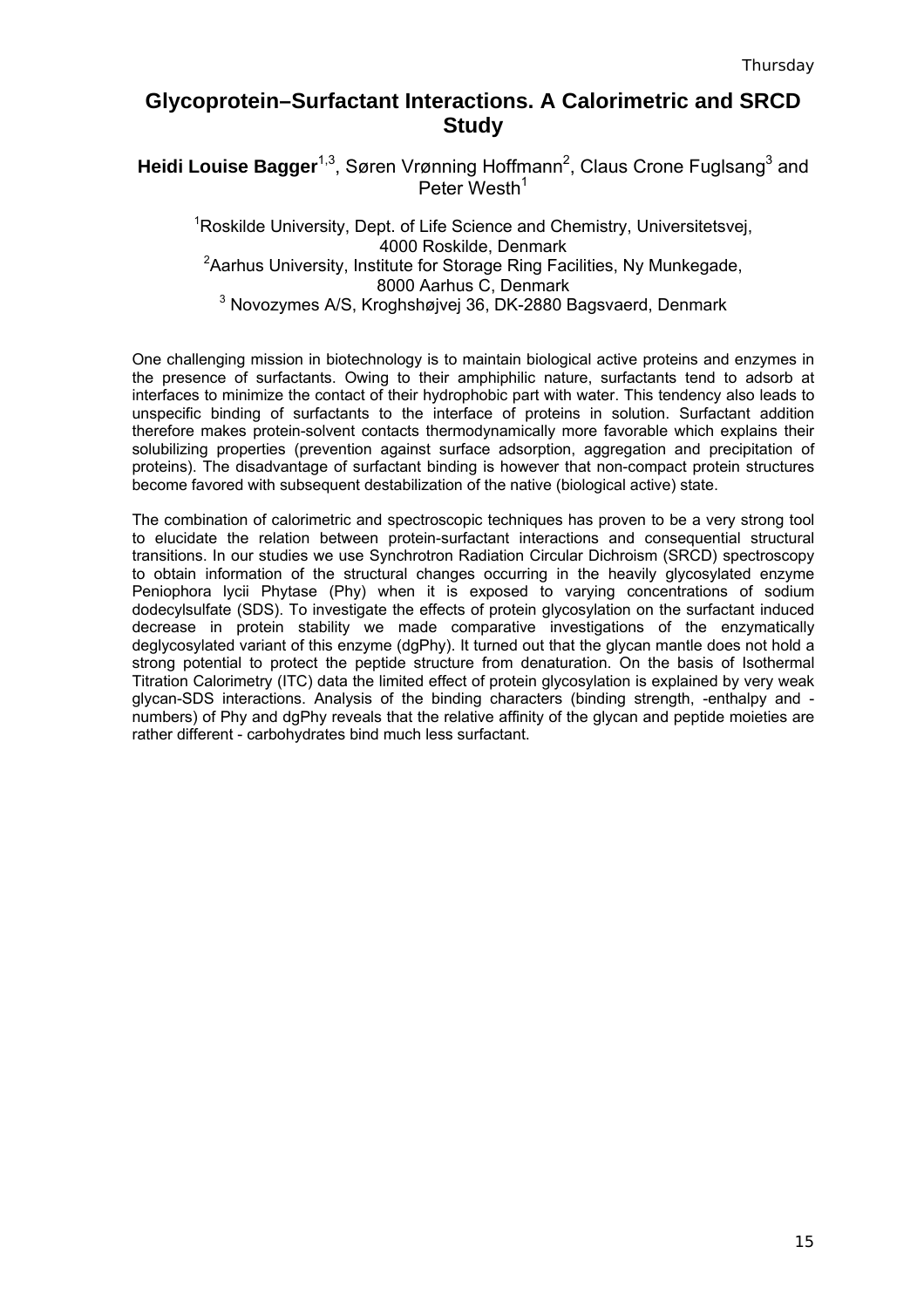# **Nano-tomography and spectromicroscopy with the new BESSY X-ray microscope**

### **G. Schneider**, P. Guttmann, S. Rehbein, S. Heim, D. Eichert

### BESSY m.b.H., Albert-Einstein-Str. 15, 12489 Berlin

X-ray microscopy is a powerful imaging technique with many applications in materials, environmental and life sciences. Among many scientific questions in life sciences, the cell nucleus which is a vital and complex organelle is still a mystery. How the DNA it contains and its associated proteins are arranged and packaged to fit within this ~10 µm diameter organelle is unknown. The normal cellular contingent of DNA is ~105 fold longer than the nuclear diameter. Some DNA compaction (~6 fold) can be accounted for by its wrapping around nucleosomes. The nucleosomal fiber is itself probably folded to yield a thicker fiber of  $\sim$ 30 nm thickness, providing  $\sim$ 7 fold more compaction. How this "30 nm fiber" is folded to achieve the further necessary compaction is unknown. Other questions of packaging concern how much "free" space for diffusion is available in the nucleus.

The interaction of x-rays is element specific, therefore, x-ray nano-tomography can be used to quantify the packing density of organic material. However, different proteins or molecular structures cannot be distinguished directly in x-ray microscope images. This problem is solved by the availability of specific fluorescent probes detectable by fluorescence microscopy. Thus the two imaging modalities are complementary. Since fluorescence and x-ray microscopy permit analysis of whole cells, it is possible to investigate the same cell in both microscopes. These correlative studies are ideally suited to x-ray microscopy because of its ability to image cells in 3D. We expect to develop a widely applicable technique that, as applied to nuclear structure, will yield significant new insights.

3D x-ray microscopy - pioneered at BESSY – has found numerous applications worldwide. To further improve 3D x-ray imaging towards sub-10 nm spatial resolution and to increase the usable photon energy range by phase contrast methods, progress has to be made in x-ray optics, instrumentation and theory. In the talk, the current status and future aspects of x-ray microscopy at 3rd generation electron storage rings and the upcoming Free Electron Lasers with their fs-pulses will be discussed.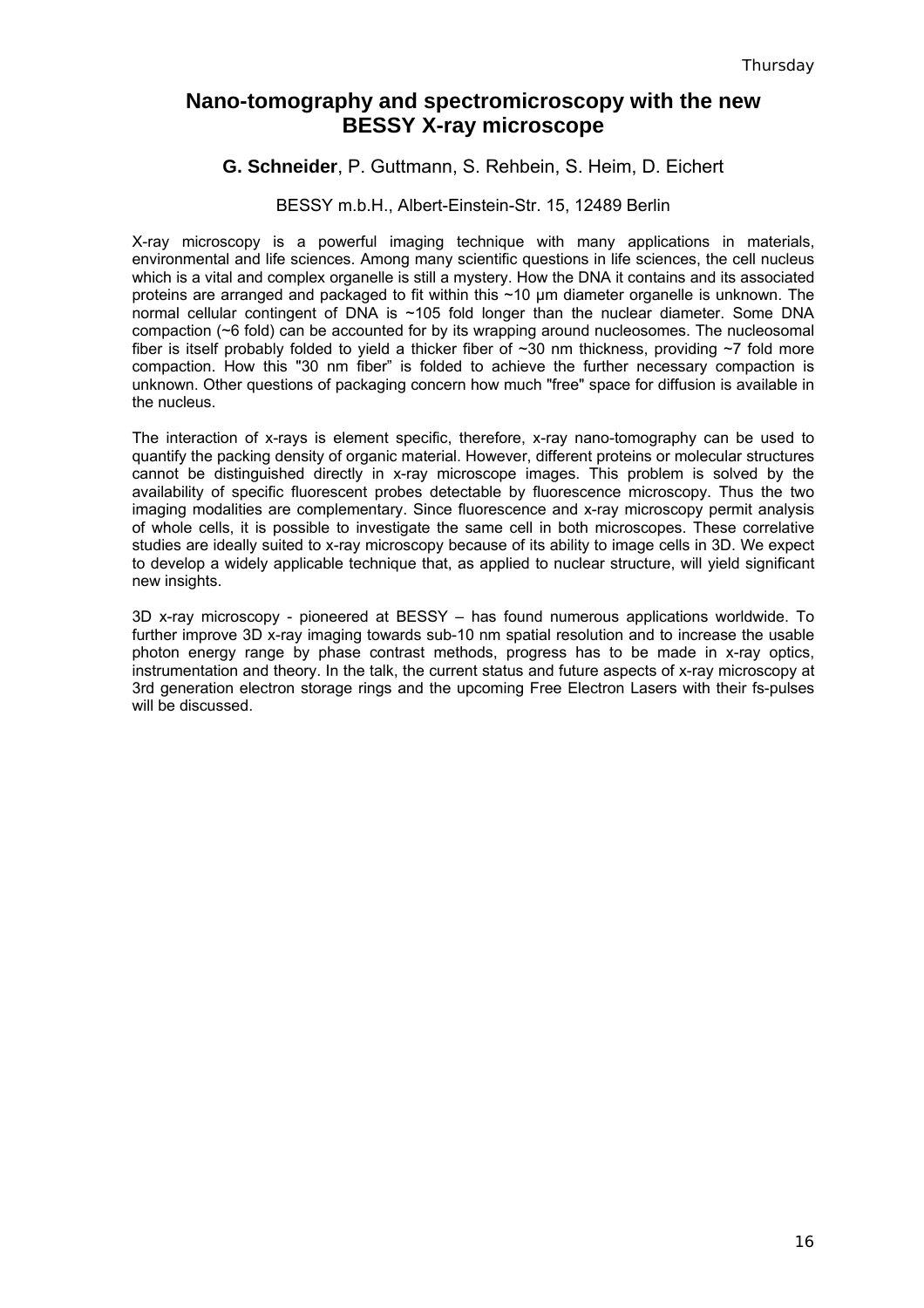# **Compact X-Ray Microscopy**

### **H. M. Hertz**, P.A.C. Takman, H. Stollberg, M. Bertilsson, A. Holmberg, M. Lindblom, and U. Vogt

### Biomedical and X-Ray Physics, Dept. of Applied Physics, Royal Inst. of Technol./Albanova, SE-106 91 Stockholm, Sweden, E-mail: Hertz@biox.kth.se

X-ray microscopy in the water-window region ( $\lambda$  = 2.3-4.4 nm) is an attractive technique for highresolution imaging. In this wavelength region state-of-the-art optics has demonstrated sub-20 nm resolution and the sample preparation techniques are maturing. However, present operational x-ray microscopes are based on synchrotron radiation sources, which limit their accessibility. Many biological investigators would benefit from having the x-ray microscope as a tool among other tools in their own laboratory. For this purpose we demonstrated the first compact x-ray microscope with sub-visible resolution.<sup>1</sup> The microscope operates at  $\lambda$ =3.37 nm (methanol-liquid-jet laser plasma source) with zone plate optics and a W/B4 multilayer condenser.

We have recently developed a flexible, compact x-ray microscope operating at  $\lambda$  = 2.48 nm. This wavelength should provide improved imaging of thicker structures compared to the  $\lambda$ =3.37 nm microscope in Ref. 1. The microscope is based on a 100 Hz liquid-nitrogen-jet-target laser-plasma x-ray source<sup>2</sup>, in-house fabricated diffractive condenser optics<sup>3</sup>, in-house fabricated 25 nm Ni zone plates<sup>4</sup>, and CCD detection. The sample holder is positioned in a helium atmosphere with silicon nitride membranes separating it from the vacuum in the condenser and imaging module. Initial images of test objects show structures down to 30 nm lines and spaces.

This presentation will discuss sources, the diffractive optics, multilayer condensers, imaging properties, systems' issues, and initial imaging with the compact microscopes.

#### **References**

- 1. M. Berglund et. al., J. Microsc. **197**, 268 (2000).
- 2. P. A. C. Jansson et. al., Rev. Sci. Instrum. **76**, 043503 (2005).
- 3. S. Rehbein et. al., J. Vac. Sci. Technol. B **22**, 1118 (2004).
- 4. A. Holmberg et. al., XRM 2005, Himeji (2005).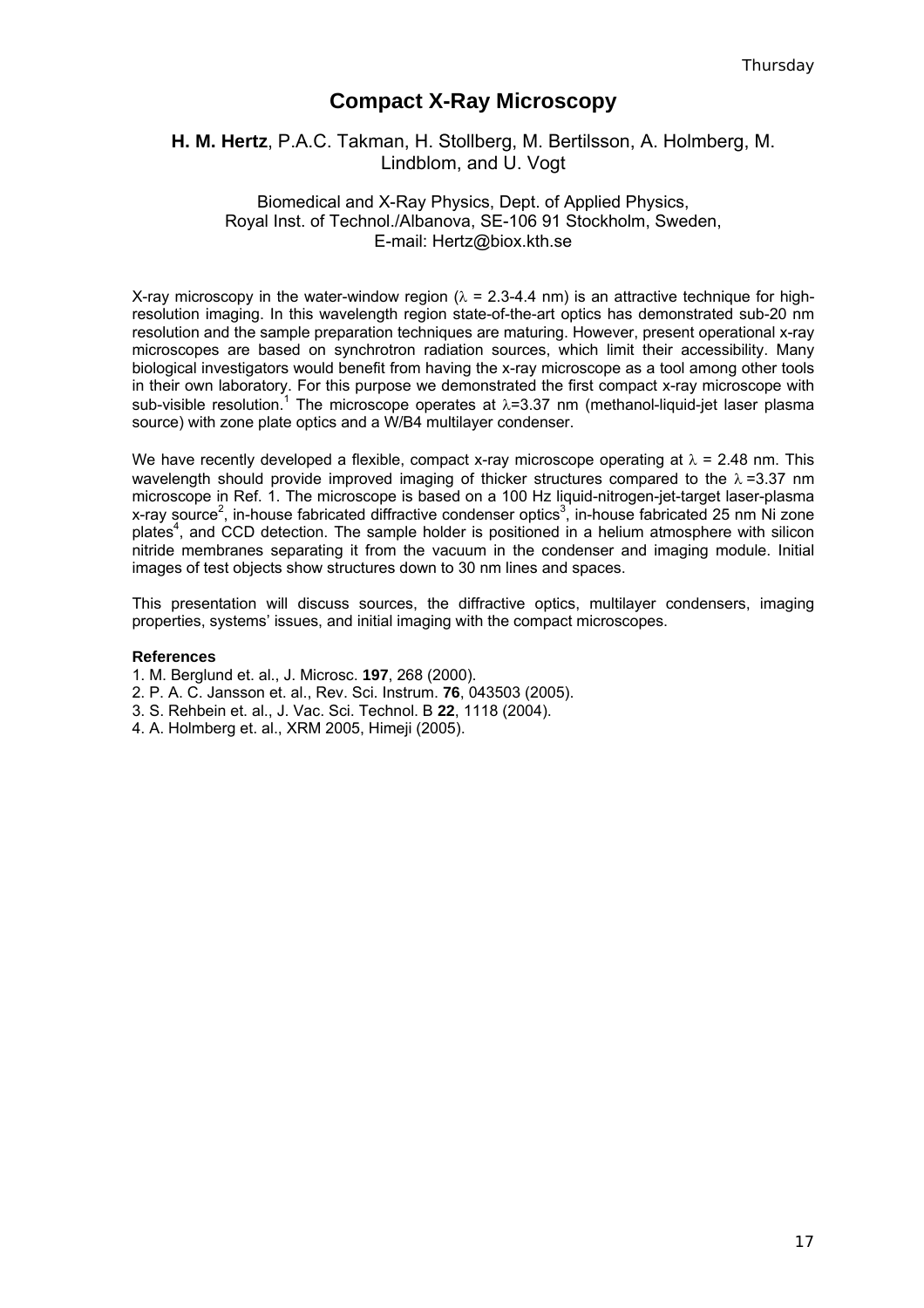# **Radiolysis of proteins in the solid state: what happens to the disulfide bonds?**

### Chantal Houée-Lévin,

### Univ. Paris Sud, UMR 8000, F-91405 Orsay Also at CNRS F-91405 Orsay chantal.houee-levin@lcp.u-psud.fr

The radiosensitivity of sulfur functions in proteins is well known. When proteins are in solution, the disulfide bonds are reduced by hydrated electrons whereas the thiol functions are oxidized by OH radicals. The thioethers are also sensitive. They can be either desulfurated or oxidized to their sulfoxide form.

When proteins are irradiated in the solid state, results are much less clear. As for disulfide bonds experiments disagree. Observation using synchrotron radiations indicate that the disulfide bonds trap electrons giving disulfide anions. EPR results show the formation of RSS• perthiyl radicals. Calculations by quantum chemistry methods are in agreement with elongation of the SS bond and confirm that disulfide anions are more stable than perthiyl radicals. Analysis of final products shows the reduction of the disulfide to thiol functions.

Thus it seems that the fundamental processes of radiation chemistry of the sulfur functions are not understood.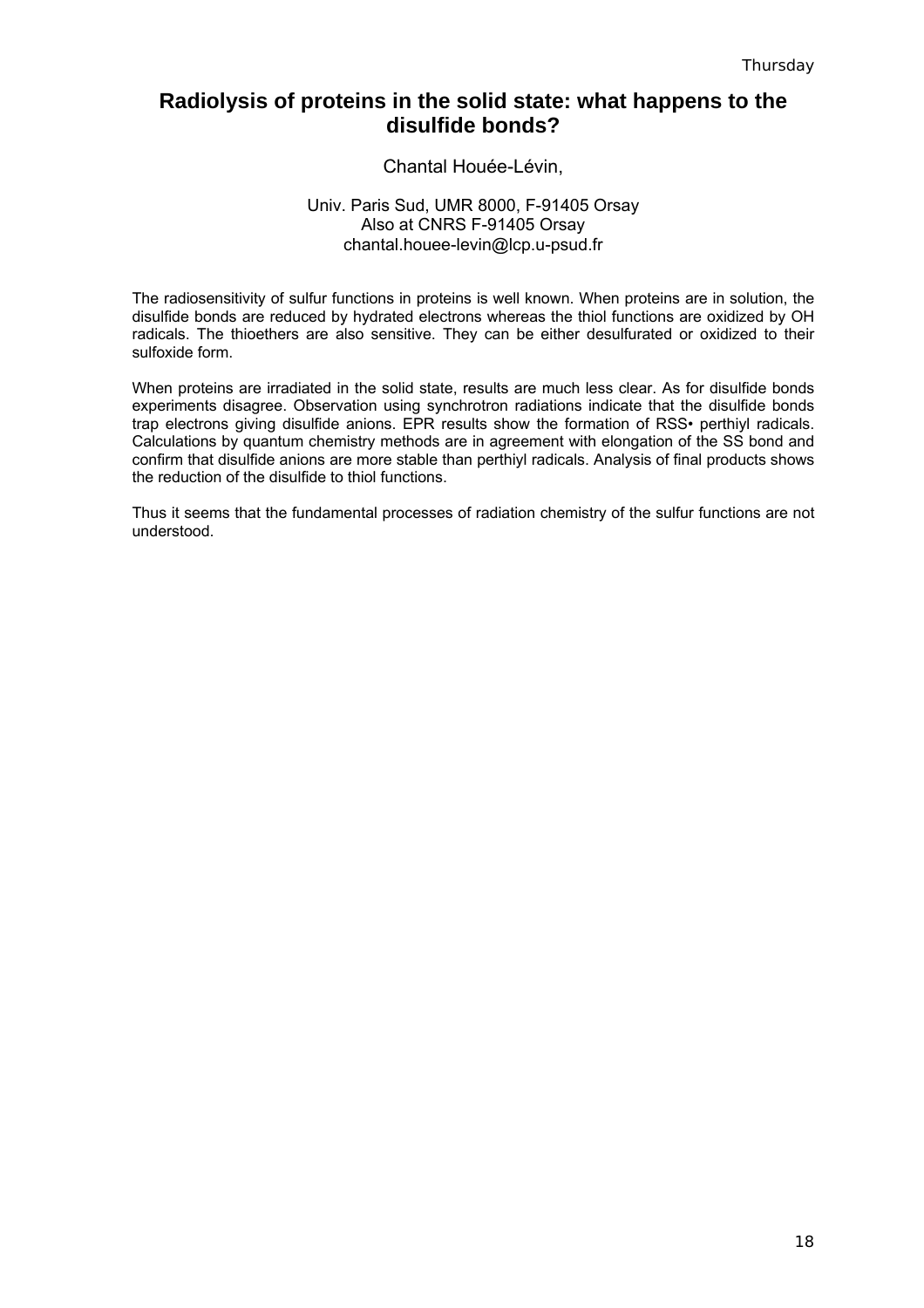# **Circular Dichroism study of polymorphic oligonucleotides**

### Jean Claude Maurizot

Centre de biophysique Moléculaire, rue Charles Sadron, 45071 Orléans, France

Circular Dichroism is a particularly valuable technique for study of nucleic acids because they are polymorphic, that is, they can assume a variety of secondary structures. To illustrate this point we present a study on the polymorphism of oligonucleotides which can adopt several types of conformation. The oligonucleotides were made of three blocks of 12 nucleotides joined by two sequences of four T. The four T can form hairpin allowing the blocks of 12 residues to form base pairs, base triplets, and in some conditions base quadruplets. With this system four types of structure were observed:

- Single stranded unorganised conformation.
- Double stranded conformation with a dangling single stranded arm.

 - Intramolecular triplex with non isomorphic stretches of G\*G:C and T\*A:T triplets. The oligonucleotides were designed to allow the third strand to be either parallel or antiparallel to the GT strand. Difference were observed in the behaviour of the oligonucleotides depending on the orientation of the third strand (parallel or antiparallel)

 - Quadruplex structure with two dangling duplex arms. The quadruplex part is due to the dimerisation and folding back on itself of the  $G_4T_4G_4$  part of two oligonucleotides.

Each structure exhibits a characteristic circular dichroism spectrum.

Circular dichroism is used to follow transitions between these various conformations. The transitions between the forms and the stabilities of the different structures depend on the temperature the pature of the self (for example  $M_{\text{eff}}^{++}$  or  $K_{\text{eff}}^{++}$ ) the exignisting of the third strend and temperature, the nature of the salt (for example Mg<sup>++</sup> or K<sup>+</sup>), the orientation of the third strand, and in some cases of the oligonucleotide concentration.

These oligonucleotides are very attractive models for further studies on the comparative binding of small molecules on various conformations of nucleic acids. This binding can also be studied using induced circular dichroism signal.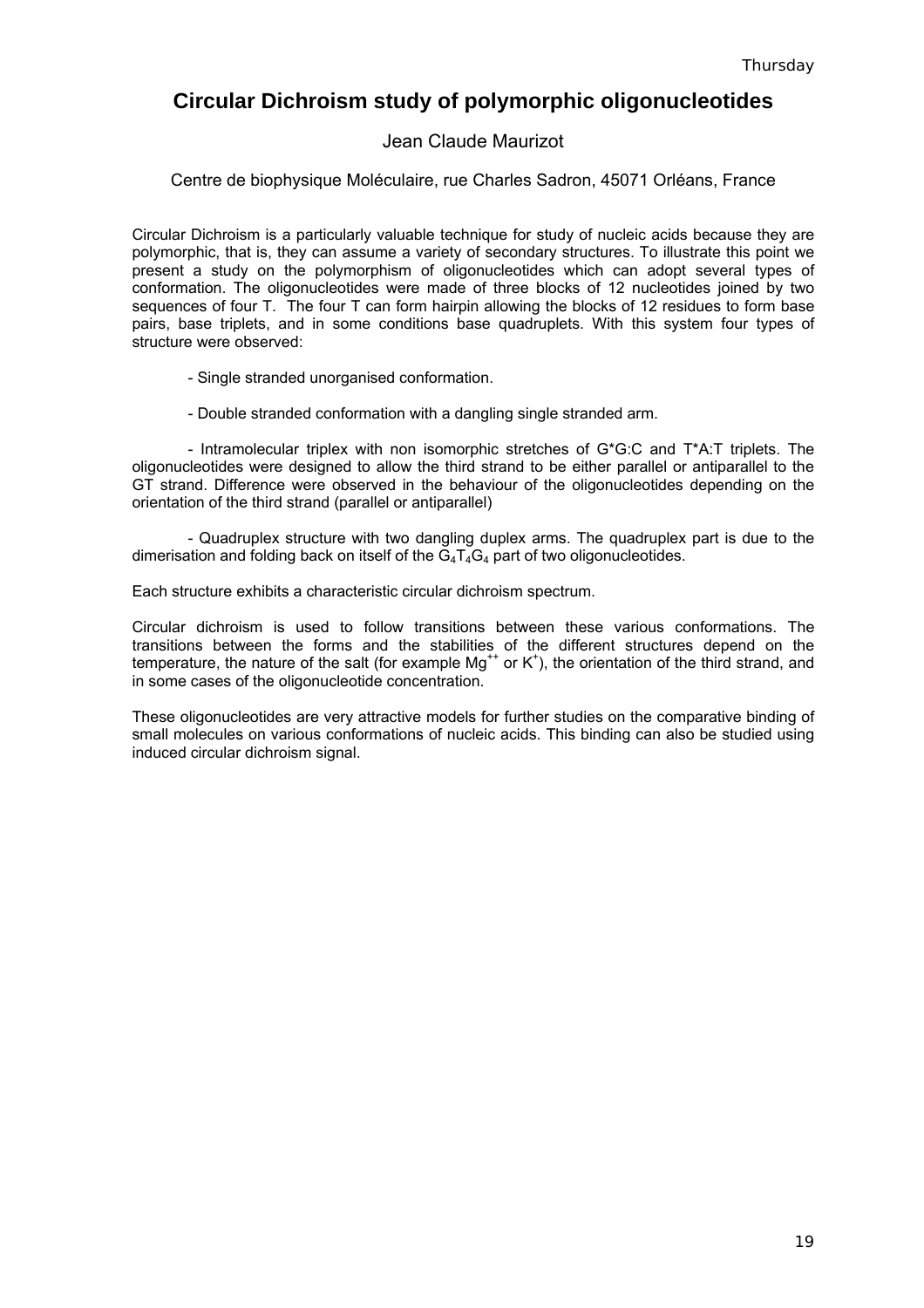# **Atmospheric pressure photoionisation of biomolecules studied by mass spectrometry**

Alexandre Giuliani <sup>1,2</sup>, Aïcha Bagag <sup>2</sup>, Olivier Laprévote <sup>2</sup>

### <sup>1</sup> DISCO Beamline, Synchrotron SOLEIL, L'Orme des Merisiers, Saint Aubin BP 48, 91192 Gif-sur-Yvette, France <sup>2</sup> Laboratoire de Spectrométrie de Masse, ICSN-CNRS, Avenue de la Terrasse, 91198 Gif-sur-Yvette, France

Recently developed, atmospheric pressure photoionisation (APPI) has rapidly attracted interest from the analytical chemistry community. Indeed, the technique has proven successful coupling of mass spectrometry with separation techniques such as liquid chromatography. It is based on the formation of a heated pneumatic spray, which is subsequently irradiated by VUV photons. Ions are generated either after light absorption or by chemical ionisation. The technique allows all kind of solvents to be used, even the most non-polar organic solvent and it is insensitive to salts.

These features position APPI as a credible alternative to electrospray for the analysis of non-polar compounds. Moreover, due to the particular ionisation mechanisms, the method possesses interesting capabilities for structural analysis.

Since photoionisation occurs at atmospheric pressure and in the presence of solvent, the technique allows probing the role of the medium upon photoionisation. From a fundamental point of view, atmospheric pressure photoionisation may help understanding basic mechanisms that occur during and immediately after the ionisation process.

An overview of the applications of atmospheric pressure at fixed wavelength to the analysis of biomolecules will be given, going from the fundamental ionisation mechanisms to the applications. The advantages expected from the use of synchrotron radiation are then discussed.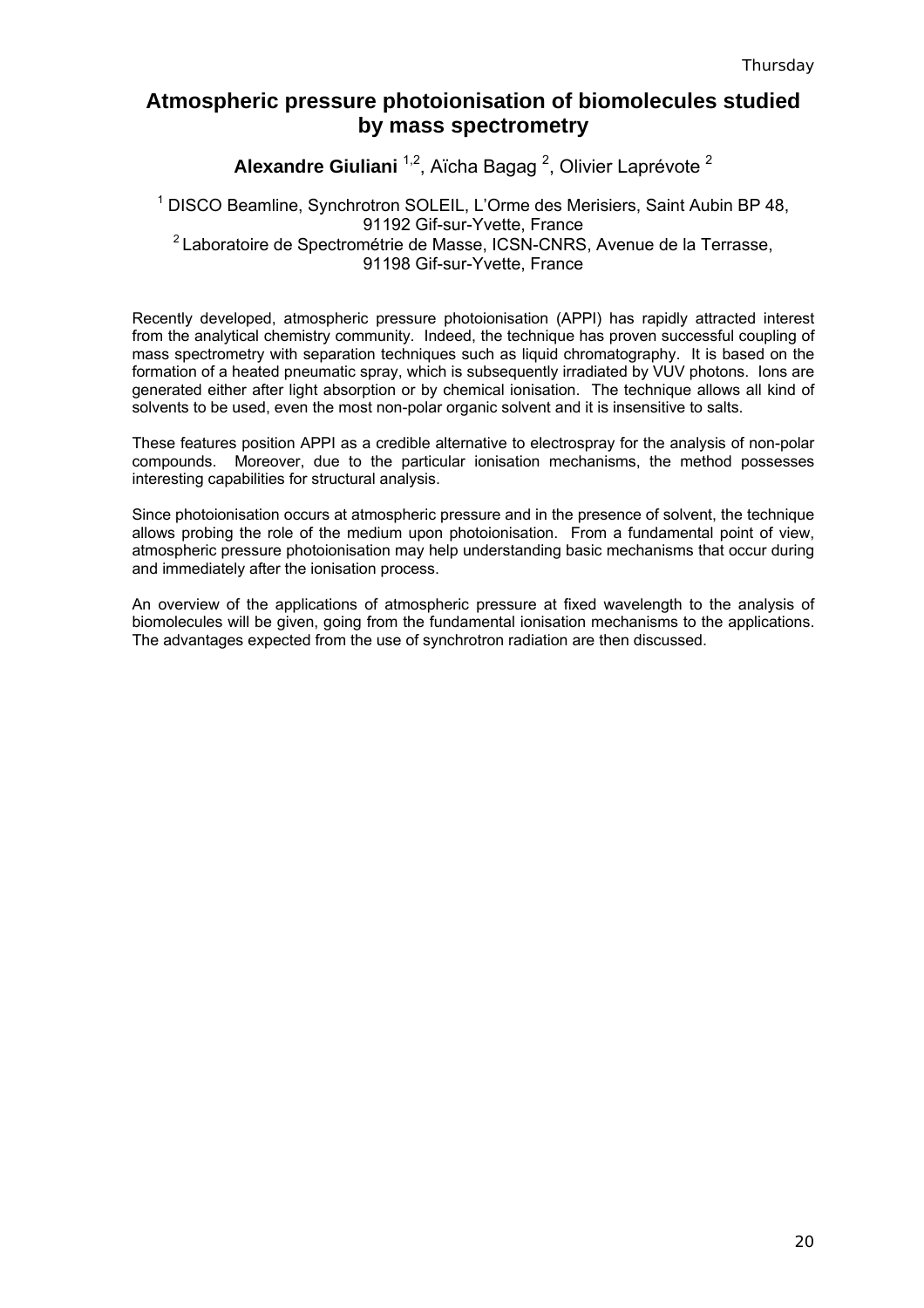# **Protecting life from UV radiation: absorption spectra of known and potential UV screens**

Andreja Zalar<sup>1</sup>, David Tepfer<sup>1</sup>, Søren V. Hoffmann<sup>2</sup>, Albert Kollmann<sup>1</sup>, Sydney Leach $3$ 

<sup>1</sup> UPMC, Institut National de la Recherche Agronomique (INRA), Route de St-Cyr, Versailles, 78026 Cedex, France <sup>2</sup> Institute for Storage Ring Facilities (ISA), University of Aarhus, Ny Munkegade, Bldg 1520, Aarhus, 8000 , Denmark <sup>3</sup> LERMA, Observatoire de Paris-Meudon, 5 Place Jules Janssen, Meudon, 92195 Cedex, France

Ultraviolet (UV) radiation is deleterious for life. The spectrum of solar UV emission is generally divided into four regions: the UV-A (315-400 nm), the UV-B (280-315 nm), the UV-C (200-280 nm) and the VUV (<200 nm). Neither VUV nor UV-C reaches the surface of the present-day Earth, thanks to filtration by the stratospheric ozone layer, which accumulated from oxygen produced by photosynthesis. The UV absorption spectrum of DNA shows peaks at 260 nm and 190 nm with continuously increasing absorption throughout the VUV. DNA does not absorb at wavelengths greater than 300 nm, but other cellular compounds do, sometimes leading to free radical formation and thus to indirect degradation of DNA and other cellular components. Before the accumulation of atmospheric oxygen and ozone, organisms were obliged to evolve mechanisms for resisting short wavelength UV radiation. One of these was probably through the synthesis of UV screens.

Using synchrotron radiation, we determined the UV absorption spectra of known and potential UVscreens, isolated from phylogenetically distinct groups of organisms. These spectra, which included the VUV, the UVC, the UVB, and part of the UVA regions, allowed us to compare the potential of these natural substances to protect DNA. Of particular interest are flavonoids, which are phenolic compounds from plants, having absorption spectra that closely resemble that of DNA. We show, using mutants in *Arabidopsis*, that plant seeds are uniquely equipped to withstand UV radiation, thanks to flavonoids that are deposited in the seed coat.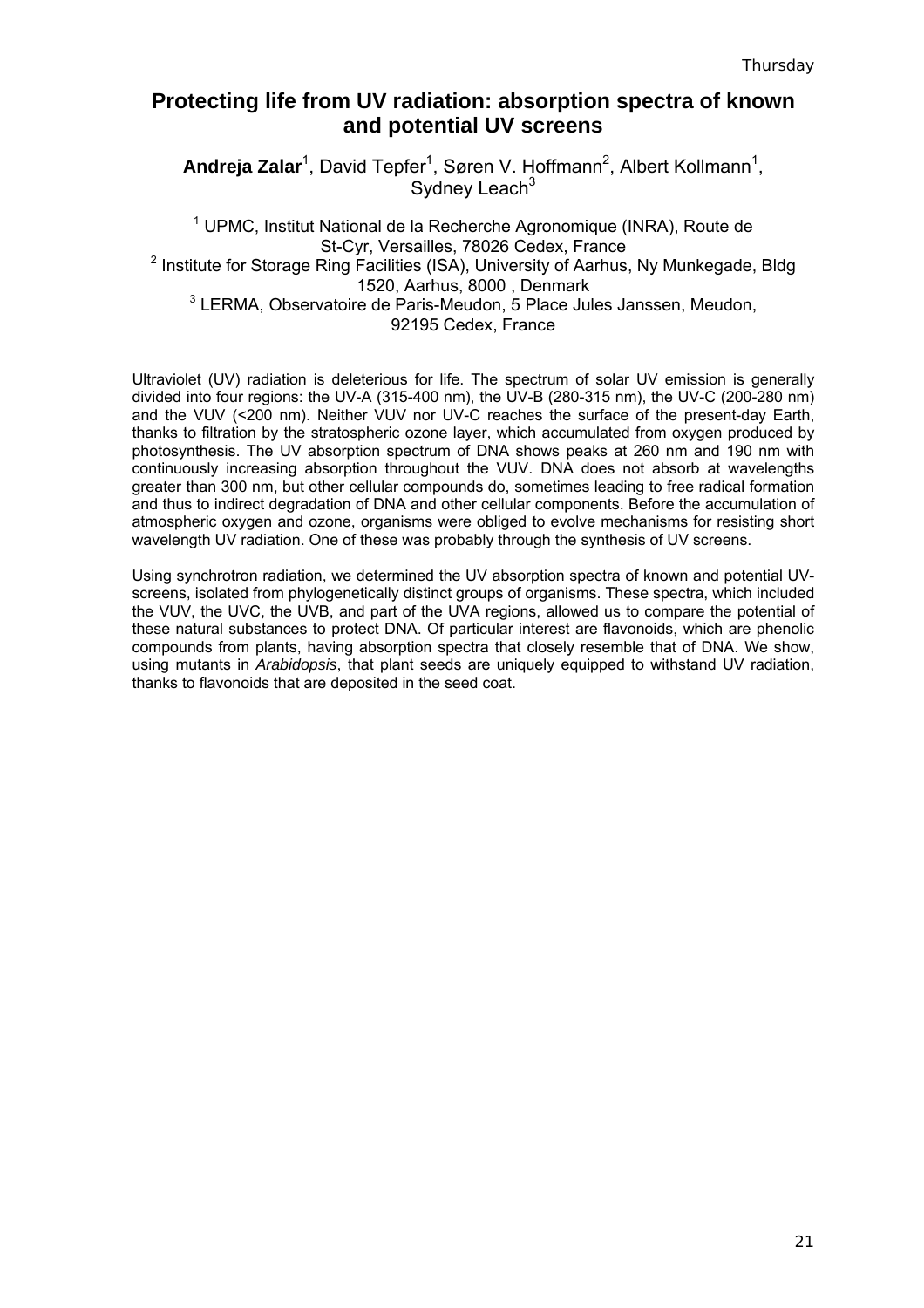# **On the influence of conformational locking of sugar moieties on the absorption and circular dichroism of nucleosides from synchrotron radiation experiments**

Anne I. S. Holm<sup>1</sup>, Esben S. Worm<sup>1</sup>, Tapas Ckakraborty<sup>2</sup>, B. Ravindra Baby<sup>3</sup>, Jesper Wengel<sup>3</sup>, Søren Vrønning Hoffmann<sup>4</sup>, Steen Brøndsted Nielsen<sup>1</sup>

<sup>1</sup> Department of Physics and Astronomy, University of Aarhus, Ny Munkegade, DK-8000 Aarhus C, Denmark

<sup>2</sup> Department of Physical Chemistry, Indian Association for the Cultivation of Science Jadavpur, Calcutta 700032, India

<sup>3</sup> Nucleic Acid Center, Department of Physics and Chemistry, University of Southern Denmark, Campusvej 55, DK-5230 Odense M, Denmark

<sup>4</sup> Institute for Storage Ring Facilities, University of Aarhus, Ny Munkegade, DK-8000 Aarhus C, Denmark

Circular dichroism (CD) spectroscopy is extensively used in conformational analysis of optically active biological molecules, such as proteins, peptides and nucleic acids in the solution phase. Nucleic acid duplexes of A and B type structures exhibit characteristic positive and negative peaks at specific wavelengths in the ultraviolet region of their CD spectra. A change in relative intensity of these peaks due to chemical modification at any nucleotide site is qualitatively related to changes in A-B type structural pattern. In general, the overall structure of the nucleic acid duplexes is determined by conformations of the flexible ribose/deoxyribose sugar rings. To understand the origin of the CD spectral changes due to chemical modifications at specific sites of nucleic acid duplexes, it is essential to investigate the spectra of modified nucleotides.

Nucleic acids in which one or more of the nucleotide sites are altered incorporating methylene bridges between O2' and C4' atoms of their ribose sugars, popularly known as locked nucleic acids (LNAs), have attracted a lot of attention in recent years. Oligonucleotides containing such modified sugar moieties exhibit remarkable helical thermal stability when hybridized to complementary DNA or RNA without detectable reduction in sequence selectivity. Furthermore, the melting temperature of a modified duplex is enhanced by about  $4-9$  °C for incorporation of each modified nucleotide compared to unmodified duplexes.

In this talk I will show absorption and SRCD spectra of nucleosides having purine (adenine) and pyrimidine (thymine) bases, and we analyze the spectral effect for incorporation of methylene internal locking in the sugar moiety between O2' and C4' and between O2' and C5'. The compounds chosen for study are shown below. The importance of the nucleobase being in its  $\alpha$  or β position (nucleobase down or up relative to the C5' atom of the sugar ring orientation was also investigated for thymidine (dThd).

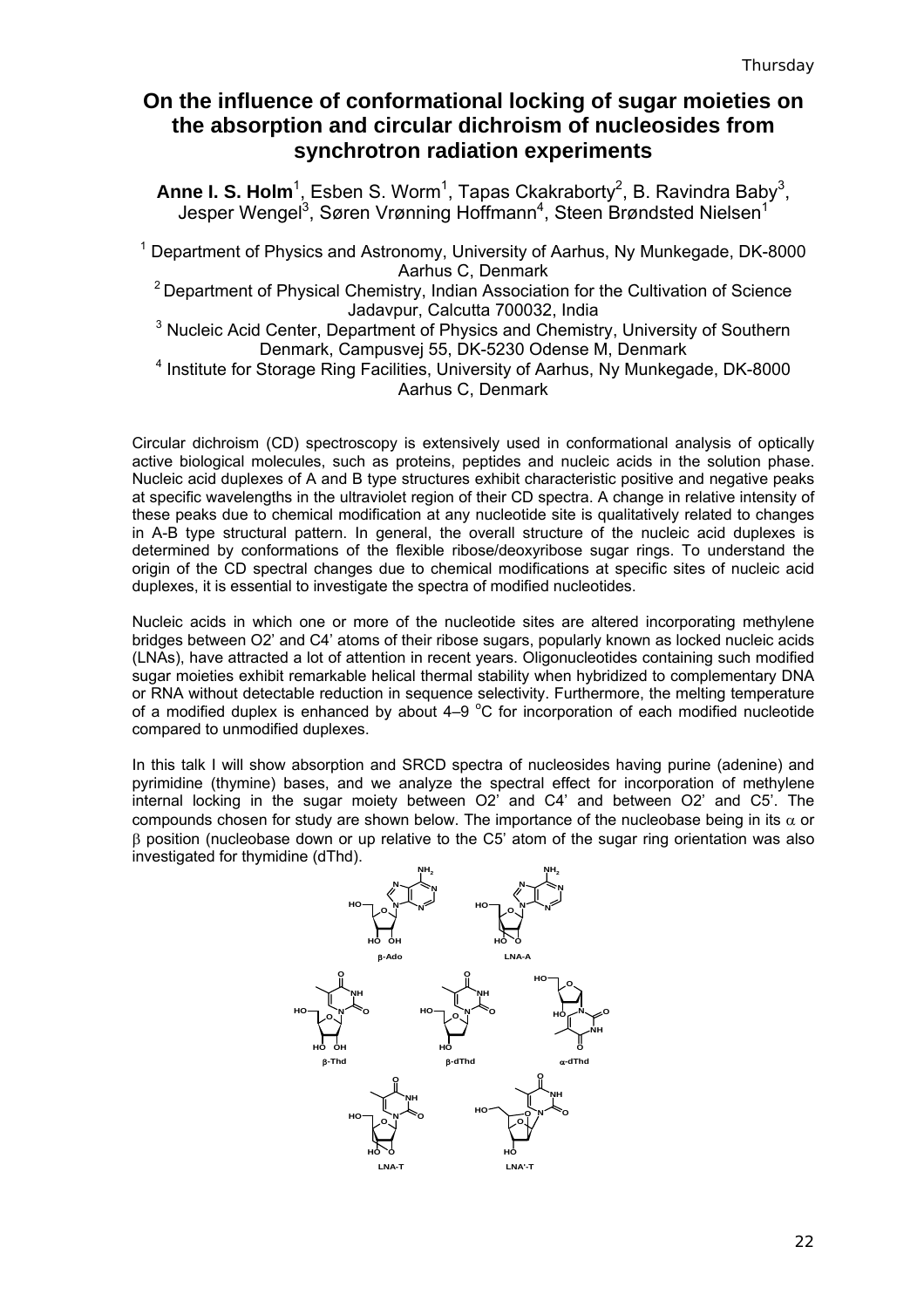# **Biological Science is the art of the soluble - the role of X-ray sources in structure determination of biological specimen**

### Thomas Vorup-Jensen

### Institute of Medical Microbiology and Immunology, University of Aarhus, Building 1240, Wilhelm Meyers Allé, 8000 Århus C

The structure of biological materials is an integral part of supporting their function. However, highresolution imaging of biological specimen such as cells and molecules is often dependent on experimental conditions that, at least in part, affect the structure of specimen under investigation. In this seminar I will present results from studies with synchrotron radiation and other sources of X-ray radiation that allow for the determination of the structure of molecules and cells under conditions close to physiological.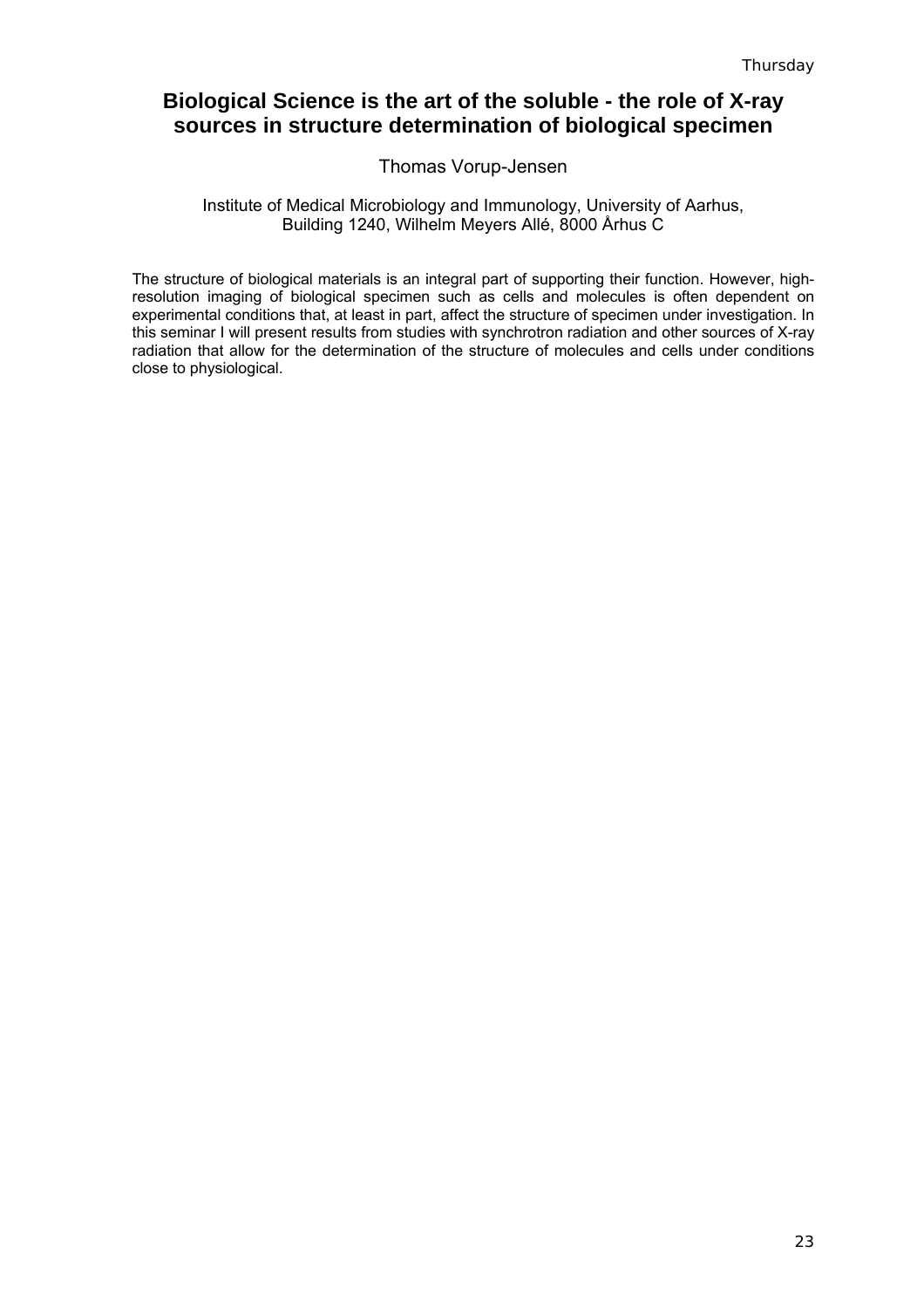# **Methods for SRCD data collections of Macromolecules**

Frank Wien

Soleil Synchrotron, L'Orme des Merisiers, Saint-Aubin BP 48, Gif sur Yvette, 91192 France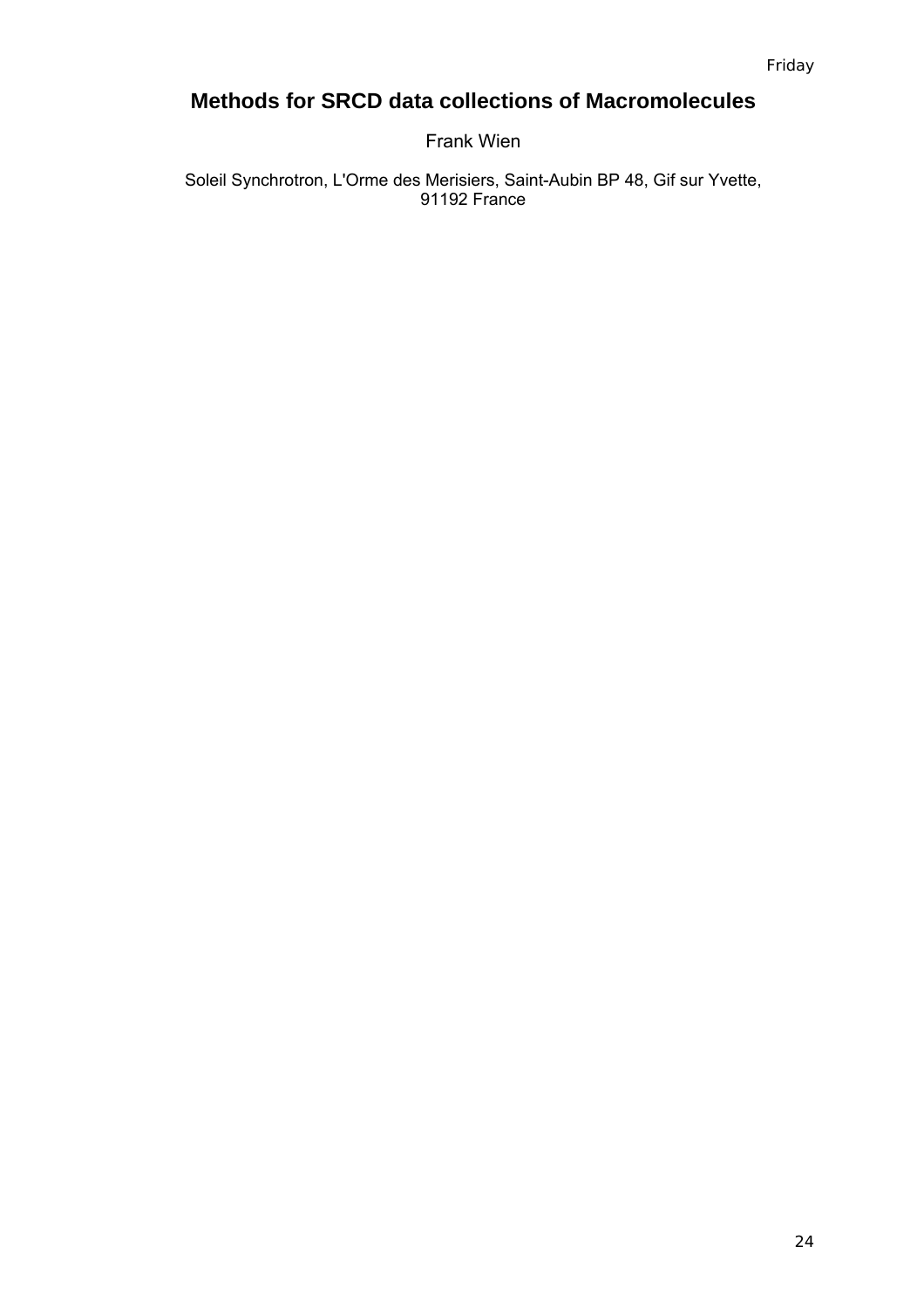## **Sample preparation and cryo fixation in X-ray microscopy**

### Christian Knöchel

### Institute for Storage Ring Facilities, University of Aarhus, Ny Munkegade Bldg 1520, 8000 Aarhus C, Denmark

Biological specimens in an aqueous environment up to a thickness of 10 microns can be investigated in soft X-ray microscopy with a resolution below 30 nm. This method utilises the natural contrast between carbon rich organic material and water to generate a visible contrast within the images. Some care has to be taken to prevent the image quality being deteriorated by sample movement and radiation damage. While these effects are not critical for some specimens, special fixation methods have shown to be necessary in other samples. Besides well known procedures including the treatment of the sample with glutaraldehyde or formaldehyde, cryogenic fixation methods seems to be a worthwhile alternative.

Recently a sample stage for the investigation of specimens at cryogenic temperature has been established at the Aarhus X-ray microscope. In this setup material prepared on sample holders are plunge frozen in liquid ethane. After their transfer into the microscope these ice embedded samples are imaged under vacuum. Alternatively samples can still be investigated under room temperature and atmospheric pressure in a thin water layer.

On the basis of some first experiments the sample preparation procedures for both chemical and cryogenic fixation at the Aarhus microscope will be described in more detail. Advantages and disadvantages of the methods will be addressed. Furthermore an overview of gold labelling techniques for X-ray microscopy will be given.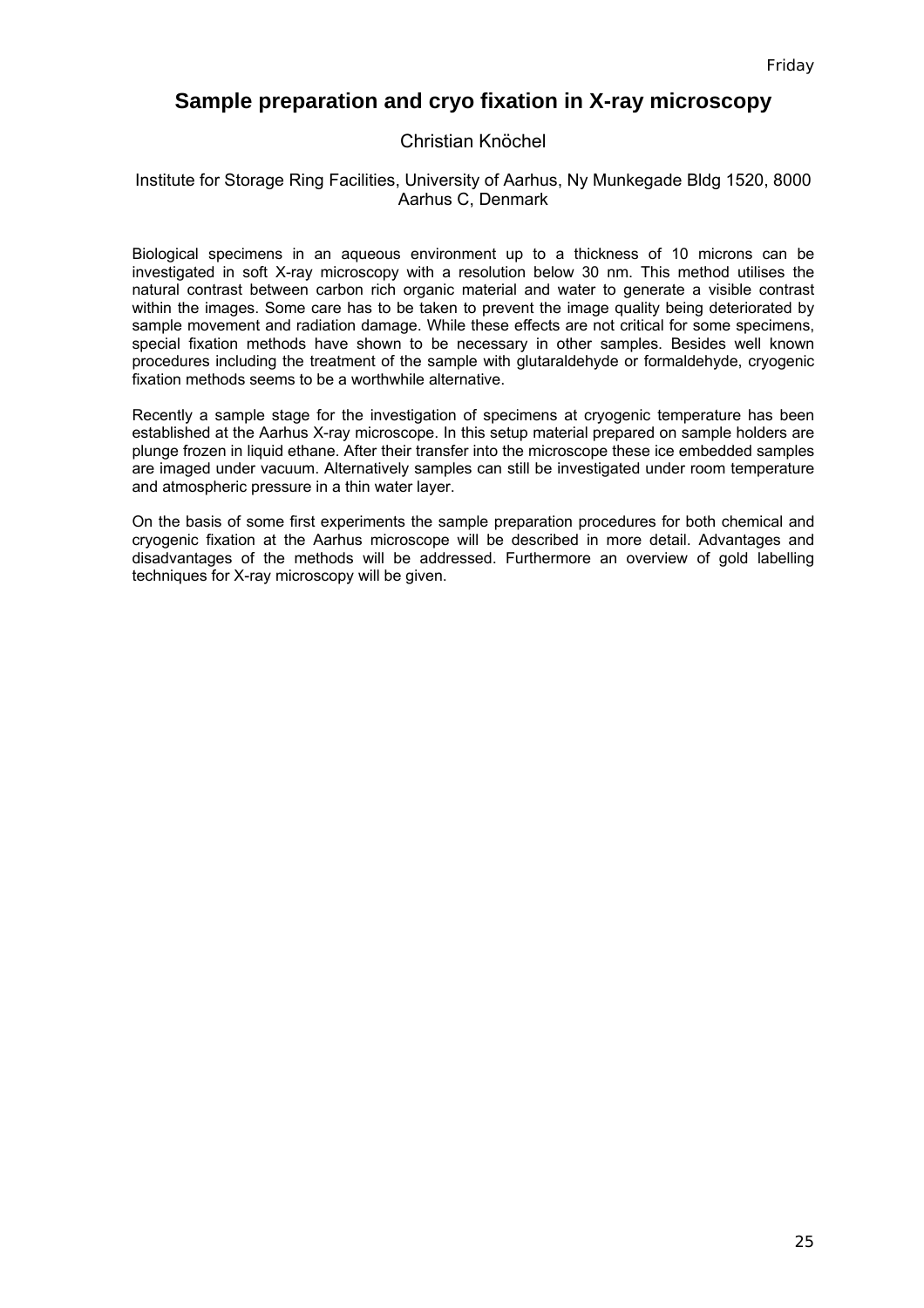# List of Posters

- **P1 Synchrotron Radiation Circular Dichroism (SRCD) Spectroscopy of Membrane Proteins**  Ali Abdul-Gader
- **P2 Mass spectrometry for structural analysis of biomolecules**  Aïcha Bagag, Alexandre Giuliani and Olivier Laprévote
- **P3 Low Energy Electron Transmission through Acetic Acid and Fluorobenzene**  Peter Cicman, Richard Balog, Nyk Jones, David Field
- **P4 Testing the structure-process-properties in spider silks**  Cedric Dicko
- **P5 Reactive Interactions of Singly and Doubly Charged Molecular Ions with Surfaces**  L.Feketeová, T.Tepnual, F.Zappa, V.Grill, P.Scheier, J.Žabka, J.Roithová, A.Pysanenko, J.Jašík, I.Ipolyi, Z.Herman and T.D.Märk
- **P6 Biomolecular membrane mimics VUV spectroscopy by high resolution synchrotron radiation** P J Gomes, P A Ribeiro, M Raposo, N J Mason, S V Hoffmann, P Limão-Vieira
- **P7 SRCD study of conformation of small peptides and their metal complexes**  Béla Gyurcsik, Attila Jancsó, Tamás Gajda, Jiří Šebek, Jaroslav Šebestík and Petr Bouř
- **P8 Synchrotron Radiation Circular Dichroism spectroscopy of the Late Embryogenesis Abundant Protein LjARG2**  Sven Haaning
- **P9 ASTRID 2** Niels Hertel, Søren Pape Møller, Jørgen Nielsen, Nyk Jones
- **P10 SRCD studies of biomolecules using UV1** Anne Sander Holm
- **P11 Synchrotron Radiation Circular Dichroism spectroscopy reveals a new structural transition in the muscle protein tropomyosin** Robert Janes, Robin Maytum
- **P12 Radiobiology with Synchroton Radiation at NSRL** Shiping Jiang
- **P13 Synchrotron radiation CD spectroscopy at BESSY: Latest developments** Jan Lengefeld, Peter Baumgärtel, Avinash Kane, David Hertzog, Armin Hoffmann, Gerd Reichardt, David A. Horsley, Robert Seckler, Olgica Bakajin and Benjamin Schuler
- **P14 Circular dichroism spectra of proteins** Andrew Miles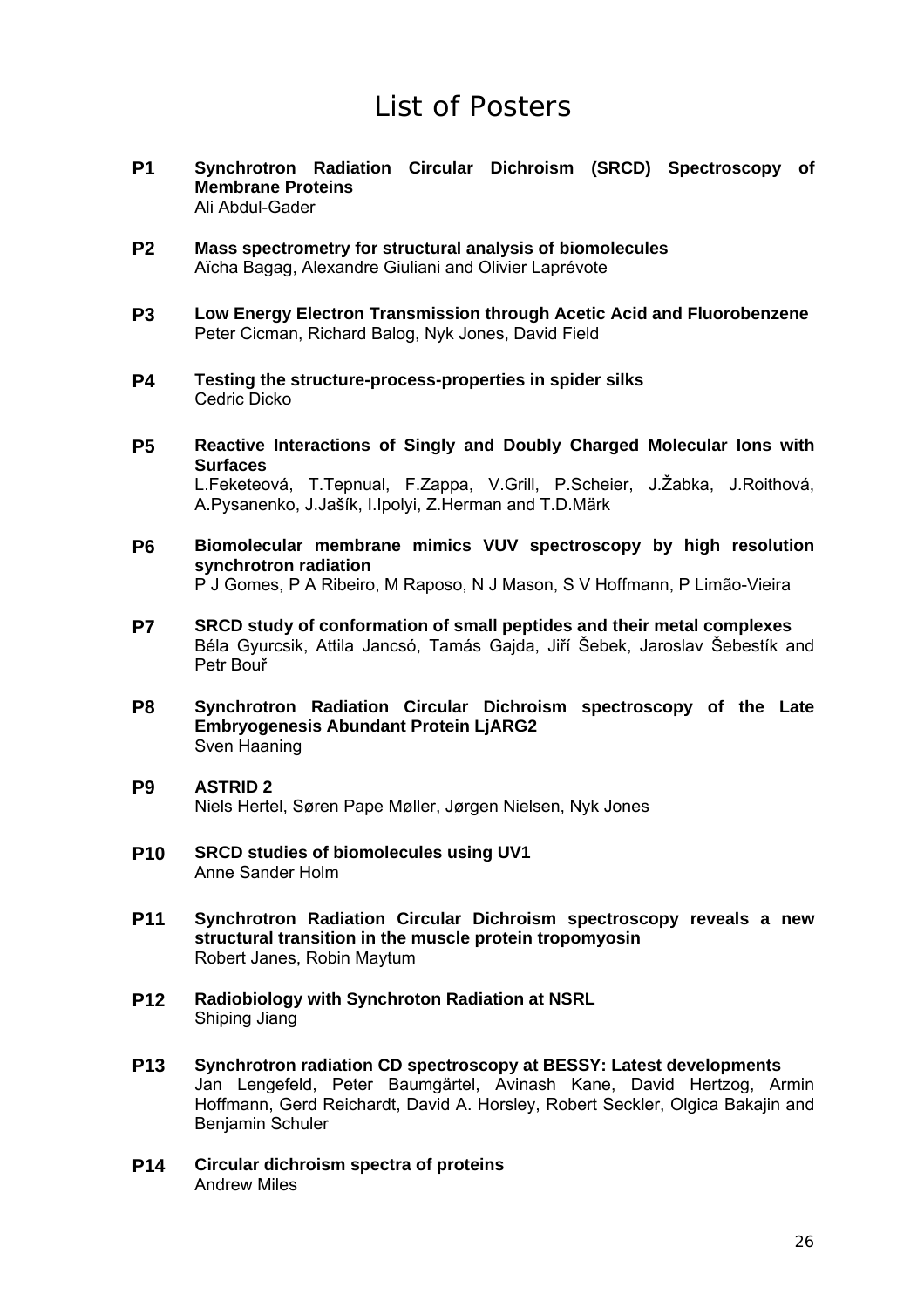- **P15 Tortuosity Flow Parameter in Scaffolds from Synchrotron Tomography**  Jens Vinge Nygaard, Luigi Bregnant, Tina Mygind, Cody Bünger, Flemming Besenbacher.
- **P16 Voltage gated sodium channels** Matthew Radford
- **P17 The Analysis and Interpretation of Synchrotron Radiation Circular Dichroism Data** Timothy Stone
- **P18 The Protein Circular Dichroism Data Bank (PCDDB): A Bioinformatics & Spectroscopic Resource** Lee Whitmore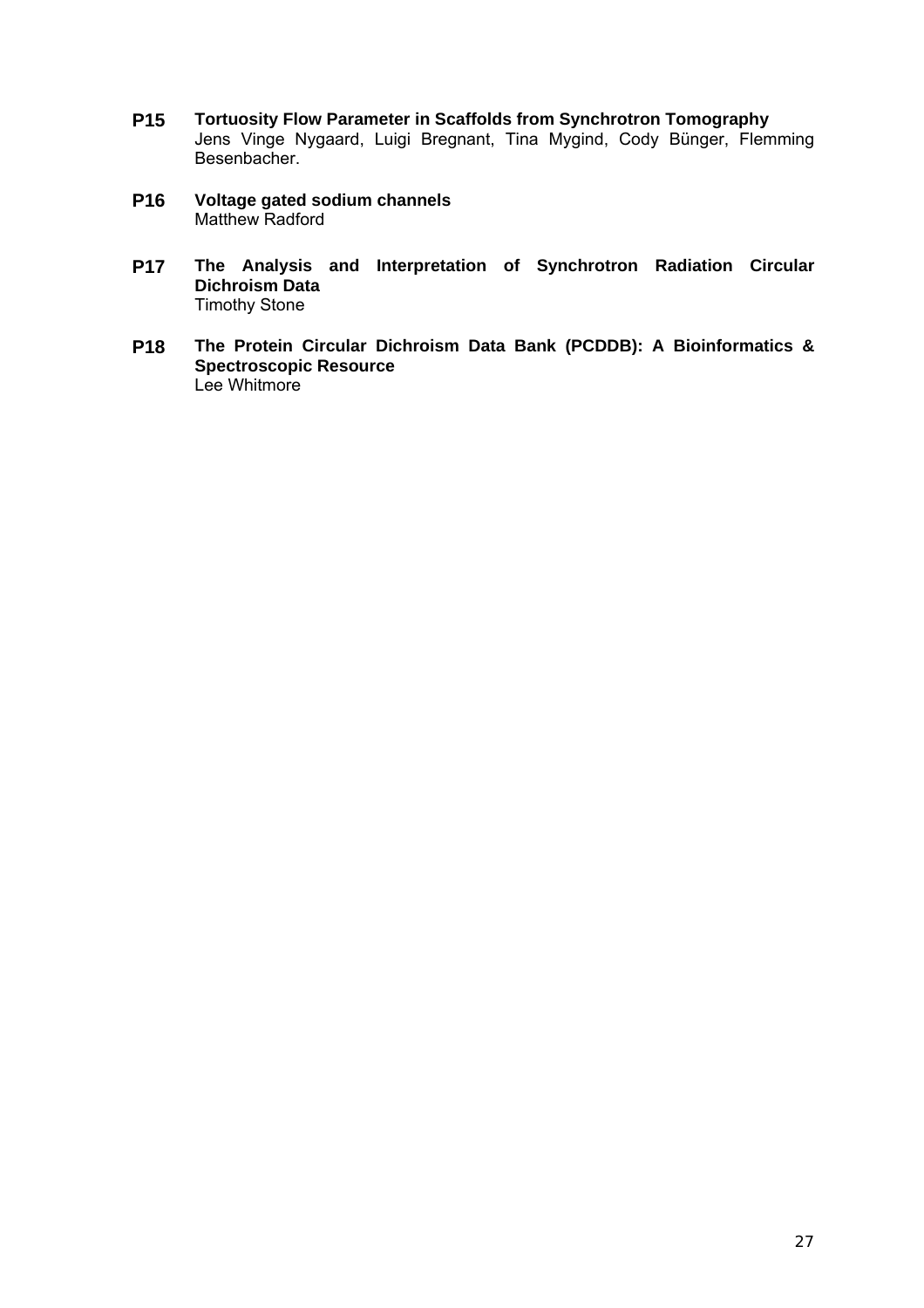# **Atmospheric pressure photoionization - mass spectrometry for structural analysis of oligonucleotides**

Aïcha Bagag<sup>1</sup>, Alexandre Giuliani<sup>1,2</sup> and Olivier Laprévote<sup>1</sup>

 $1$  Laboratoire de Spectrométrie de masse – Institut de Chimie des Substances Naturelles – CNRS – Av. de la Terrasse-F-91198 Gif-sur-Yvette cedex, France <sup>2</sup> DISCO Beamline, Synchrotron SOLEIL, L'Orme des Merisiers, Saint Aubin BP 48, 91192 Gif-sur-Yvette, France

The potential of atmospheric pressure photoionization was investigated for the structural analysis of dinucleotides. These compounds are the smallest subunits of nucleic acids that bear sequence information ; their characterization by mass spectrometry is potentially useful in structural studies of nucleic acids.

Almost all the ionization techniques were employed for the analysis of nucleobases, nucleosides nucleotides and oligonucleotides in mass spectrometry, except for the atmospheric pressure photoionisation (APPI). APPI is a new ionization method that has proven successful coupling with mass spectrometry. It has attracted these last years a growing interest for the analysis of biological molecules. Hitherto, APPI was applied to the analysis of various compounds such as lipids<sup>1</sup>, pharmaceutical drugs<sup>2</sup>, peptides<sup>3</sup> or PAH.<sup>4</sup> In this work, we report a complete study related to the mechanisms of ionization in APPI of the oligonucleotides, which are relatively polar compounds. In source fragmentations were first studied with the UV lamp switched off, that is to say under thermospray conditions. It is shown that, in this mode of operation, fragmentations are minor. Then, the fragmentations patterns of these biomolecules have been monitored in dopant-assisted APPI for different dopants at various amounts. In dopant-assisted APPI, protonated and deprotonated molecular ions dissociate to yield to several characteristic products. The fragmentation pathways are directed by the site of protonation leading to elimination of protonated base, generally the 3'-terminus base. Major yields of sequence ions are observed with the quasi-molecular ions. Reaction mechanisms accounting for the observed products are proposed.

Atmospheric pressure photoionization mass spectrometry proved to be an efficient method for the analysis of oligonucleotides. This technique provides very informative mass spectra and these results confirm that the ionization mechanism in APPI is quite complex and may involve reactive species such as electrons or radicals. Consequently, APPI allows for the effect of the solvent on the photoionisation mechanism to be studied.

[1] S.S Cai and J.A Syage. "Comparison of Atmospheric Pressure Photoionization, Atmospheric Pressure Chemical Ionization, and electrospray Ionization Mass Spectrometry for analysis of lipids", *Anal. Chem.*, **78**, 1191-1199 (2006)

[2] Y.Hsieh and G wang, "Integration of atmospheric pressure photoionization. Interface to HPLC-MS/MS for pharmaceuticals analysis", *Am. Pharmaceut. Rev.*, **7**, 88-93 (2004)

[3] A.Delobel, F.H Halgand, B. Laffranchise-Gosse, H snijders and O. Laprévote, "Structural characterization of Phosphatidylcholines by atmospheric pressure photoionization mass spectrometry", *Anal. Chem.*, **75**, 5961-5968 (2003)

[4] T.J Kauppila, T. Kuuranne, E.C Meurer, M.N Eberlin, T. Kotiaho and R. Kostiainen, "Atmospheric Pressure Photoionization Mass Spectrometry. Ionization mechanism and the effect of solvent on the ionization of naphtalenes", *Anal. Chem*., **74**, 5470-5479 (2002)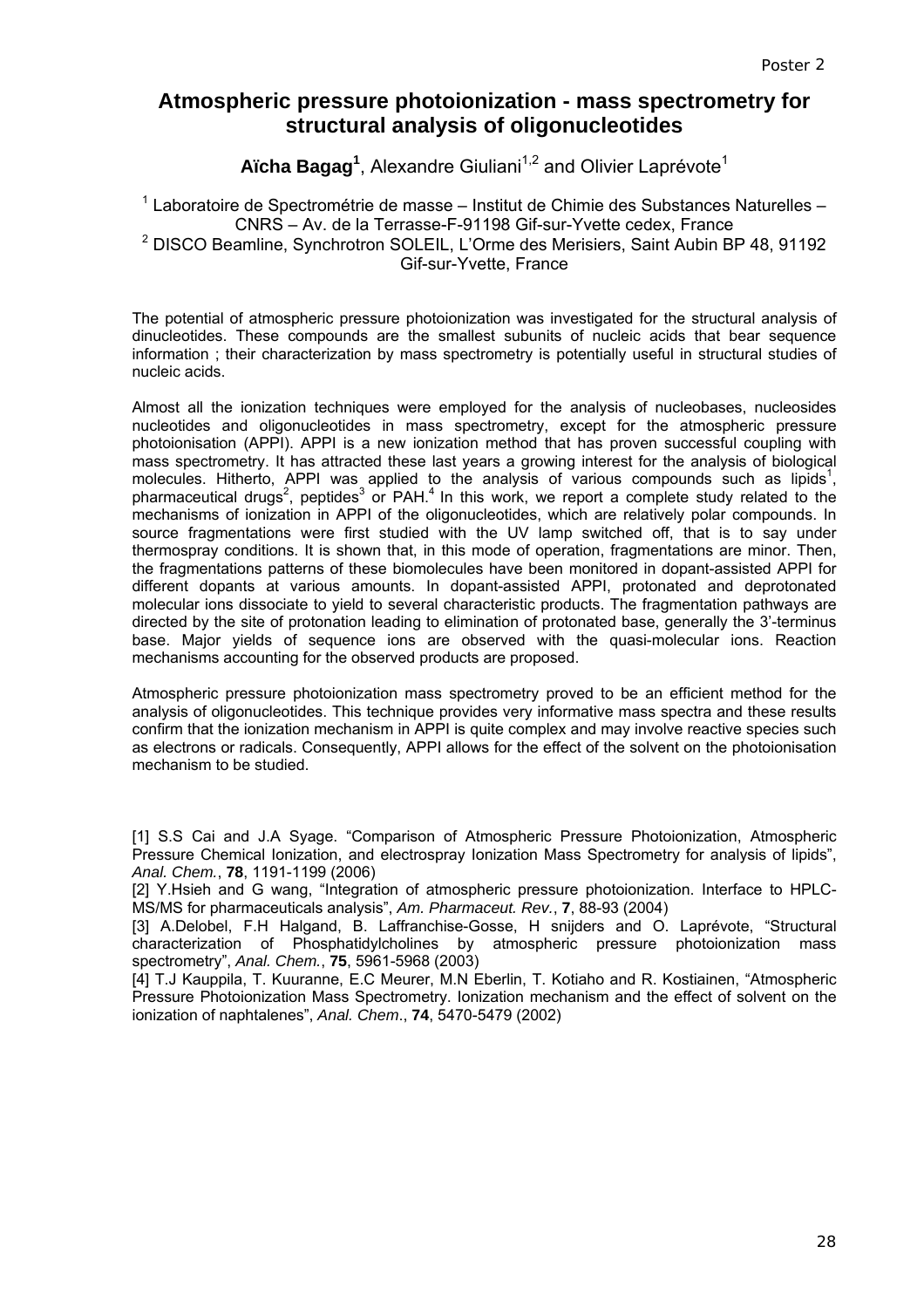# **Low Energy Electron Transmission through Acetic Acid and Fluorobenzene**

Peter Cicman<sup>1</sup>, Richard Balog<sup>1</sup>, Nyk Jones<sup>2</sup>, and David Field<sup>1</sup>

### <sup>1</sup>Department of Physics and Astronomy, University of Aarhus, DK-8000 Aarhus C, Denmark <sup>2</sup>Institute for Storage Ring Facilities, University of Aarhus, DK-8000 Aarhus C, Denmark Email: cicman@phys.au.dk

A new experiment has been built to study the interactions of low energy electrons with solids. The electron source is the photoionisation source used in numerous gas phase experiments in earlier work [1,2], with a typical resolution of 1 meV in the incident beam, using SR from the ASTRID storage ring in Aarhus. Electrons are formed into a beam and focused by a 4-element electrostatic zoom onto the substrate. The sample to be studied is laid down on tantalum substrate, presently cooled by liquid nitrogen. Electron currents at the substrate at very low energy are of the order of hundreds of femtoamps. The energy of the electron beam can varied from a few meV to 10eV. The entire system may be immersed in an axial magnetic field of strength  $\sim$ 2x10<sup>-3</sup> T. The experiment also includes a custom built trochoidal electron monochromator, which enables the use of much higher electrons current (nA). Using a mass spectrometer it is possible to study electron induced chemistry in the sample.

We present experimental data using the photoionization source for electrons transmission through solid samples of three molecules: acetic acid, fluorobenzene, and water. In the case of water, the sample appears transparent to the incoming electrons, and the transmitted current is nearly the same as that in the absence of the sample. For the other two molecules, the electron transmission is quite different. In fact, for comparable sample thickness (e.g. about 90 monolayers) the transmitted current through water is about 40 times higher than that for acetic acid and about 6 times higher than for fluorobenzene up to 300 meV. The transmission curves also show different structures for the different molecules. These structures evolve with increasing amount of sample irradiation. Although the number of electrons hitting the sample during the scans is estimated to be typically more than five orders of magnitude smaller than the number of molecules deposited and interrogated on the substrate, the changes in the structures in the transmitted current for low energies (up to 300 meV) are very clear and show sharp energy dependence.

After irradiation, the samples were heated and mass spectra recorded. These mass spectra showed no evidence of any chemical change in the sample after irradiation. However, it is clear that even a very small number of electrons with low electron energy is able to induce changes in the sample, as detected in the transmission experiment. This remarkable qualitative feature requires explanation, not yet forthcoming.

### **References**

[1] S. V. Hoffmann, S. L. Lunt, N. C. Jones, D. Field, J.-P. Ziesel, Rev. Sci. Instrum. **73** (2002), 4157- 4163

[2] D. Field, S. L. Lunt, J.-P. Ziesel, Acc. Chem. Res. **34** (2001), 291-298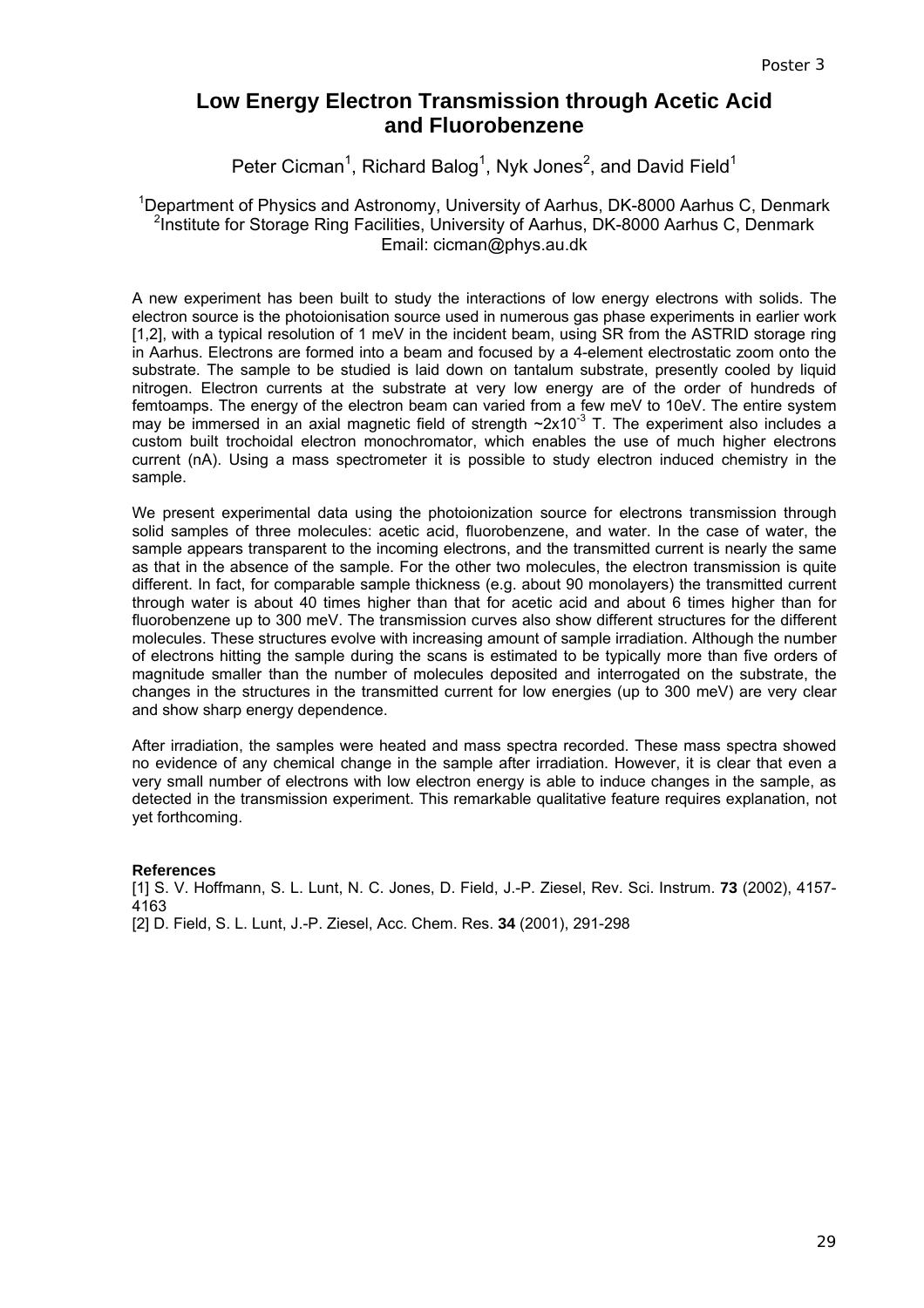# **Reactive Interactions of Singly and Doubly Charged Molecular Ions with Surfaces**

L. Feketeová<sup>1-3</sup>, T.Tepnual<sup>2</sup>, F.Zappa<sup>2</sup>, V.Grill<sup>2</sup>, P.Scheier<sup>2</sup>, J.Žabka<sup>3</sup>, J. Roithová<sup>3</sup>, A.Pysanenko $^3$ , J.Jašík $^3$ , I.Ipolyi $^3$ , Z.Herman $^{2,3}$  and T.D.Märk $^2$ 

<sup>1</sup> Department of Physics and Astronomy, University of Aarhus, Ny Munkegade, Aarhus, 8000 C, Denmark

<sup>2</sup> Institut für Ionenphysik und Angewandte Physik, Leopold-Franzens Universität,

Technikerstrasse 25, Innsbruck, 6020, Austria

<sup>3</sup> V. Čermák Laboratory, J. Heyrovský Institute of Physical Chemistry, Academy of Sciences of the Czech Republic, Dolejškova 3, Prague 8, 182 23, Czech Republic

Interest in studying collisions of molecular ions with surfaces has been growing rapidly in the past twenty years. Some of the recent interest has been directed to the study of processes stimulated by the impact of slow ions of energy up to 100 eV. In this energy regime the relative collision energy and the energy transferred is within an order of magnitude of energies of chemical bonds. Thus, slow ionsurface interaction studies can provide useful information regarding the nature of both the projectile and the surface, as well as the characteristics of ion-surface interactions. In our work, reactive collisions of slow ions have been studied in an effort to investigate the ion-surface interaction processes involving reflection, surface-induced dissociation (SID), charge exchange reactions (CER) and surface-induced reactions (SIR) and the concomitant energy transfer in ion-surface collisions.

Besides being of fundamental importance, ion-surface reactions are also relevant for a number of technological applications including such different fields as secondary ion mass spectrometry, reactions of ions with aerosols in the Earth's atmosphere and in the interstellar medium all the way to plasma processing of advanced materials and plasma-wall interactions in electrical discharges and fusion plasmas. Here the detailed and quantitative knowledge of the elementary processes in the gas phase and of the interaction of gas phase particles with the plasma walls are necessary as an input for edge plasma modelling and for various diagnostic techniques.

This work presents experimental data on several studies of singly and doubly charged ions (SF $_4^{2+/+}$ ,  $C_7H_8^{2+/+}$ ,  $C_7H_7^{2+/+}$ ,  $C_7H_6^{2+}$  and  $C_2X_n^+$ , where X=H, D and n=2-5) which interact with a number of targets including stainless steel, carbon tile and diamond surfaces in an energy regime below about 100 eV. These data resulted from a joint study between two laboratories: the laboratory of the Institut für Ionenphysik und Angewandte Physik in Innsbruck and the Čermák Laboratory in Prague. Employing a tandem mass spectrometer (BESTOF) constructed in Innsbruck, the mass spectra of the product ions were measured at different collision energies of the projectile ions. The relative abundance of the product ions as a function of the incident projectile ion energy (so called CERMS curve) was determined. An extension to this was performed in scattering experiments using a beam scattering machine (EVA II) constructed in Prague. The mass spectra, translational energy distributions, and angular distributions of the product ions were measured. The survival probabilities for a range of incident energies and angles were estimated.

Detailed conclusions with respect to SID and other processes and how these differ for singly and doubly charged ions as well as the dominant channels for interactions will be described in the poster. Many results are already published or are about to be published [1-5].

[1] J. Jašík, J. Žabka, L. Feketeová, I. Ipolyi, T. D. Märk and Z. Herman, J. Phys. Chem. A 109 (2005) 10208.

[2] J. Jašík, J. Roithová, J. Žabka, A. Pysanenko, L. Feketeová, I. Ipolyi, T. D. Märk and Z. Herman, Int. J. Mass Spectrom., Chava Lifshitz Memorial Issue 249-250 (2006) 162.

[3] L. Feketeová, T. Tepnual, V. Grill, P. Scheier, J. Roithová, Z. Herman and T. D. Märk, J. Phys. Chem. (*to appear*).

[4] L. Feketeová, F. Zappa, T. Tepnual, V. Grill, P. Scheier and T. D. Märk, Int. J. Mass. Spectrom. (*submitted 2006*).

[5] L. Feketeová, F. Zappa, V. Grill, P. Scheier and T. D. Märk, J. Chem. Phys. (*submitted 2006*).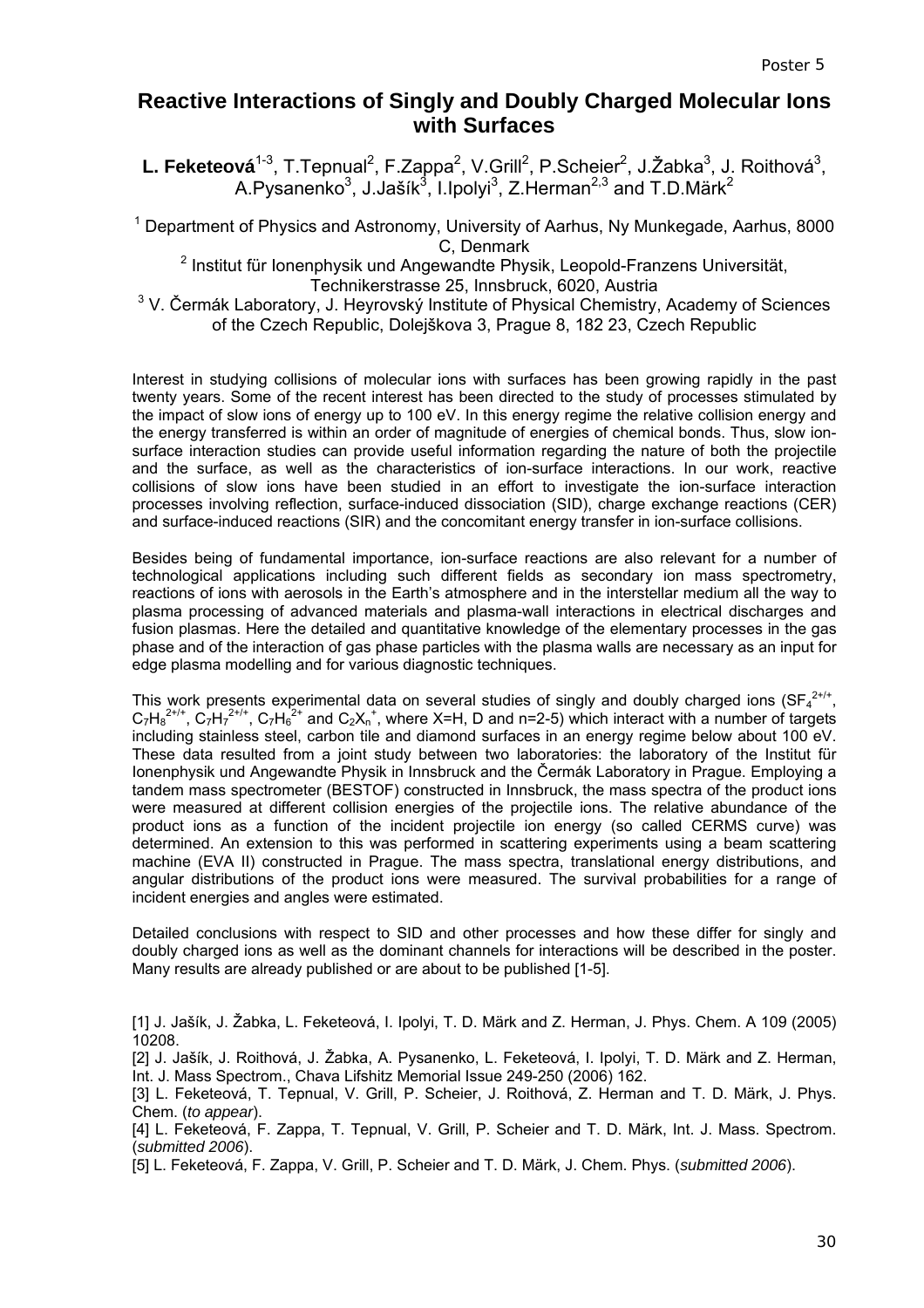# **Biomolecular membrane mimics VUV spectroscopy by high resolution synchrotron radiation**

P J Gomes<sup>1</sup>, P A Ribeiro<sup>1</sup>, M Raposo<sup>1</sup>, N J Mason<sup>2</sup>, S V Hoffmann<sup>3</sup>, **P Limão-Vieira**<sup>2,4</sup>

1 Grupo de Óptica e Imagem, Departamento de Física, CEFITEC Universidade Nova de Lisboa, 2829-516 Caparica, Portugal <sup>2</sup> Centre of Molecular and Optical Sciences, Department of Physics and Astronomy The Open University, Walton Hall, Milton Keynes, MK7 6AA, UK <sup>3</sup> Institute for Storage Ring Facilities, University of Aarhus, Ny Munkegade DK-8000, Aarhus C, Denmark 4 Laboratório de Colisões Atómicas e Moleculares, Departamento de Física CEFITEC, Universidade Nova de Lisboa, 2829-516 Caparica, Portugal

In order to quantify the risk of radiation damage, several models have been developed to study the effect of radiation on cellular material. Such models require a detailed understanding of the underlying interactions between the primary radiation and the cellular environment. Our understanding of radiation damage within cells, and thence mutagenesis, therefore depends upon our detailed knowledge of the spectroscopy and dissociation dynamics of the biomolecular constituents. There is up to now little or no information on how the electronic states and thence fragmentation pathways of several biological relevant molecules are influenced by their local environment, e.g. by different phases (solid, liquid or gas). Therefore, cross-sectional results for these interactions are highly relevant to the use of radiation in medicine.

The inclusion of the layer-by-layer (LbL) technique has recently been developed as a promising method for the fabrication of functional molecular heterostructures [1, 2]. Since the interactions occurring in biological systems are essentially ionic interactions and the hydrogen bonding patterns are the same as those observed in LbL films of polyanilines [3 - 6], such films are also potentially good mimics of biological membranes. As part of a large project to study the spectroscopy and the effects of radiation in biomolecular structures, we have already investigated several molecular targets in both gas and more recently in the condensed phases [7 - 9]. Some of these molecules include relevant initiation reaction of the lipidic peroxidation that takes place in the double layer of the cellular membrane and parts of DNA adenine substitution molecules.

- [1] G Decher, *Science*, **277**, (1997) 1232.
- [2] O N Oliveira Jr, M Raposo, A Dhanabalan, *Handbook of Surfaces and Interfaces of Materials* (New York: Nalwa, H.S., Ed.; Academic Press), Vol.4 (2001).
- [3] M Raposo, R S Pontes, L H C Mattoso, O N Oliveira Jr, *Macromolecules*, **30**, (1997) 6095.
- [4] R S Pontes, M Raposo, C S Camilo, A Dhanabalan, O N Oliveira Jr., *Phys. Status Solidi A*, **173** (1999) 41.
- [5] M Raposo, O N Oliveira Jr, *Langmuir*, **16**, (2000) 2839.
- [6] M Raposo, O N Oliveira Jr, *Langmuir*, **18**, (2002) 6866.
- [7] R Mota, R Parafita, M J P Maneira, N J Mason, G Garcia, P A Ribeiro, M Raposo and P Limão-Vieira, *Radiat. Prot. Dosim.*, (2006) in press.
- [8] R Mota, R Parafita, A Giuliani, M-J Hubin-Franskin, J M C Lourenço, G Garcia, S V Hoffmann, N J Mason, P A Ribeiro, M Raposo, P Limão-Vieira, *Chem. Phys. Lett.*, **416** (2005) 152.
- [9] P Limão-Vieira, A Giuliani, M-J Hubin-Franskin, J Delwiche, R Parafita, R Mota, D Duflot, J-P Flament, E Drage, P Cahillane, N J Mason, S V Hoffmann**,** *Chem. Phys.*, **324** (2006) 339.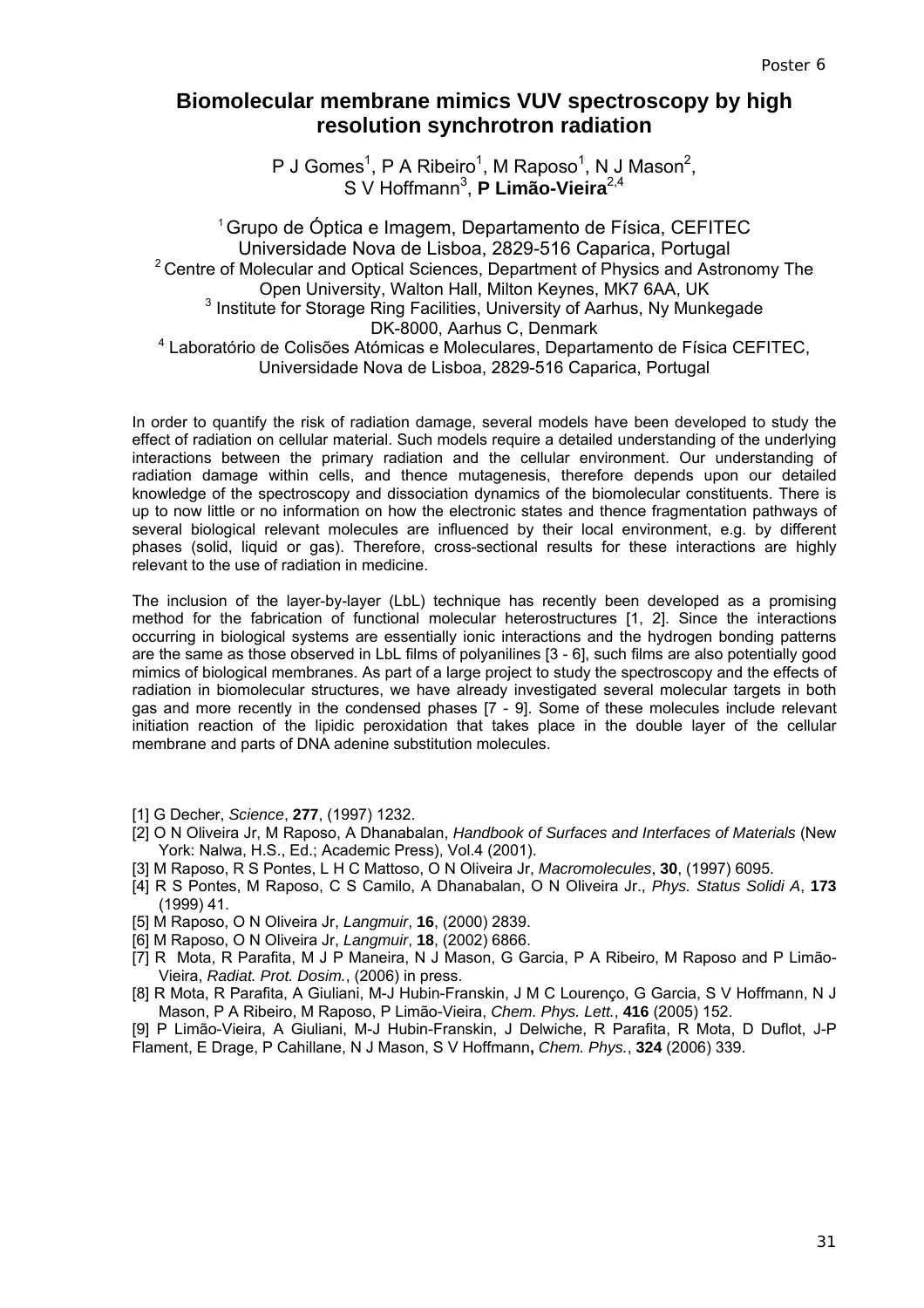## **SRCD study of conformation of small peptides and their metal complexes**

Béla Gyurcsik<sup>1</sup>, Attila Jancsó<sup>1</sup>, Tamás Gajda<sup>1</sup>, Jiří Šebek<sup>2</sup>, Jaroslav Šebestík<sup>2</sup> and Petr Bouř<sup>2</sup>

<sup>1</sup> Department of Inorganic and Analytical Chemistry, University of Szeged, H-6701 Szeged, P.O. Box 440, Hungary. E-mail: ggyurcsik@chem.u-szeged.hu <sup>2</sup> Institute of Organic Chemistry and Biochemistry, Academy of Sciences of the Czech Republic, Flemingovo nám. 2, 166 10, Prague 6, Czech Republic

Electronic absorption and synchrotron radiation circular dichroism (SR CD) spectra of the protonated, basic and zwitterionic forms of L-alanyl-L-alanine (AA) were measured in aqueous solutions and interpreted with the aid of time-dependent density-functional (TD DFT) computations. The role of the conformation, molecular charge and interaction with the polar environment in formation of the spectral profiles is discussed.



*Figure 1. The measured and the calculated SRCD spectra of the different forms of the Ala-Ala dipeptide. The pH of the measured solutions are: red - 1.43, green - 6.17, blue - 12.1. These pH values correspond to different protonation states of the Ala-Ala dipeptide, which has two pKa values around 3.64 and 8.25. (ref.: P. Reddy, K. Nightingale, Indian J. Chem. 39A, 1157 (2000).* 

Addtionally, Zinc(II) and copper(II) complexes of the peptide Ac-His-Lys-His-Lys-His-NH<sub>2</sub> (Ac-HKHKH- $NH<sub>2</sub>$ ) mimicking the minimum consensus sequence of the extramembranal metal binding site ( $(HX)_{n}$ , n = 3-6) of eucariotic zinc transporters have been studied by combined potentiometric and spectroscopic (UV-VIS, CD, NMR and EPR) investigations.

The CD spectra in the UV region reflect the conformational changes of the peptide backbone. The pHdependence of the observed CD intensity at 217 nm has been correlated with the species distribution in the copper(II)-pentapeptide system. The complexes  $Cu<sub>2</sub>H<sub>-2</sub>L$ ,  $Cu<sub>2</sub>H<sub>-3</sub>L$  and  $Cu<sub>2</sub>H<sub>-4</sub>L$  have identical CD spectra in the UV-region, supporting that they differ only in the protonation state of the farther  $\varepsilon$ amino groups of lysines, not influencing the backbone conformation. The increase of the CD intensity parallel with the formation of  $Cu_2H_{-5}L$  and  $Cu_2H_{-6}L$  indicates notable conformational change of the peptide backbone, which may result in a longer copper-copper distance, and thus decreased antiferromagnetic interaction between the metal ions. This can explain why the dimeric species formed at physiological pH are EPR silent, while those formed at high pH exhibit EPR spectra.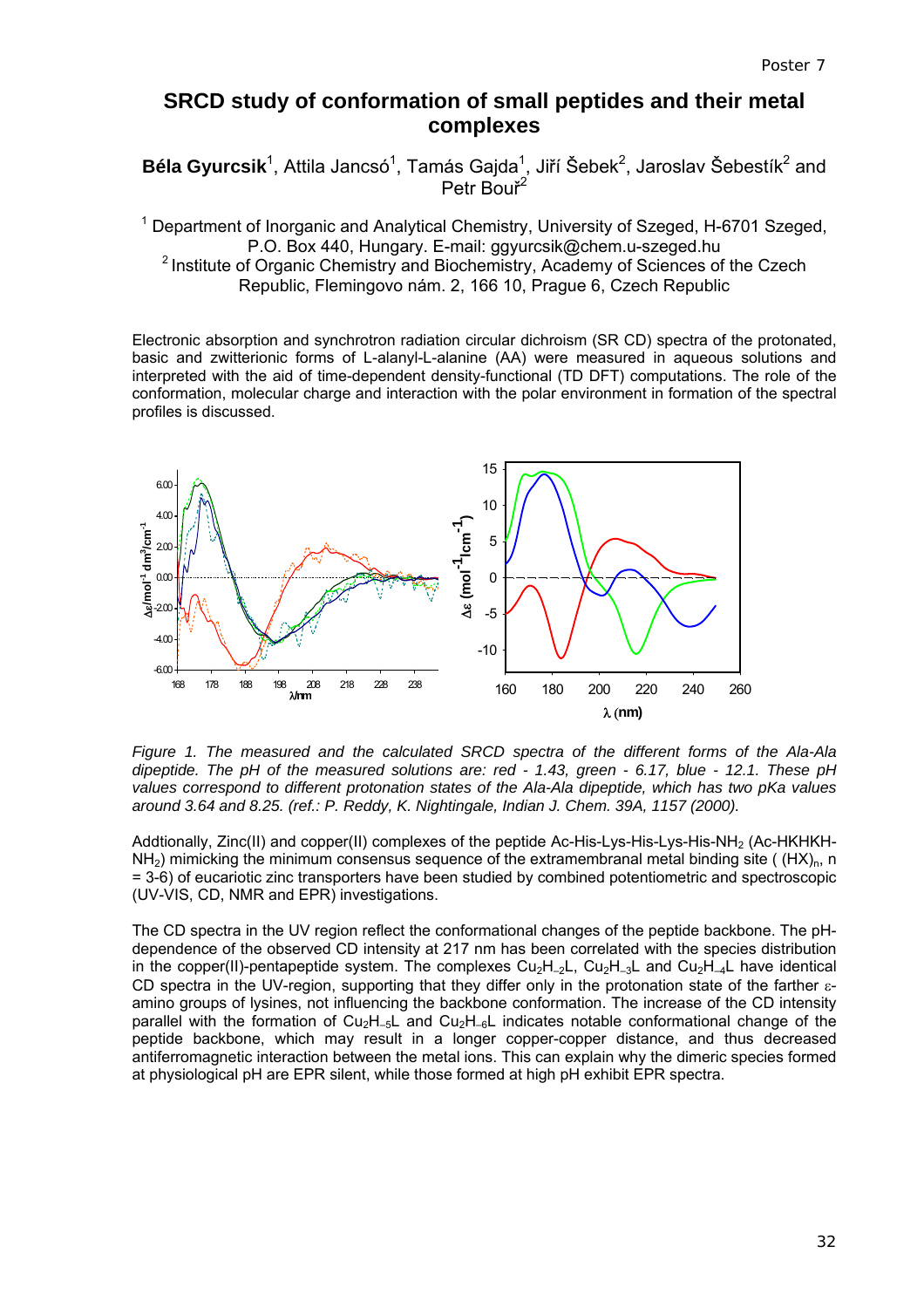# **Synchrotron Radiation Circular Dichroism spectroscopy reveals a new structural transition in the muscle protein tropomyosin**

### **Robert W. Janes**, Robin Maytum

### School of Biological and Chemical Sciences, Queen Mary, University of London, London, E1 4NS, United Kingdom

Synchrotron Radiation Circular Dichroism (SRCD) spectroscopy was used to examine the unfolding of the well-characterised α-helical coiled-coil muscle protein tropomyosin (Tm). The higher photon flux available from synchrotron radiation sources enabled circular dichroism studies to be undertaken into the vacuum ultra-violet (VUV) wavelength region, inaccessible to conventional equipment. The data were collected on the UV1 beamline at ISA, Aarhus, Denmark over the wavelength range 168 to 270 nm. Analysis using singular value decomposition reveals a previously uncharacterised transition centred on a positive ellipticity peak at around 190 nm, prominent in data in the VUV wavelength range 168 to 200 nm. This transition does not follow the same thermal profile as the classic negative 208 and 222 nm peaks, characteristic of α-helical structure, which are seen using conventional CD instruments. This CD spectral region has been linked to super-secondary/tertiary structure elements of protein topology. Significantly for α-skeletal tropomyosin this new transition provides evidence of a previously unresolved structural change that takes place in the physiological temperature range (30 to 37 oC). This is of potential biological significance as recent proposals have suggested tropomyosin flexibility and hence structure is fundamental to its function in muscle regulation.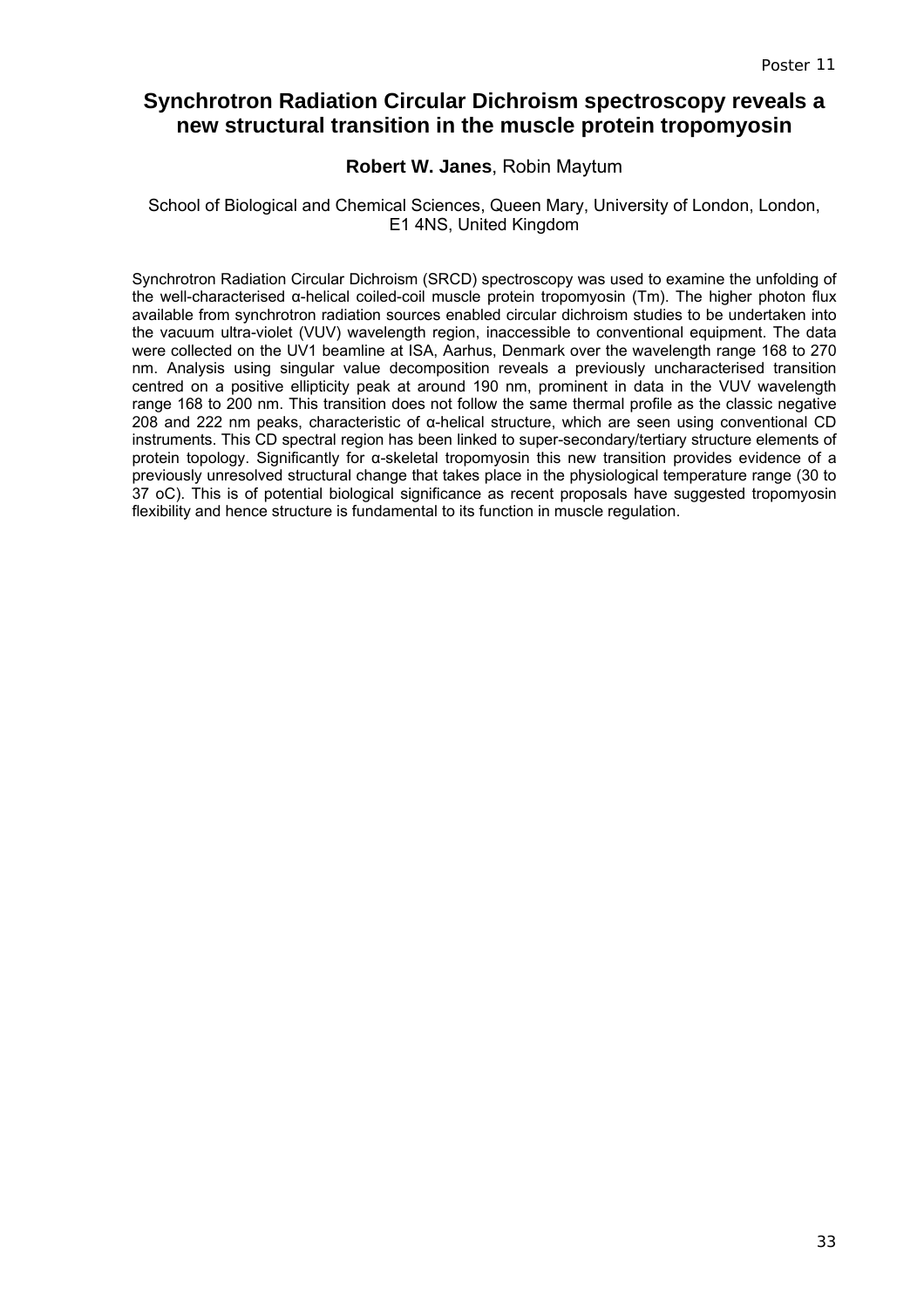# **Synchrotron radiation CD spectroscopy at BESSY: Latest developments**

**Jan Lengefeld**<sup>1</sup>, Peter Baumgärtel<sup>1</sup>, Avinash Kane<sup>2,3</sup>, David Hertzog<sup>2</sup>, Armin Hoffmann<sup>4</sup>, Gerd Reichardt<sup>5</sup>, David A. Horsley<sup>6</sup>, Robert Seckler<sup>1</sup>, Olgica Bakajin<sup>2</sup> and Benjamin Schuler<sup>4</sup>

1 Physikalische Biochemie, Institut für Biochemie und Biologie, Universität Potsdam, Karl-Liebknecht-Str. 24-25,14476 Potsdam-Golm, Germany

<sup>2</sup>BioSecurity and Nanosciences Laboratory, Lawrence Livermore National Laboratory, Livermore, CA 94550

<sup>3</sup>Department of Electrical & Computer Engineering, University of California, Davis, CA 95616 4 Biochemisches Institut, Universität Zürich, Winterthurerstrasse 190, 8057 Zürich, **Switzerland** 

5 Berliner Elektronenspeicherring-Gesellschaft für Synchrotronstrahlung (BESSY), 12489 Berlin, Germany

<sup>6</sup>Department of Mechanical and Aeronautical Engineering, University of California Davis, CA 95616

The experimental station for circular dichroism (CD) spectroscopy at BESSY has a modular setup, which allows both determination of CD signal, birefringence and insertion of a microfluidic rapid mixing device for continuous flow kinetic experiments. At present two beam lines at BESSY can operate in the spectral range needed for CD on biomolecules as proteins and polysaccharides. Therefore, the station is moveable and can be installed either at the beam line of Dipole 12.1 with a 3 m NIM (normal incident monochromator) or at the Undulator U125/2 with a 10 m NIM.

When measuring CD spectra with short pathlengths and moderate protein concentrations the CD signal can be comparatively small. In such a case baseline artefacts that arise from imperfections in the optics must be considered. To reduce these baseline artefacts we extended the CD experimental station at BESSY to the method of Dual Polarisation Modulation.

We have used kinetic SRCD experiments to probe the collapsed unfolded state of the small cold shock protein Csp*Tm* under near-native conditions. This regime is physiologically most relevant, but difficult to access experimentally, because the equilibrium signal in ensemble experiments is dominated by folded molecules. The collapsed unfolded molecules were transiently populated with a microfluidic rapid mixing device. CD kinetics were measured by scanning the synchrotron radiation beam along an observation channel. Different positions in the channel thus correspond to different times after mixing, with a dead time of 0.4 ms. From our results a significant beta-structure content of the collapsed unfolded state can be deduced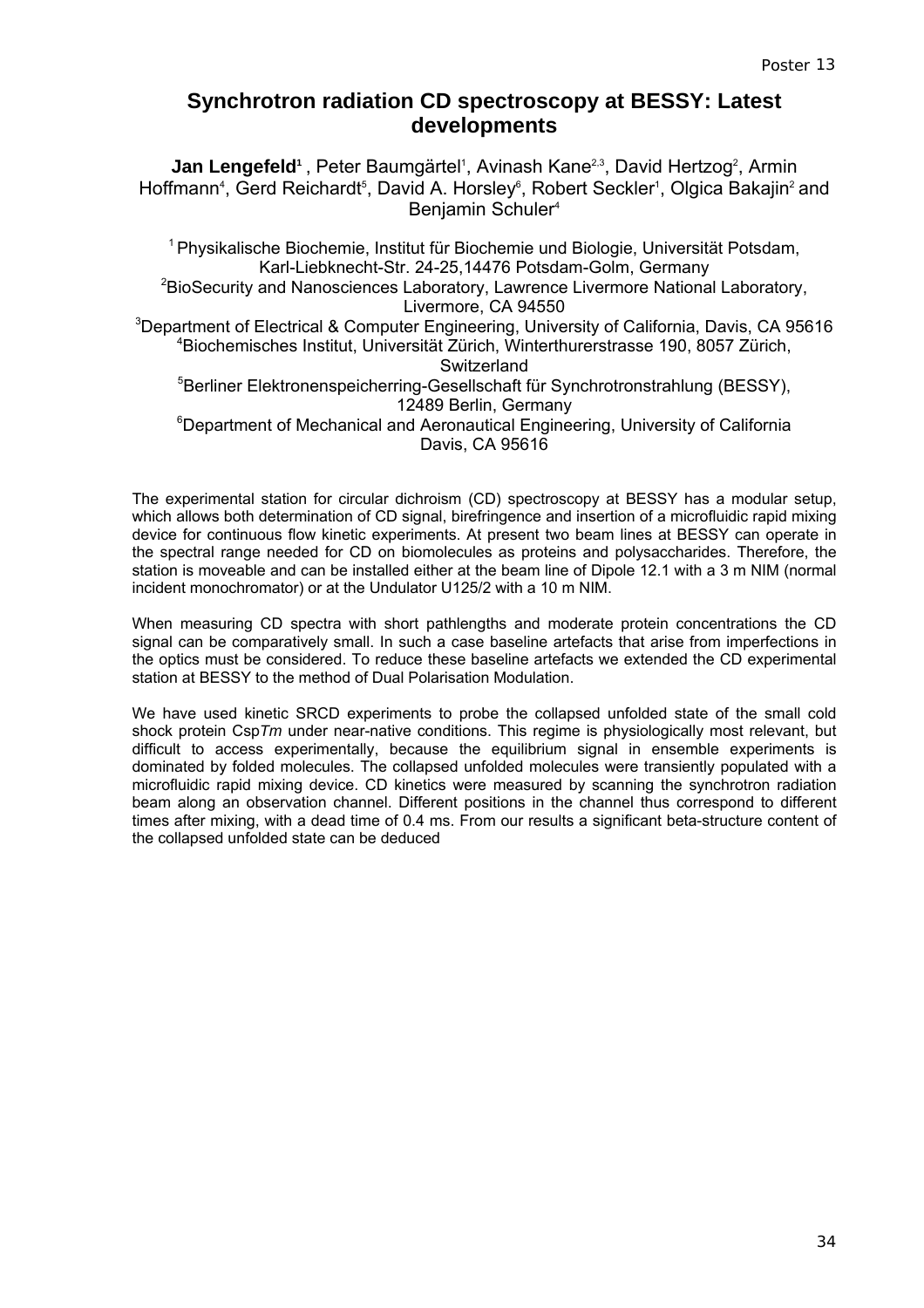# **Tortuosity Flow Parameter in Scaffolds from Synchrotron Tomography**

**Jens Vinge Nygaard**<sup>1</sup>, Luigi Bregnant<sup>3</sup>, Tina Mygind<sup>2</sup>, Cody Bünger<sup>2</sup>, Flemming Besenbacher<sup>1</sup>

<sup>1</sup> Interdisciplinary Nano Science Centre, Aarhus University, Ny Munkegade, Aarhus, 8000, Denmark. <sup>2</sup> Orthopeadic Research Laboratory, Aarhus University Hospital, Norrebrogade 44, Aarhus, 8000, Denmark. <sup>3</sup> Dip. Ing. Meccanica, Universitá degli Studi di Trieste, Via Valerio 10, Trieste, 34127, Italy.

Open, porous foams made of biodegradable polymers are used as templates for the reconstruction of bone in tissue engineering. Bone is developed by seeding stem cells into porous foams and cultivate the cells prior to implantation of the whole construct. When these cells are grown in culture, a good distribution of cells, oxygen, and nutrients throughout the scaffold is achieved by a dynamic fluid flow through the microstructure. The result of bone forming stem cells cultivated at dynamic conditions for 21 days in a 3D scaffold is shown in figure 1. It is the layout of the random microstructure that determines the local environment to each growing cell. Several structural parameters, such as porosity, tortuosity, surface area, and pore diameter determine the fluid flow conditions and must be characterised in order to predict the cell growth conditions. These parameters are also closely related to the permeability of the foam.



Figure 1. Confocal microscopy image of a PLGA scaffold cultured with human stem cells (small bright dots).



Figure 2. Flow paths with minimum flow resistance reconstructed from a skeletonization of the inverse microstructure.

This study considers the tortuosity parameter. Sheidegger (1963) defines tortuosity as the ratio of the real length that the fluid travels inside a medium to the thickness of the medium. In this work it is suggested that the tortuosity can be estimated from pure geometrical considerations. The travel path of the fluid is approximated by the skeletonisation of the gasseous phase of the foam described by a graph,as shown in figure 2.

Figure 3 shows the results from a 1,5x1,5x1,5 mm polyurethane foam. The tortuosity distribution is calculated in 3 perpendicular planes. The measured value on a macroscopic sample is 1,65.

Sheidegger, A.E., The Physics of Flow through Porous Media, 3<sup>rd</sup> ed., Univ. Toronto Press.



Toronto (1963). Figure 3. Calculated tortuosity distribution.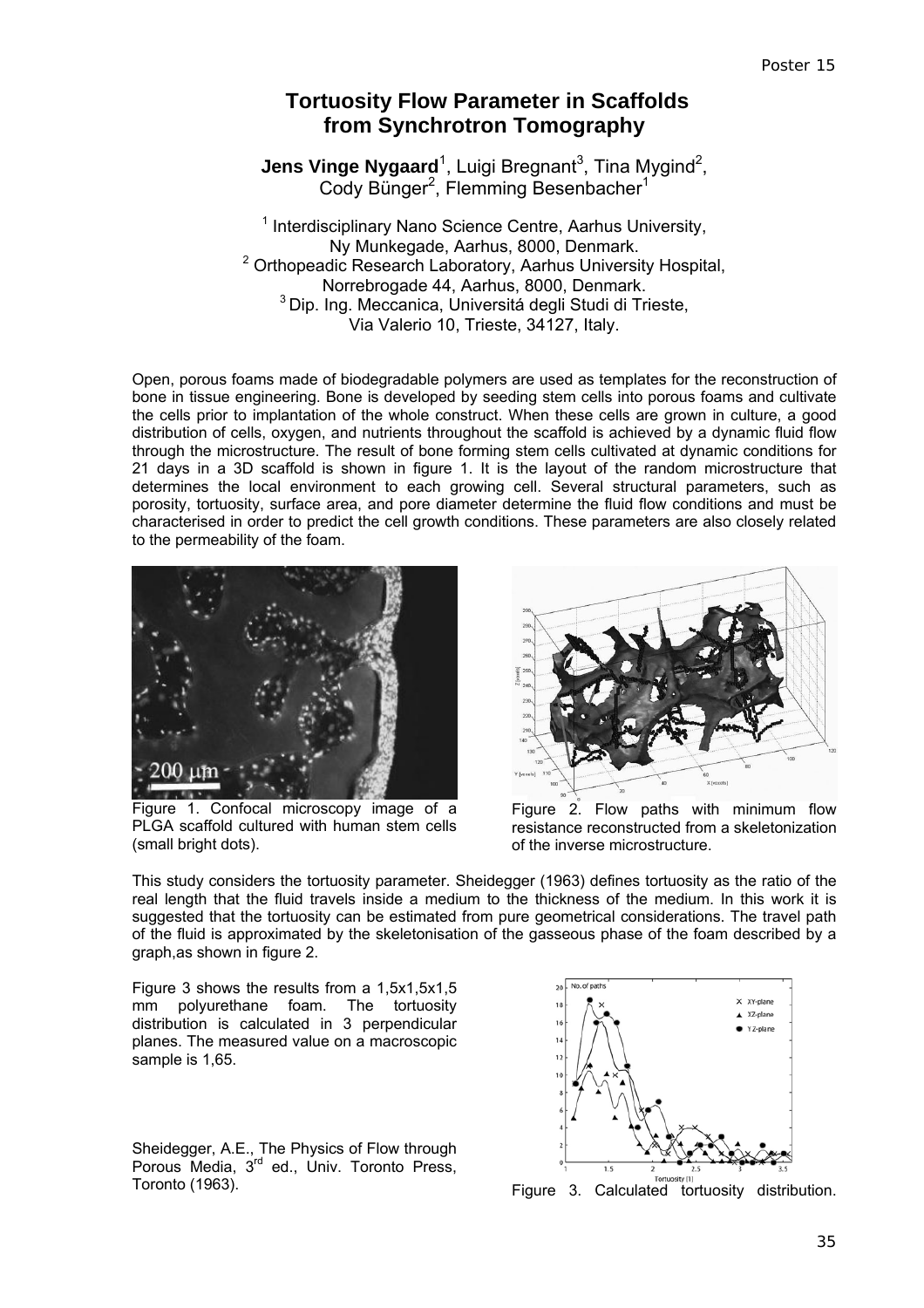# List of Participants

#### **Ali Abdul-Gader**

School of Crystallography Birkbeck College, University of London London United Kingdom kabdu01@mail.cryst.bbk.ac.uk

#### **Heidi Louise Bagger**

Department of Life Sciences and Chemistry Roskilde University Roskilde Denmark hlb@ruc.dk

#### **Caroline Banahan**

School of Physical Sciences Dublin City University Dublin 9 Ireland caroline.banahan2@mail.dcu.ie

#### **Ditlev Brodersen**

Department of Molecular Biology University of Aarhus Aarhus C Denmark deb@mb.au.dk

#### **Peter Cicman**

Department of Physics and Astronomy University of Aarhus Aarhus C Denmark cicman@phys.au.dk

#### **Cedric Dicko**

Department of Zoology Oxford University Oxford United Kingdom cedric.dicko@zoo.ox.ac.uk

#### **Linda Feketeova**

Department of Physics and Astronomy University of Aarhus Aarhus C Denmark lif@phys.au.dk

#### **Finn Folkmann**

Department of Physics and Astronomy University of Aarhus Aarhus C Denmark fifo@phys.au.dk

### **Aïcha Bagag**

ICSN CNRS Gif sur Yvette France bagag@icsn.cnrs-gif.fr

#### **Richard Balog**

Department of Physics and Astronomy University of Aarhus Aarhus C Denmark balog@phys.au.dk

#### **Thomas Boesen**

Department of Molecular Biology University of Aarhus Aarhus C Denmark thb@mb.au.dk

### **Eric Chantler**

Obstetrics and Gynaecology St Mary's Hospital, Manchester University **Manchester** United Kingdom eric.chantler@manchester.ac.uk

#### **Michela Della Negra**

Department of Molecular Cell Biology Institute of Molecular Biology and Physiology, University of Copenhagen Copenhagen Denmark michela@nano.ku.dk

#### **Bruno Domenichini**

LRRS CNRS Université de Bourgogne Dijon **France** bruno.domenichini@u-bourgogne.fr

#### **David Field**

Department of Physics and Astronomy University of Aarhus Aarhus C Denmark dfield@phys.au.dk

#### **Alexandre Giuliani**

Laboratoire de Spectromtérie de Masse ICSN-CNRS Gif sur Yvette France giuliani@icsn.cnrs-gif.fr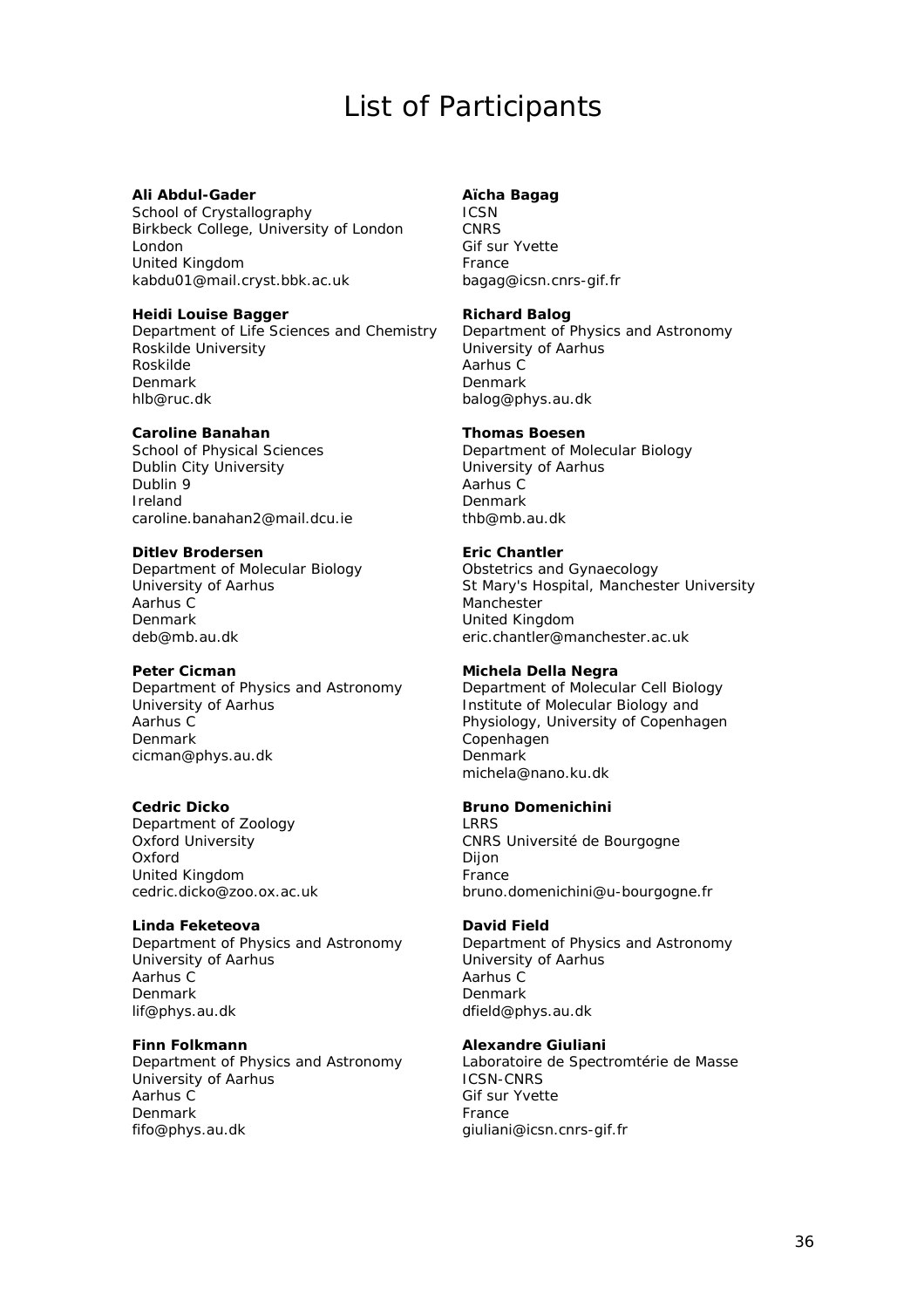**Bela Gyurcsik**  Inorganic and Analytical Chemistry University of Szeged Szeged Hungary gyurcsik@chem.u-szeged.hu

#### **Jørgen Hansen**

Department of Physics University of Amsterdam Amsterdam **Netherlands** Jorgen.hansen@physics.org

### **Hans Hertz**

Department of Applied Physics KTH/Albanova Stockholm Sweden hertz@biox.kth.se

#### **Anne Sander Holm**

Department of Physics and Astronomy University of Aarhus Aarhus C Denmark aish@phys.au.dk

#### **Robert Janes**

School of Biological and Chemical Sciences Queen Mary, University of London London United Kingdom r.w.janes@qmul.ac.uk

#### **Kristian Jensen**

Department of Natual Sciences KVL/Bioinorganic Chemistry Frederiksberg C Denmark krje@kvl.dk

#### **Christian Johannessen**

Department of Physics Technical University of Denmark Lyngby Denmark christjo@fysik.dtu.dk

### **Christian Knöchel**

ISA University of Aarhus Aarhus C Denmark ck@phys.au.dk

#### **Marie-Hélène Le Du**

LSP/DIEP bat 152 CEA Gif sur Yvette France marie-helene.ledu@cea.fr

#### **Svend Haaning**

Department of Molecular Biology University of Aarhus Aarhus C Denmark svendhaaning@hotmail.com

#### **Niels Hertel**

ISA University of Aarhus Aarhus C Denmark hertel@phys.au.dk

#### **Søren Vrønning Hoffmann**

ISA University of Aarhus Aarhus C Denmark vronning@phys.au.dk

#### **Chantal Houée-Levin**

LCP UMR 8000 University Paris Sud **Orsay** France chantal.houee-levin@lcp.u-psud.fr

#### **Maria Fuglsang Jensen**

Department of Physics and Astronomy University of Aarhus Aarhus C Denmark maj@phys.au.dk

#### **Shiping Jiang**

National Synchrotron Radiation Lab Univ. of Science and Technology of China Hefei City China spjiang@ustc.edu.cn

#### **Nyk Jones**

ISA University of Aarhus Aarhus C Denmark nykj@phys.au.dk

#### **Carolyn Larabell**

Department of Anatomy University of California San Francisco United States carolyn.larabell@ucsf.edu

#### **Sydney Leach**

LERMA Meudon Observatory Meudon France Sydney.Leach@obspm.fr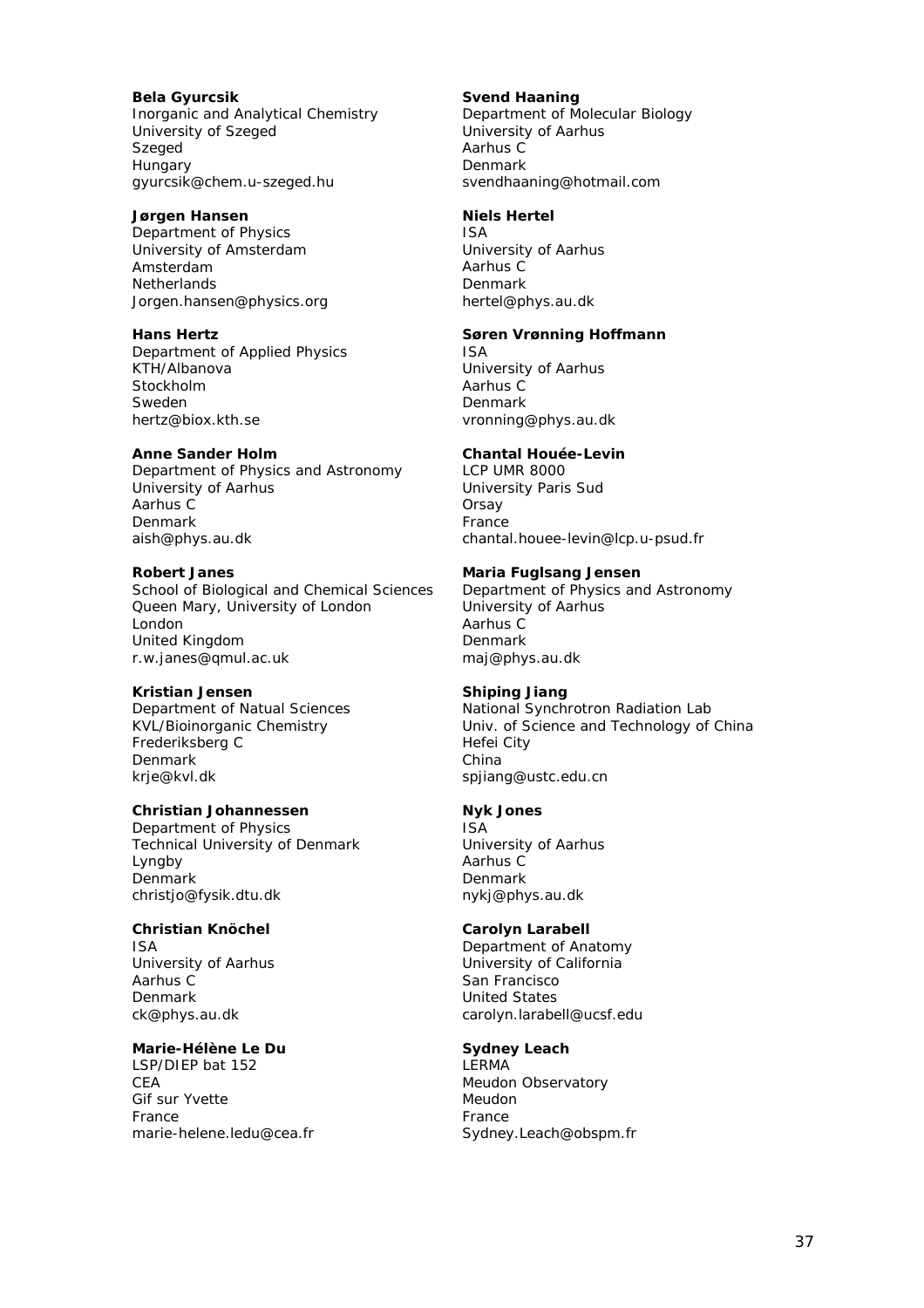**Jan Lengefeld**  Department of Physical Biochemistry Universitaet Potsdam Potsdam-Golm Germany Jan.Lengefeld@uni-potsdam.de

**Nigel Mason**  Department of Phyiscs and Astronomy The Open University Milton Keynes United Kingdom n.j.mason@open.ac.uk

**Andrew Miles**  Department of Crystallography Birkbeck College, University of London London United Kingdom a.miles@mail.cryst.bbk.ac.uk

#### **Per Morgen**

Insitute for Physics and Chemistry University of Southern Denmark Odense M Denmark per@ifk.sdu.dk

**Marta Multan** 

Department of Medical Physics Jagellonian University, Institute of Physics Krakow Poland multan@if.uj.edu.pl

#### **Steen Brønsted Nielsen**

Department of Physics and Astronomy University of Aarhus Aarhus C Denmark sbn@phys.au.dk

#### **Ronnie Pedersen**

iNano, Department of Physics University of Aarhus Aarhus C Denmark ronnie@inano.au.dk

### **Matthieu Refregiers**

DISCO, Synchrotron SOLEIL Synchroton SOLEIL Gif sur Yvette France Matthieu.Refregiers@synchrotron-soleil.fr

#### **Gerd Schneider**

Bessy Berlin Germany schneider@bessy.de

#### **Paulo Limao-Vieira**

Department of Physics New University of Lisbon Caparica Portugal plimaovieira@fct.unl.pt

#### **Jean-Claude Maurizot**

Centre de Biophysique Moleculaire **CNRS** Orléans France maurizot@cnrs-orleans.fr

#### **Søren Pape Møller**

ISA University of Aarhus Aarhus C Denmark fyssp@phys.au.dk

#### **Steen Bennike Mortensen**

Department of Biophysics Novo Nordisk A/S Bagsværd Denmark sbm@novonordisk.com

#### **Jørgen Nielsen**

ISA University of Aarhus Aarhus C Denmark jsn@phys.au.dk

#### **Jens Nygaard**

iNano University of Aarhus Aarhus C Denmark jvn@inano.dk

#### **Esben Quistgaard**

Centre for Structural Biology, Molecular Biology University of Aarhus Aarhus C Denmark eq@mb.au.dk

#### **Alison Rodger**

Department of Chemisty University of Warwick Coventry United Kingdom a.rodger@warwick.ac.uk

#### **Christian Søndergaard**  ISA

University of Aarhus Aarhus C Denmark cso@phys.au.dk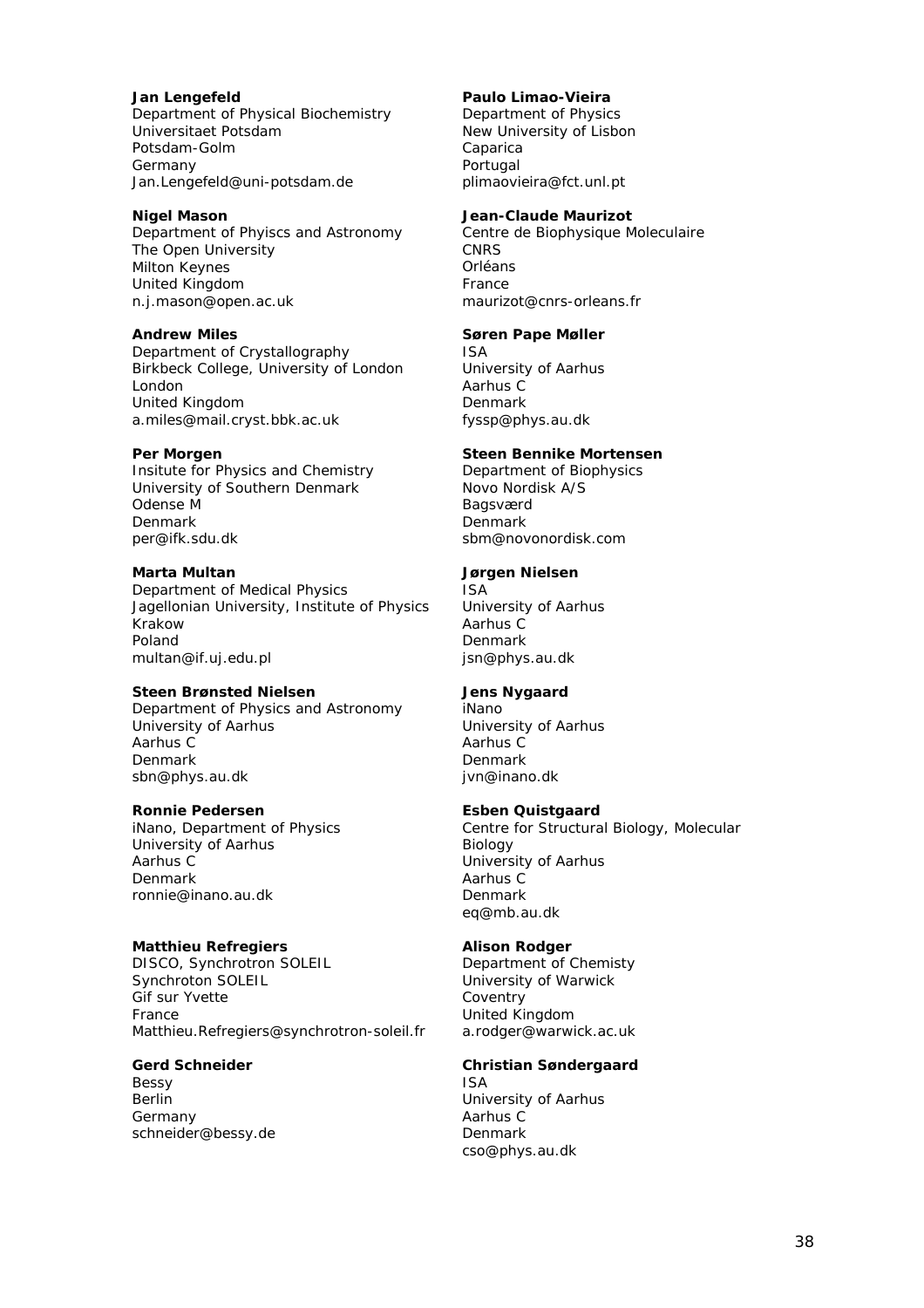#### **Romualdas Stapulionis**  ISA

University of Aarhus Aarhus C Denmark romas@phys.au.dk

#### **Thomas Vorup-Jensen**

Department of Medical Microbiology and Immunology University of Aarhus Aarhus C Denmark vorup-jensen@microbiology.au.dk

**Lee Whitmore** 

Department of Biological and Chemical Sciences Queen Mary, University of London London United Kingdom l.whitmore@qmul.ac.uk

#### **Benjamin Woollett**

School of Crystallography Birkbeck College, University of London London United Kingdom benwoollett@hotmail.com

#### **Andreja Zalar**

UPMC Institut National de la Recherche Agronomique Versailles France Andreja.Zalar@versailles.inra.fr

### **Timothy Stone**

School of Crystallography Birkbeck College, University of London London United Kingdom t.stone@mail.cryst.bbk.ac.uk

### **Bonnie Wallace**

School of Crystallography Birkbeck College, University of London London United Kingdom ubcg25a@mail.cryst.bbk.ac.uk

#### **Frank Wien**

Soliel Synchrotron Gif sur Yvette France frank.wien@synchrotron-soleil.fr

#### **Torben Worm**

ISA University of Aarhus Aarhus C Denmark tw@phys.au.dk